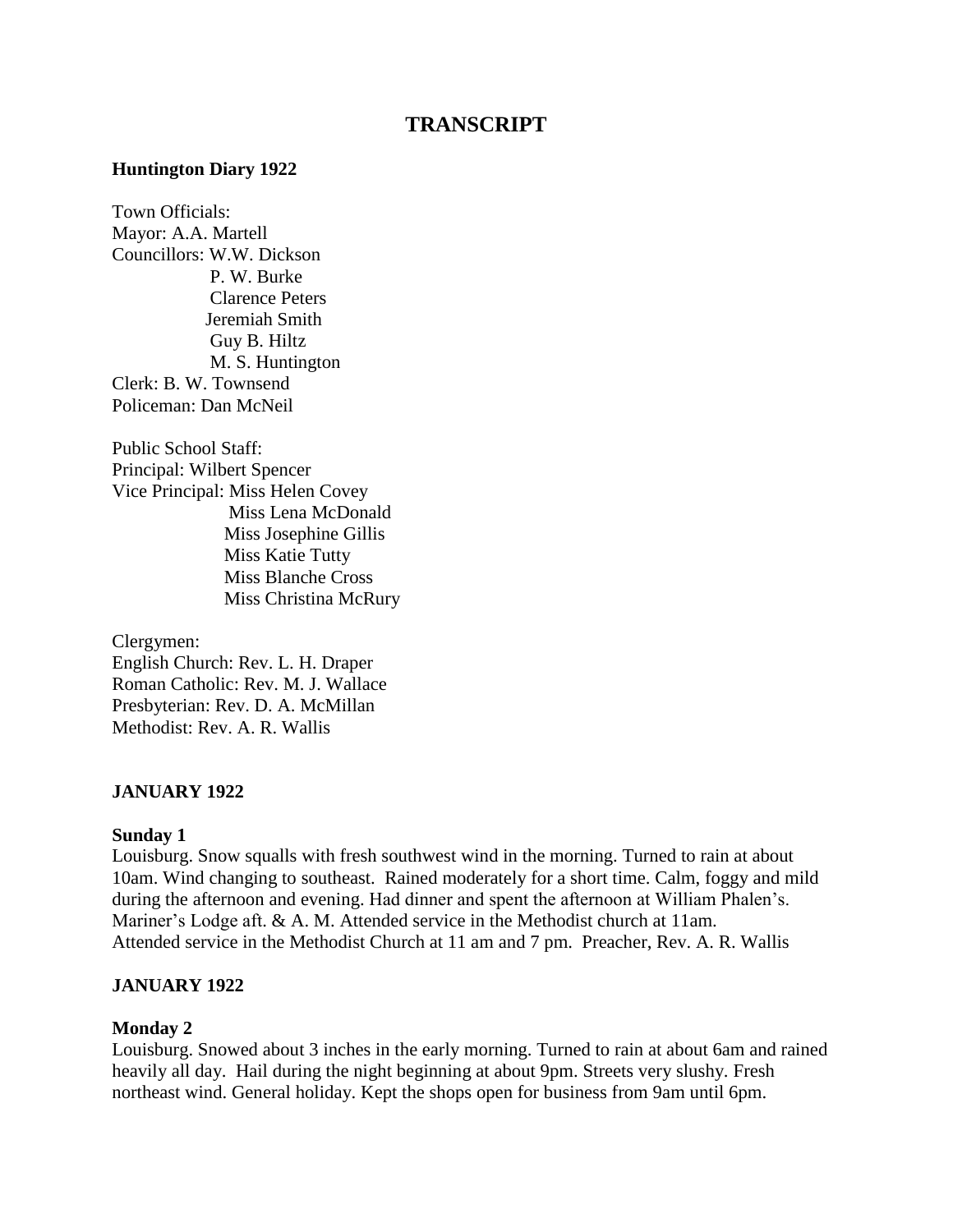Week of prayer services to be held alternately in Methodist and Presbyterian churches. Attended "week of prayer" service in the Methodist Church at 7:30pm. Only 12 persons present. Address given by Rev. D. A. McMillan.

# **JANUARY 1922**

# **Tuesday 3**

Louisbourg. Hailed all the forenoon. Turned to snow at noon. Stopped snowing at about 2 pm. Cloudy and mild in the afternoon and evening. Heavy northerly gale which moderated shortly before noon. Fall of snow and hail about 6 inches. S&L Railway tied up on account of the storm. Train due here at 9:45am did not leave Sydney. Accommodation train from here reached Glace Bay but did not return. No mails reached Louisburg today.

# **JANUARY 1922**

# **Wednesday 4**

Louisburg. Fine, clear and mild. Moderately cold at night. Light northwest wind. Attended "week of prayer" service in the Methodist church at 7:30pm. Service conducted by Rev. D. A. McMillan(Presbyterian) and Rev A. R. Wallis(Methodist). Sermon by Mr. McMillan. Choir practice after service.

# **JANUARY 1922**

# **Thursday 5**

Louisburg. Cloudy and mild with light variable wind. Began to snow at about 3pm. Turned to rain at about 6:30. Attended meeting of police committee at 2pm in Town Hall to investigate charge laid against Chief of Police, Dan McNeil by Wolfe Lodge I.O.G.L.

# **JANUARY 1922**

# **Friday 6**

Louisburg. Cloudy and mild. Light northwest wind. Storm threatening in the evening. Government steamer "W. H. Lee", Capt. Rowe engaged in taking up buoys along the coast arrived. Attended "week of prayer" service in the Methodist church at 7:30pm. Service conducted by Rev. D. A. McMillan and Rev. A. R. Wallis. Sermon by Rev. D. A. McMillan.

# **JANUARY 1922**

# **Saturday 7**

Louisburg. Fine, clear and moderately cold. Light northwest wind. Min. temperature pm, about 15 above zero.

# **JANUARY 1922**

# **Sunday 8**

Louisburg. Fine, clear and moderately cold. An ideal winter day. Light northwest wind. Min. temperature about 15 above zero. Special services held in the Methodist church at 11am and 7pm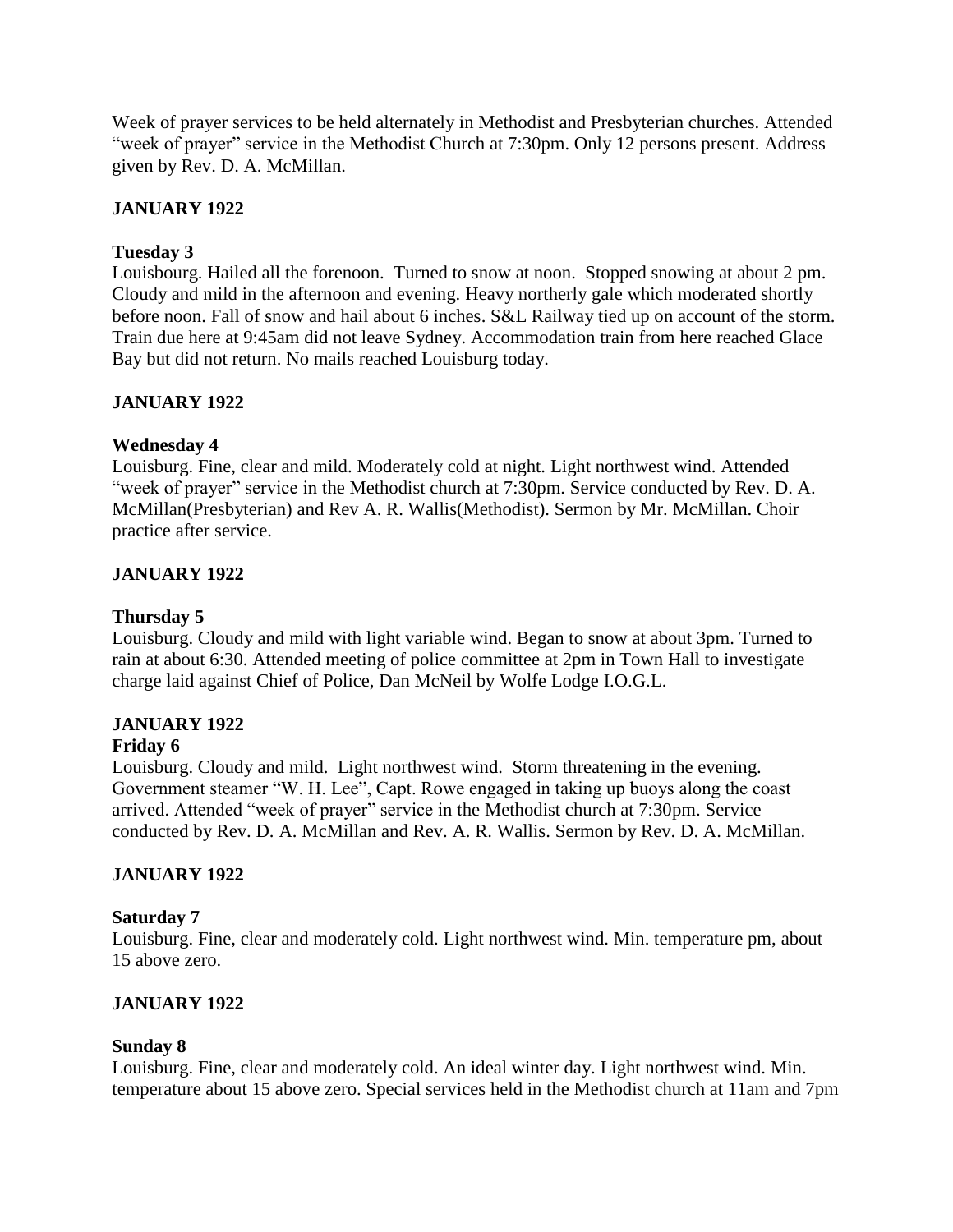commemorating the  $6<sup>th</sup>$  anniversary of the opening of the new Methodist church. Both services conducted by Rev. A. R. Wallis, Mrs.(Rev.) Ernest Baines of Sydney assisted with the singing. She sang two solos at each service which were greatly enjoyed by all present. Collections amounting to about \$150.00 were received during the day. Was present at both services. After evening service in company with several members of the choir visited the parsonage.

# **JANUARY 1922**

## **Monday 9**

Louisburg. Cloudy and mild. Began to snow at about 12:30pm. Snowed moderately during the afternoon increasing to a storm during the night. Snow fall about 5 inches. Light southerly wind changing to northerly at about 11pm.

# **JANUARY 1922**

### **Tuesday 10**

Louisburg. Fine, clear and mild. Moderately cold during the night. Min temperature pm about 12 above zero. Trees, buildings, fences and telegraph wires loaded with snow. Took snapshots of winter scenes around town. Word received that the coal company's shipping pier which has been closed since about May  $10<sup>th</sup>$ , 1921 is to be opened for the shipping of coal in a few days. Gang of men turned out in the afternoon to shovel snow preparatory to shipping operations. Attended band practice at 8:30pm.

# **JANUARY 1922**

# **Wednesday 11**

Louisburg. Fine, partly clear and mild. Light variable wind during the day. Storm threatening. Began to snow at about 11pm with fresh breeze from southeast. Attended choir practice in the Methodist church at 9pm.

# **JANUARY 1922**

# **Thursday 12**

Louisburg. Heavy rain and gale in the morning. Rain stopped and wind moderated at about noon. Cloudy and mild in the afternoon. Streets very slushy. Wind southerly changing to westerly in the afternoon. Light frost at night. Coal trains arrived with part cargo for steamer "Lingan" which is expected to arrive here tomorrow. First coal trains to come over the road since shipping ceased here last May.

# **JANUARY 1922**

# **Friday 13**

Louisburg. Fine, clear and moderately cold. Wind westerly. Dominion coal company shipping pier opened for the shipping of coal after being closed since about May 10<sup>th</sup>, 1921. Steamer "Lingan", Capt. Angus McDonald arrived at about 9am and proceeded to load cargo of coal.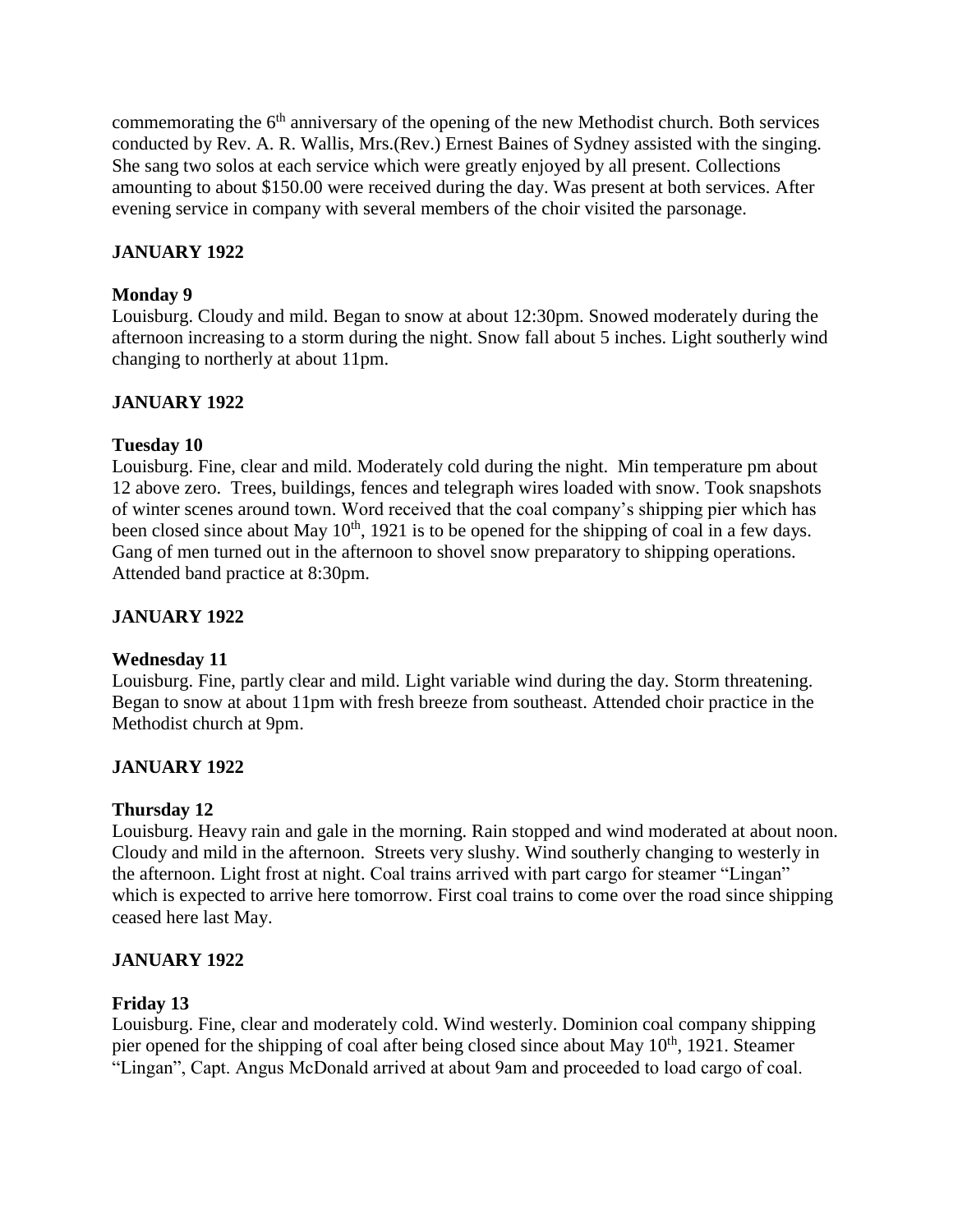### **JANUARY 1922**

#### **Saturday 14**

Louisburg. Fine. Partly clear. Storm threatening. Moderately cold in the morning. Mild during the day. Began to snow at about 10:30pm. Snow fall about 1 inch. Steamer "Hochelaga" arrived in the afternoon for cargo of coal.

### **JANUARY 1922**

### **Sunday 15**

Louisburg. Fine, clear, calm and mild in the afternoon. Partly clear with strong southwest wind in the afternoon. Had dinner at Willliam Phalen's. Visited J. A. McDonald in the afternoon with W. Phalen. Steamer, "Lingan" sailed for St. John, NB with cargo of coal. On the invitation of Rev. D. A. McMillan, I spent the evening after church at the Manse. Attended service in the Methodist church at 11am and 7pm. Preacher, am, Rev A. R. Wallis, pm, Rev. D. A. McMillan. Exchange of pulpits between Mr. Wallis and Mr. McMillan at evening services.

### **JANUARY 1922**

### **Monday 16**

Louisburg. Fine, cloudy and mild. Light showers in the morning. Moderately cold in the afternoon and evening. Fresh southwest wind in the forenoon, west in the afternoon and evening. Death of Philip Baker, an aged resident of this town. Mr. Baker came here from Tancook, NS a number of years ago.

### **JANUARY 1922**

### **Tuesday 17**

Louisburg. Fine and moderately cold. Partly clear. Wind westerly. Min temperature about 5 above zero. Horse race on Stewarts Lake at 2pm between horses owned by Dan McNeil, John McLeod, Dan Ross and Robert Lahey. Result as follows: Dan McNeil 1<sup>st</sup>, John McLeod 2<sup>nd</sup>, Dan Ross and Robert Lahey tied for 3<sup>rd</sup>. Had dinner at Mr. & Mrs. Wallis (Methodist parsonage) at 6:30pm. Those present besides Mr. & Mrs. Wallis were Mr. & Mrs. Arthur Townsend, Emiline Townsend, Fletcher Townsend and R. A. Dobson.

### **JANUARY 1922**

### **Wednesday 18**

Louisburg. Fine, cloudy and chilly. Began to snow at about 2pm and continued until about midnight. Wind southeast changing to northeast and increasing to a gale. Snow fall about 8 inches. Steamer "Hochelaga" sailed with cargo of coal for St. John, NB. Dominion coal company's tug, "Douglas H. Thomas" arrived from Sydney at 3:30pm. Will remain here during the winter season. Death of Miss Agnes McVicar. Funeral of Philip Baker.

### **JANUARY 1922**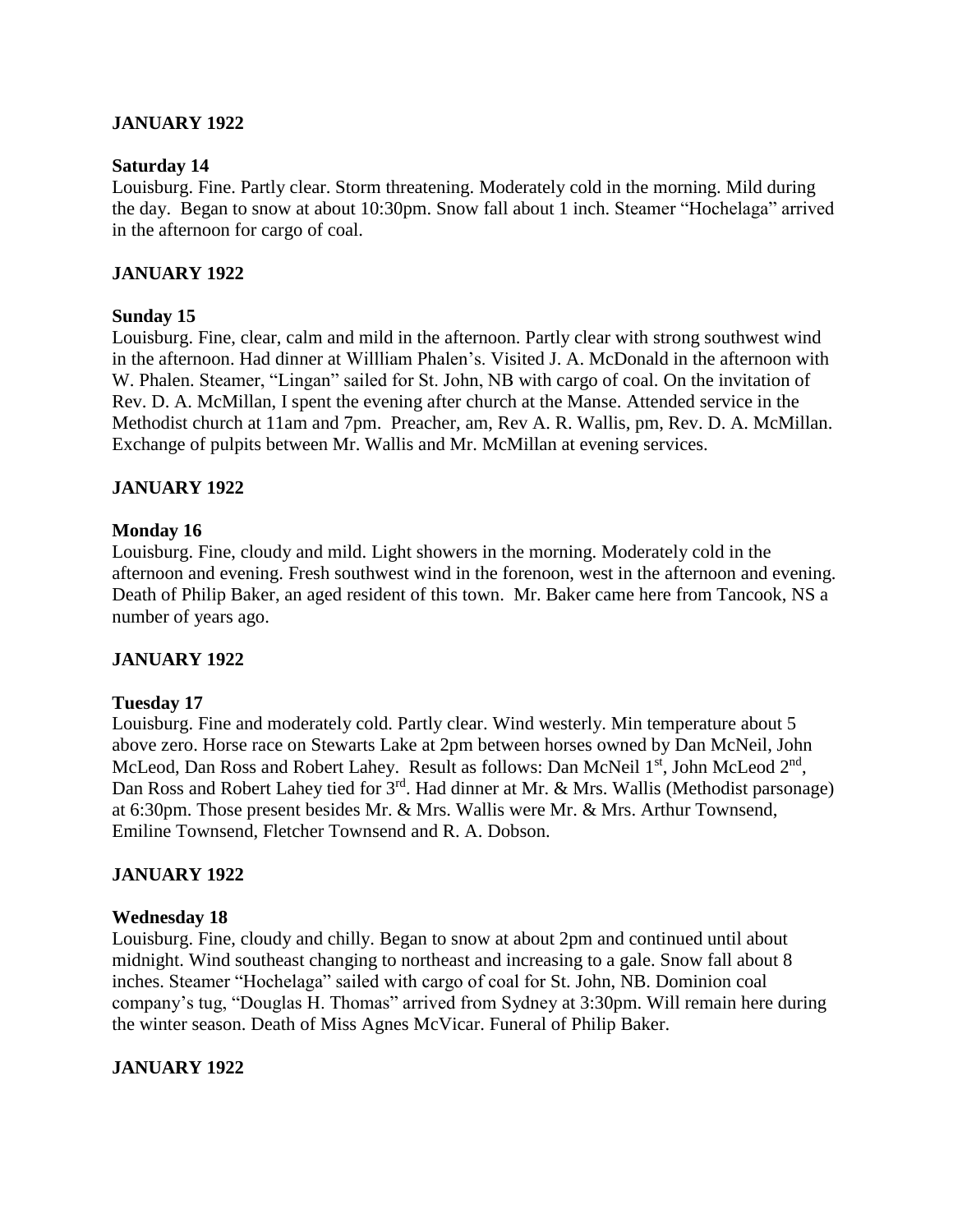### **Thursday 19**

Louisburg. Partly clear in the morning. Cloudy and threatening during the remainder of the day. Began to snow at about 8pm. Snow fall about 2 inches. Light northwest wind changing to southerly and increasing to a fresh breeze at night. Attended funeral of the late Miss Agnes McVicar at 3pm. Funeral service conducted by Rev. D. A. McMillan. Remains shipped to her former home in Boston, Massachusetts on 4pm train. Attended meeting of Town Council at 7:30pm.

# **JANUARY 1922**

# **Friday 20**

Louisburg. Light showers in the morning. Cloudy during the day with occasional light snow squalls. Moderately cold in the afternoon and night. Wind southwest changing to northwest. Steamer, "Maple Dawn" arrived in the evening for bunker coal.

# **JANUARY 1922**

# **Saturday 21**

Louisburg. Fine, clear and moderately cold in the morning. Cloudy and threatening during the day. Began to snow at about 4pm. Light variable wind, northeast at night - snow fall about 3 inches. Steamer, "Maple Dawn" sailed. Norwegian steamer, "Hageraas" arrived for bunker coal. Steamer "Lingan" arrived for cargo of coal. Riots at Glace Bay. Dominion Coal Company's store at New Aberdeen raided by mob of miners and their sympathizers. Store badly damaged, nearly all the stock taken away.

# **JANUARY 1922**

# **Sunday 22**

Louisburg. Cloudy and mild. Partly clear at noon. Snowstorm in the evening and early part of the night. Wind southwest increasing to a heavy gale during the night and changing to northerly. British steamers, "Bally Gally Head" and "Lord Downshire" arrived in the morning for bunker coal. Norweigan steamer, "Hageraas" sailed in the early morning. Death of Pope Benedict XV at Rome, Italy. Attended service in the Methodist church at 11am and 7pm. Preacher, Rev. A. R. Wallis.

# **JANUARY 1922**

# **Monday 23**

Louisburg. Terrific northerly gale in the early morning. Moderated at about 7am, but continued to blow a moderate gale all day. Snow that fell last evening badly drifted. Min. temperature am about zero, pm (blank space) below. Train due to leave here at 8:20am canceled on account of road being badly drifted. Express due to arrive at 9:45 about one hour late reaching here. Steamer "Sable I" arrived, bunkered and sailed. Steamers" Bally Gally Head" and "Lord Downshire" bunkered and sailed.

# **JANUARY 1922**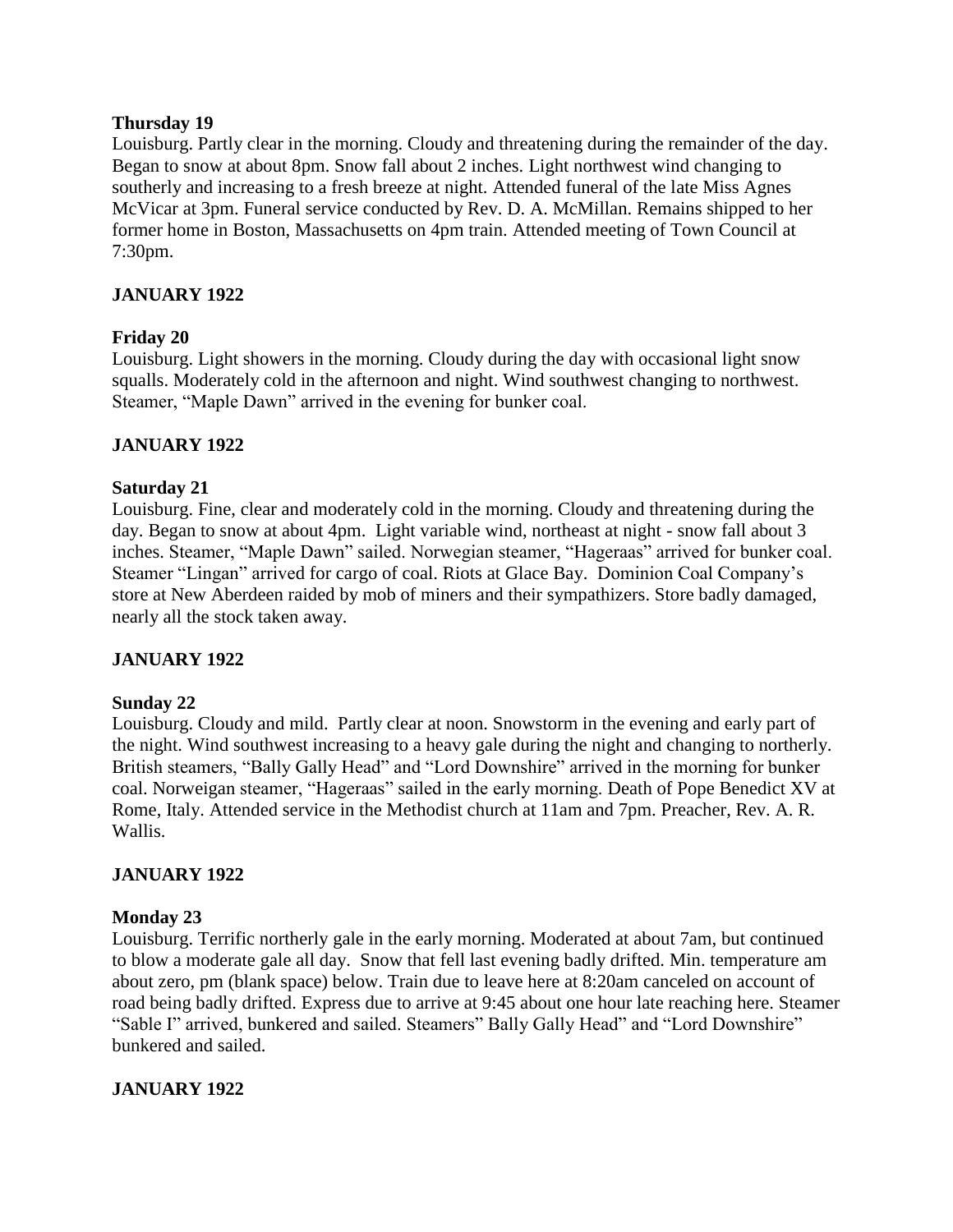### **Tuesday 24**

Louisburg. Clear and very cold. Min. temperature am and pm 12 below zero. Max temperature 4 below. Moderate northwest wind. Harbour all frozen. Spent the evening at Rev. D. A. McMillan's Presbyterian manse where the Presbyterian choir had been invited for a social evening.

# **JANUARY 1922**

### **Wednesday 25**

Louisburg. Very cold. Partly clear. Min. temperature am, 18 below zero. Max. temperature pm 4 above. Moderate northwest wind increasing to a strong breeze during the evening and night. Harbour frozen all over. Attended choir practice in the Methodist church at 9pm.

# **JANUARY 1922**

# **Thursday 26**

Louisburg. Cold and raw in the morning. Moderated during the day. Mild in the evening. Strong northwest wind in the morning which moderated early in the day and changed to northeast at night. Min temperature zero in the early morning. Max temperature about 20 above. Reid Nfld. steamer, "Kyle" arrived at about 11am with passengers and freight - first trip of the season to this port.

# **JANUARY 1922**

# **Friday 27**

Louisburg. Fine, clear and mild with light variable wind. An ideal day. Steamer, "Lingan" sailed with cargo of coal. Reid Nfld. steamer, "Kyle" sailed for St. John's Nfld at about 11 am with passengers and freight.

# **JANUARY 1922**

### **Saturday 28**

Louisburg. Fine, clear and mild. Light variable wind. A perfect day.

# **JANUARY 1922**

### **Sunday 29**

Louisburg. Fine, clear and moderately cold. Light northeast wind increasing to a fresh breeze at night. Steamer, "Hochelaga" arrived in the morning for cargo of coal. Had dinner and spent the afternoon at W. Phalen's. Spent the evening after church at Presbyterian manse where the Presbyterian choir had gathered to have some music. Attended service in the Methodist church at 11 am and 7 pm. Preacher, Rev. A. R. Wallis.

# **JANUARY 1922**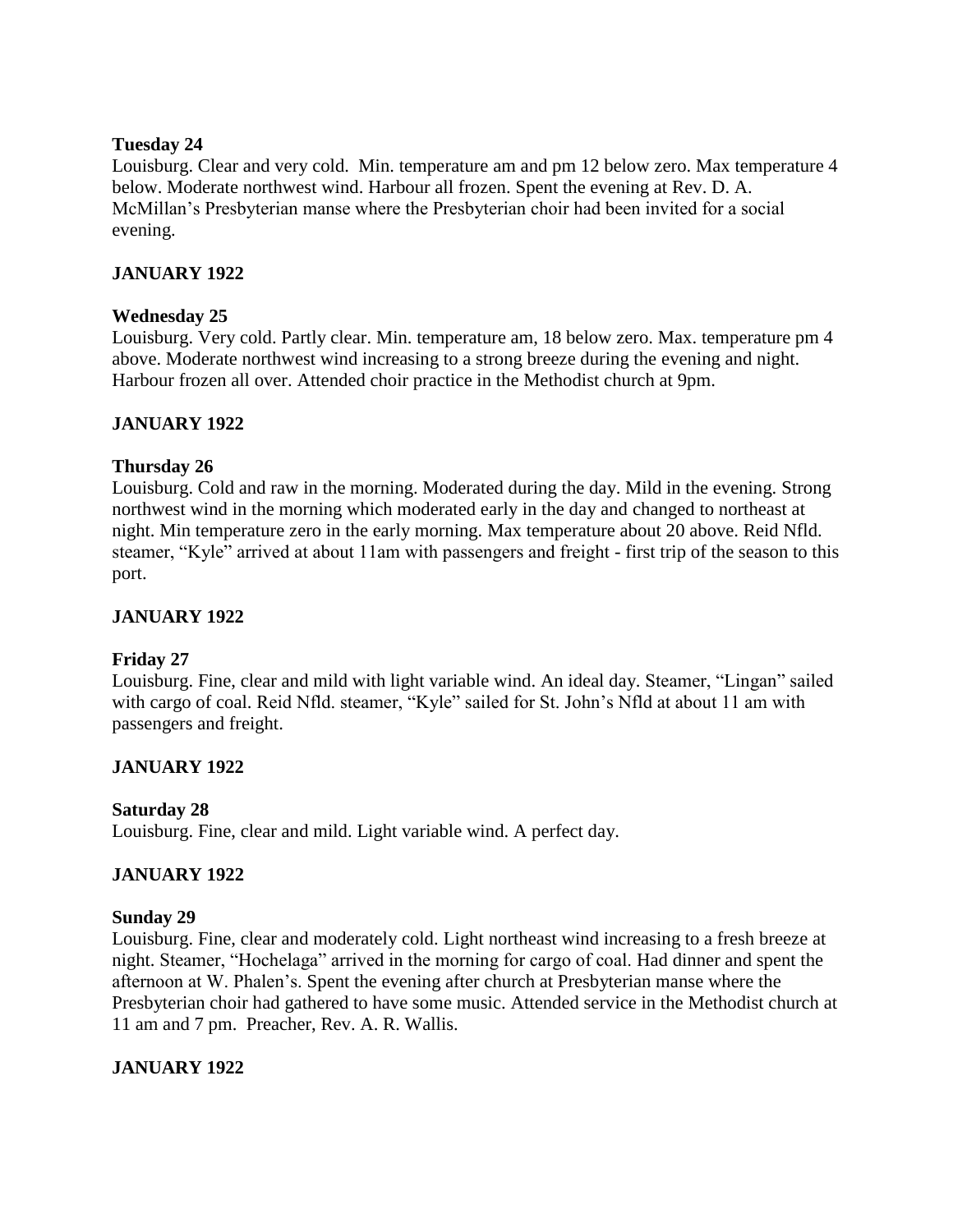### **Monday 30**

Louisburg. Partly cloudy. Moderately cold. Strong northeast wind increasing at night.

### **JANUARY 1922**

### **Tuesday 31**

Louisburg. Clear and moderately cold. Min temperature am and pm. About 6 above zero. Strong northerly wind which moderated in the evening. Reid Nfld. steamer, "Kyle" arrived from St. John's Nfld at about 10 am and sailed for Port Aux Basques in the evening. Steamer, "Watuka" arrived in the afternoon for cargo of coal. Nomination day for town elections. Nominations as follows: Mayor, A.A. Martell, Councillors: Clarence Peters, P.W. Burke and M. S. Huntington. Attended band practice at 9 pm.

### **FEBRUARY 1922**

### **Wednesday 1**

Louisburg. Fine and clear. Light variable wind. Moderately cold in the morning. Mild during the day. Ideal weather. Steamer "Hochelga" sailed with cargo of coal. Steamer "Sable I" arrived, bunkered and sailed. Government steamer "Stanley" sailed in the morning but returned to port early in the day.

# **FEBRUARY 1922**

### **Thursday 2**

Louisburg. Fine and clear in the forenoon. Cloudy in the afternoon. Began to snow at about 7pm. Turned to rain at about 9:30pm. Rained heavily during the night. Very mild. Light wind southerly at night and increasing to a moderate gale. Attended meeting of Town Council at 7:30pm.

### **FEBRUARY 1922**

### **Friday 3**

Louisburg. Clear and mild in the morning. Cloudy and foggy at noon. Light snow squalls in the afternoon. Light south-west wind. Steamer "Canadian Aviator" arrived for bunker coal. Steamer "Lingan" arrived in the morning for cargo of coal.

### **FEBRUARY 1922**

#### **Saturday 4**

Louisburg. Fine, clear and moderately cold. Wind north-west. Government steamers "Stanley" and "Lady Laurier" arrived. Revenue Cutters "Restless" and "Curlew" arrive from Sydney. Three masted schooner "Pelleen" arrived for cargo of coal. Steamer "Canadian Aviator" sailed. Steamer "Lingan" sailed with cargo of coal.

### **FEBRUARY 1922**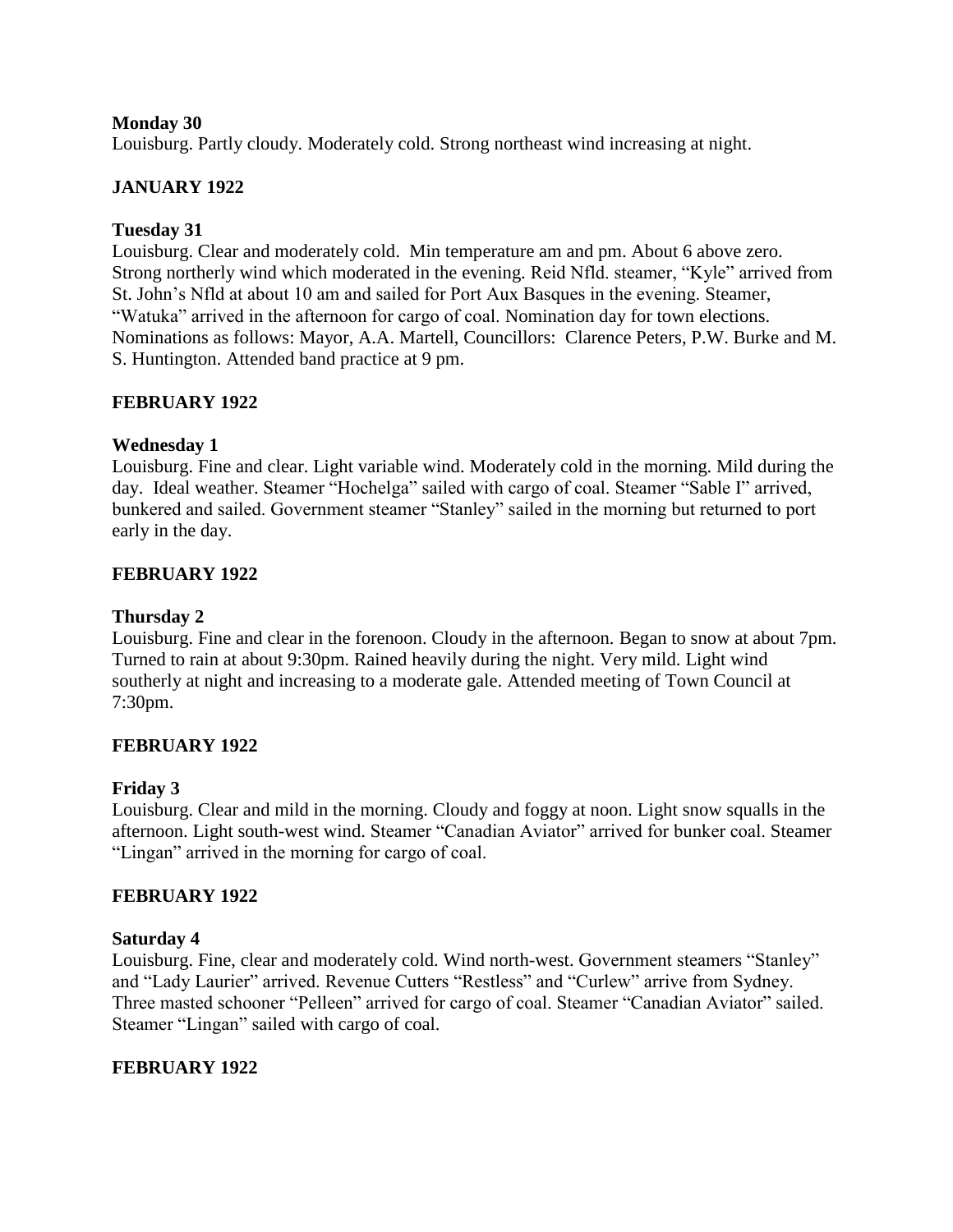### **Sunday 5**

Louisburg. Fine, clear and moderately cold. Wind westerly. An ideal winter day. In company with R. A. Dobson, spent part of the afternoon and had tea at Fletcher Townsend's. Attended service in the Methodist church at 11am and 7pm. Preacher, Rev. A. R. Wallis.

### **FEBRUARY 1922**

## **Monday 6**

Louisburg. Fine and cloudy. Wind south-west changing to south-east. Began to snow at about 7pm. Snowfall about 3 inches. Three-masted schooner "Beulah Mae" arrived.

# **FEBRUARY 1922**

### **Tuesday 7**

Louisburg. Fine and cloudy. Norwegian steamer "Unita" arrived, bunkered and sailed. Attended bean supper and fancy sale in Parish in the evening. Attended band practice at 9pm. Town elections: Mayor: A.A. Martell. Councillors, P.W. Burke, Clarence Peters and M. S. Huntington elected by acclamation.

### **FEBRUARY 1922**

### **Wednesday 8**

Louisburg. Terrific snow storm and gale from north-east. Began to snow in the early morning and continued until late in the afternoon. Snow fall about 10 inches. Morning train due to leave here at 8:20 canceled on account of snow storm. Express from Sydney arrived here 2 hours late. Reid Nfld. steamer "Kyle" arrived from Port-Aux-Basques at about 6pm.

### **FEBRUARY 1922**

### **Thursday 9**

Louisburg. Fine, clear and cold. Min. temperature am about zero, pm below zero. Light northwest wind. Streets and roads badly blocked with snow drifts. Steamer "Maple Dawn" arrived during the night and bunkered. Attended special meeting of Town Council at 7:30pm. Newly elected Mayor and Councillors sworn in and committees appointed.

### **FEBRUARY 1922**

### **Friday 10**

Louisburg. Fine, clear and moderately cold during the day. Very cold in the morning. Min. temperature am about 15 below zero. Harbour all frozen. Steamer "Maple Dawn" sailed in the early morning. Reid NFLD steamer "Kyle" sailed at about 1pm for NFLD. Attended special meeting of school board at 7:30pm.

### **FEBRUARY 1922**

**Saturday 11**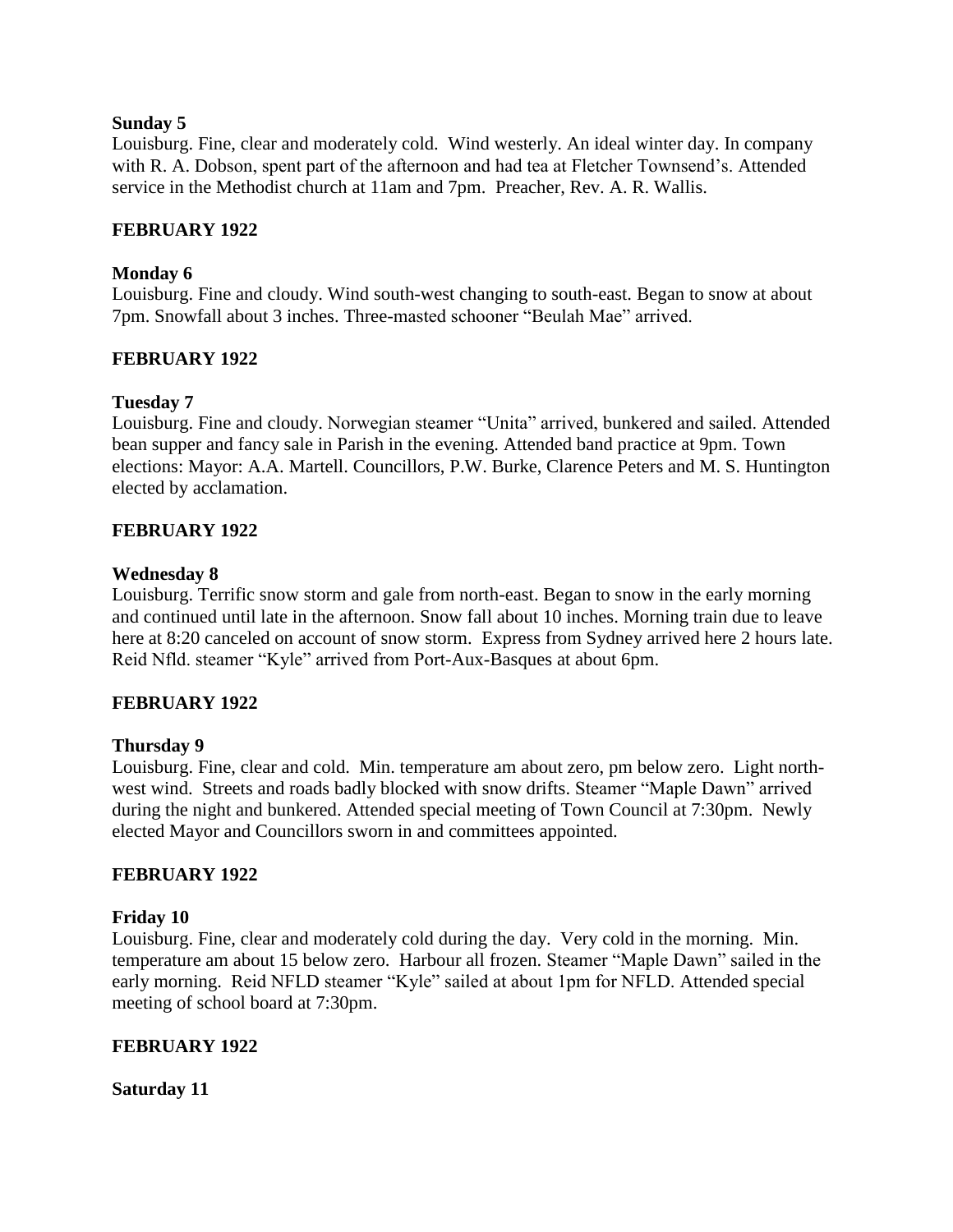Louisburg. Fine, cloudy and mild. Light variable wind mostly southerly. Coast blocked with drift ice. Steamer " Sable I" arrived, bunkered and sailed. Steamer "Lingan" arrived at noon for cargo of coal.

### **FEBRUARY 1922**

### **Sunday 12**

Louisburg. Cloudy and mild during the day with light westerly wind. Night, calm and moon light. A perfect winter night. Attended service in the Methodist church at 11am and 7pm. Preacher Rev. A. R. Wallis.

### **FEBRUARY 1922**

### **Monday 13**

Louisburg. Cloudy and moderately cold. Mild at noon. Min. temperature about 6 above zero. Began to snow at about 12:30pm and continued to snow moderately for about 2 hours. Snow fall about 2 inches. Light north-northeast wind. Change in timetable on S & L Railway effective today. Express from Sydney to arrive here at 10am instead of 9:45 and depart at 3:50pm instead of 4pm. Accommodation to leave here at 8:30 instead of 8:20am and arrive here at 5:45pm instead of .....

### **FEBRUARY 1922**

### **Tuesday 14**

Louisburg. Fine, clear and cold. Min. temperature am, zero, pm 6 above. Fresh northerly wind. Attended annual meeting of school board at 7:30pm. Estimates for the year for school purposes, \$6000.00. Attended band practice at 9pm.

### **FEBRUARY 1922**

### **Wednesday 15**

Louisburg. Fine, clear and cold in the morning. Cloudy and mild in the afternoon. Storm threatening. Began to snow at about 6pm. Snowy and blustery during the night. Light northwest wind in the forenoon changing to south-east in the afternoon and increasing to fresh breeze. Min. temperature am about 4 above zero. Steamer "Lingan" sailed with cargo of coal. Government steamer "Lady Laurier" arrived in the afternoon.

### **FEBRUARY 1922**

### **Thursday 16**

Louisburg. Cloudy, showery and drizzily. Snow squalls during the night. Silver thaw. Wind northerly. Blustery, chilly and raw at night. Dance under the auspices of the I.O.O.F. in Masonic Hall in the evening. Brass band in attendance was present. Attended meeting of Town Council at 7:30pm.

### **FEBRUARY 1922**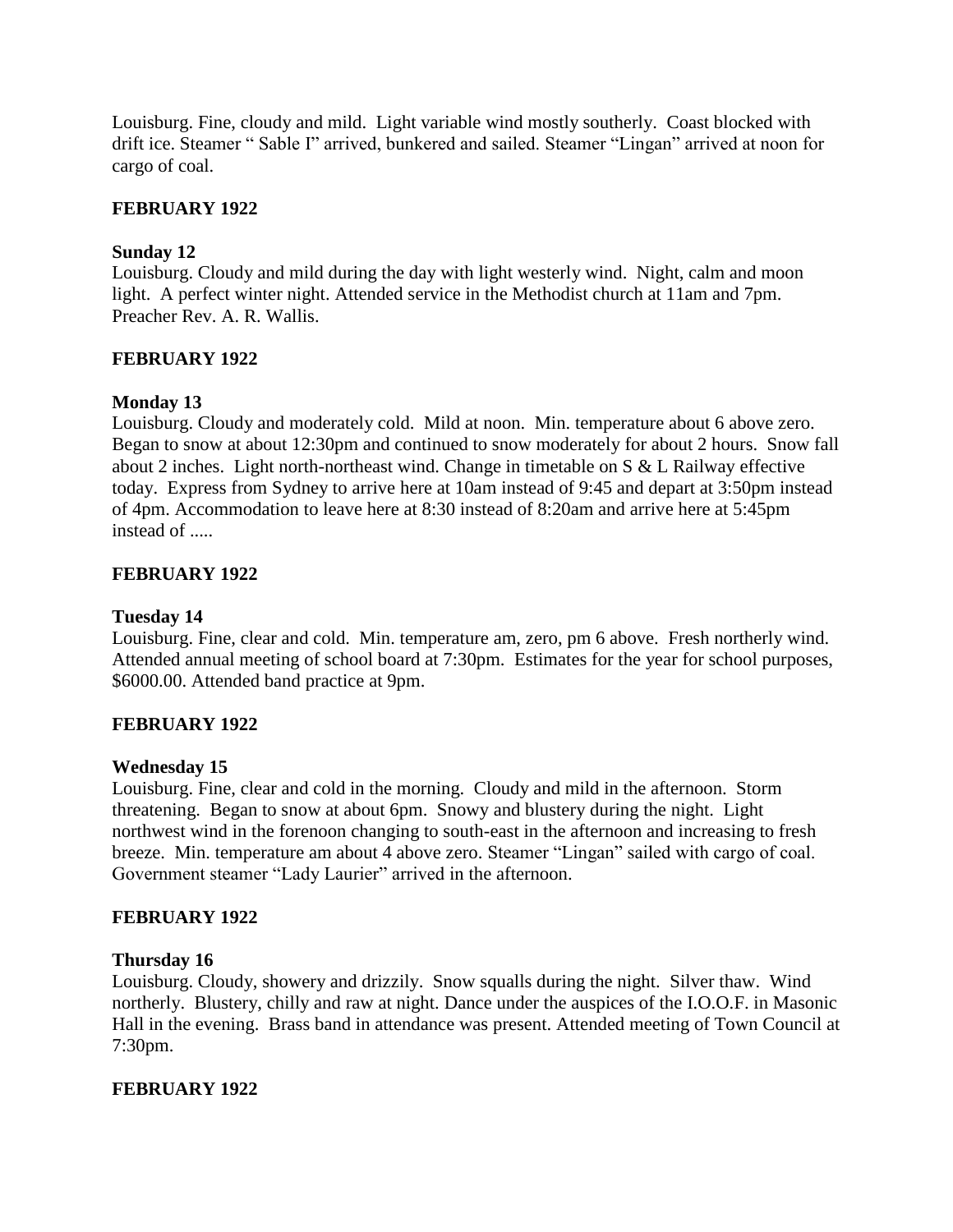### **Friday 17**

Louisburg. Very cold and blustery. Temperature at 8am, 8 above zero. Gradually got colder until the zero mark was reached at about 1pm. Mercury continued to drop during the afternoon and night and registered 9 below at 10pm. Gale from north-northeast. Reid Nfld. steamer "Kyle" arrived at about 10am. Steamer "Watuka" arrived in the afternoon for cargo of coal. Traffic on S & L Railway tied up in the afternoon. Express due to leave here at 3:50pm and accommodation train due here at \_ pm canceled.

### **FEBRUARY 1922**

### **Saturday 18**

Louisburg. Clear and very cold. Min temperature am 20 below zero. Moderated gradually during the day with the temperature rising to about 6 above late in the afternoon and continued to rise until 18 above was reached at midnight. Lowest temperature for at least 20 years. Light northwest wind changing to southwest in the afternoon. Reid Nfld. steamer "Kyle" and government steamer "Lady Laurier" sailed. Snow plow with two engines attached arrived here at about 11am and relieved the tie up which had existed since early yesterday afternoon. Express held here since yesterday left for Sydney at about 11:30am. Accommodation train due here last evening brought the mail from Sydney and arrived here at about 6:45pm.

# **FEBRUARY 1922**

### **Sunday 19**

Louisbourg. Cloudy and mild. Light snow squalls. Wind southwest. Snow fall about 1 inch. Steamer "Wabana" arrived for cargo of coal. Odd Fellows held church parade to Presbyterian church at 11am. First Odd Fellows parade ever held in Louisbourg. Attended service in the Methodist church at 11am and 7pm. Preacher, Rev. A. R. Wallis.

# **FEBRUARY 1922**

### **Monday 20**

Louisburg. Cloudy and foggy. Showers in the afternoon. Very mild. Light southerly wind.

### **FEBRUARY 1922**

### **Tuesday 21**

Louisburg. Clear and moderately cold. Light northwest wind. Steamer "Watuka" sailed in the morning with cargo of coal for St. John's, Nfld. Attended band practice at 9pm.

### **FEBRUARY 1922**

### **Wednesday 22**

Louisburg. Clear and moderately cold. Light northwest wind changing to southwest in the evening. Min. temperature am about 7 above zero, pm 2 above. Steamer "Wabana" sailed for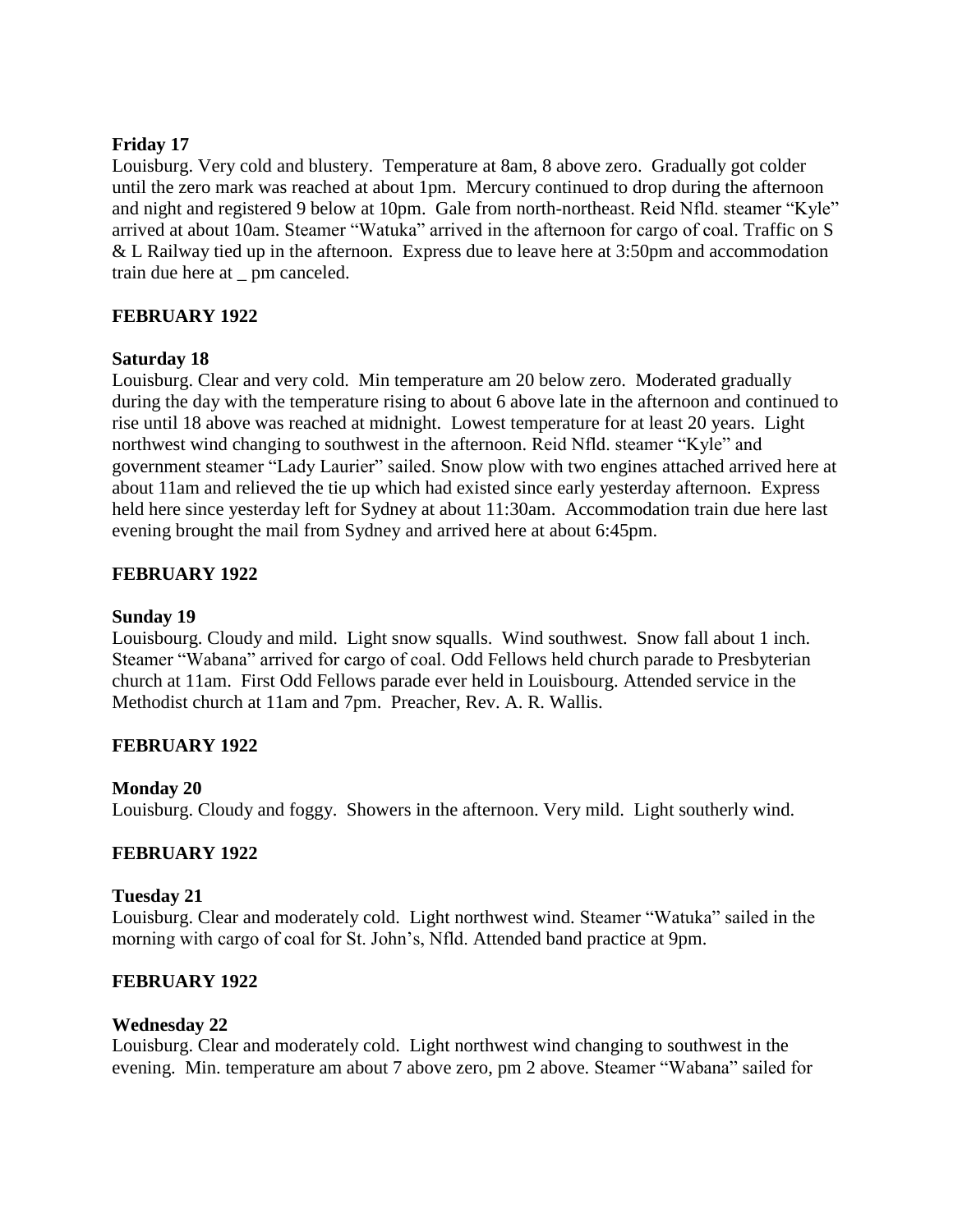Halifax with cargo of coal in the afternoon. Attended choir practice in the Methodist church at 9pm.

### **FEBRUARY 1922**

### **Thursday 23**

Louisburg. Clear and moderately cold. Cloudy and threatening in the afternoon. Began to snow at about 6pm. Wind southeast. Min. temperature about 6 above zero.

### **FEBRUARY 1922**

### **Friday 24**

Louisburg. Clear and cold. Fresh northerly wind which moderated in the afternoon. Min. temperature pm, 2 below zero. Steamer "Lingan" arrived at about 9:30pm for cargo of coal.

### **FEBRUARY 1922**

### **Saturday 25**

Louisburg. Clear and moderately cold. Min. temperature am about zero. Reid Nfld. steamer "Kyle" arrived at about 7am with passengers from St. John's and Port Aux Basques.

### **FEBRUARY 1922**

### **Sunday 26**

Louisburg. Clear and moderately cold. An ideal day. Light southwest wind. Reid Nfld. steamer "Kyle" sailed for St. John's via Port Aux Basques at about 3am. Went for a walk to Havenside with J. A. MacDonald in the afternoon. Had tea at Angus Mathison's. Attended service in the Methodist church at 11am and 7pm. Preacher, Rev. A. R. Wallis.

### **FEBRUARY 1922**

### **Monday 27**

Louisburg. Fine. Clear in the morning. Cloudy and mild in the afternoon and evening. Storm threatening. Steamer "Maple Dawn" arrived in the early morning for bunker coal. Sailed at about noon. Steamer "Lingan" sailed shortly before noon with cargo of coal for St. John, N.B.

### **FEBRUARY 1922**

### **Tuesday 28**

Louisburg. Snowed about 2 inches in the early morning. Stopped snowing at about 8:30am. Cloudy and mild during the day. Light variable wind. Blustery during the night. Marriage of Joseph Burke and Beulah Munroe. Attended band practice at 9pm.

### **MARCH 1922**

### **Wednesday 1**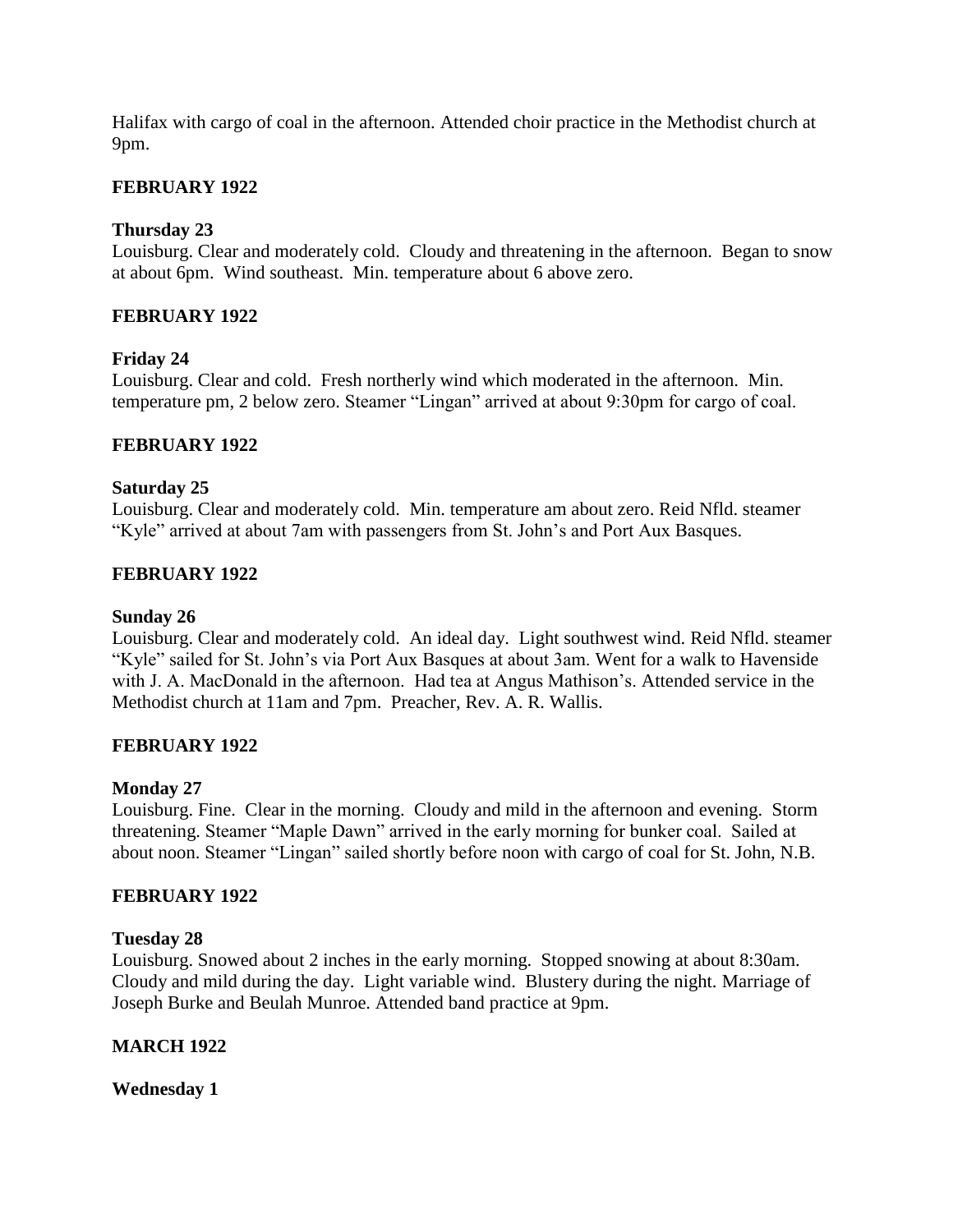Louisburg. Clear and cold with northerly gale. Very disagreeable and blustery. Wind moderated in the evening. Max. temperature 10 above zero, Min. temperature, 2 below. Traffic on the Sydney end of the S & L Railway tied up. Express due here at 10am did not come through but came as far as Glace Bay in the afternoon and transferred the mail to the accommodation train which arrived here at about 7:45pm. No outgoing mails from here today. Attended choir practice in the Methodist church at 9pm.

# **MARCH 1922**

# **Thursday 2**

Louisburg. Clear and cold in the morning. Moderated early in the day. Cloudy and chilly in the afternoon. Began to snow moderately at about 7pm. Min. temperature am below zero. Wind southwest during the greater part of the day. Snow fall about 4 inches. Local Legislature opened at Halifax. Attended meeting of town council at 7:30pm. Wesley Tanner appointed policeman for the town of Louisburg in the place of Dan McNeil who has served as policeman for about 12 years. Dr. H. O'Neil reappointed Health officer.

# **MARCH 1922**

# **Friday 3**

Louisburg. Clear and mild. Light northwest wind.

# **MARCH 1922**

# **Saturday 4**

Louisburg. Clear and mild. Wind southwest.

# **MARCH 1922**

# **Sunday 5**

Louisburg. Cloudy, misty and foggy in the morning. Began to rain heavily shortly before noon and continued during the greater part of the afternoon. Foggy and mild at night. Wind southeast changing to northeast. Reid Nfld. steamer "Kyle" arrived at about 2pm from NFLD. Had dinner at A.Tilliny's. Spent part of the afternoon and had tea at Fletcher Townsend's. Attended service in the Methodist church at 11am and 7pm. Preacher Rev. A. R. Wallis.

# **MARCH 1922**

### **Monday 6**

Louisburg. Cloudy and chilly and misty in the morning. Clear in the afternoon. Strong northeast wind. Steamers "Lingan" and "Watuka" arrived for cargo of coal. Reid Nfld. steamer "Kyle" sailed during the night.

# **MARCH 1922**

**Tuesday 7**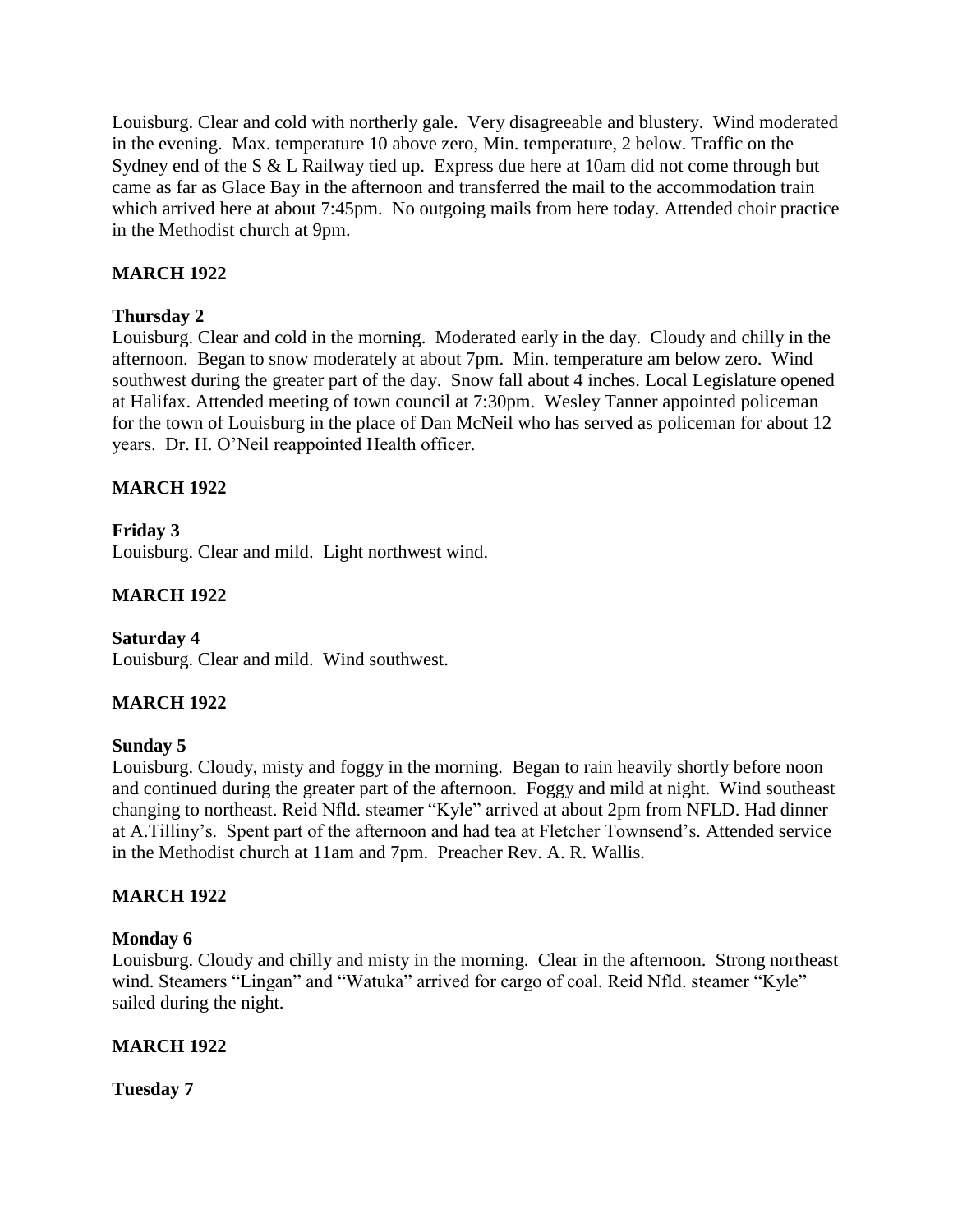Louisburg. Cloudy and mild. Storm threatening. Attended meeting of school board at 7:30pm. Attended band practice at 9pm.

### **MARCH 1922**

### **Wednesday 8**

Louisburg. Cloudy and mild. Began to rain at about 1pm and continued until about 7pm. Foggy at night. Strong southerly winds. Attended funeral of the late John Harris at 1:30pm. Interment in the Methodist Cemetery. Funeral service conducted by Rev. A. R. Wallis. Attended choir practice in the Methodist church at 9pm.

### **MARCH 1922**

### **Thursday 9**

Louisburg. Cloudy and chilly. Wind northwest. Cold at night. Government steamer "Lady Laurier" arrived and bunkered. Steamers"Lingan" and "Watuka" sailed with cargoes of coal.

### **MARCH 1922**

### **Friday 10**

Louisburg. Clear and moderately cold. Light northwest winds. Three-masted schooners "Beulah Mae" and "Pelleen" sailed for Nfld. with cargoes of coal. Attended special meeting of town council at 7:30pm. Estimates brought claim for the current year and tax rate set at 3.75.

### **MARCH 1922**

#### **Saturday 11**

Louisburg. Fine, clear and mild. Chilly in the afternoon. Light southwest wind. Three-masted schooner "Beulah Mae" which sailed yesterday with cargo of coal returned to port at about 10am, having sprung a leak.

### **MARCH 1922**

### **Sunday 12**

Louisburg. Clear and moderately cold. Wind northeast. Had dinner and spent the afternoon at Eva Dickson's. Attended service in the Methodist church at 11am and 7pm. Preacher Rev. A. R. Wallis.

### **MARCH 1922**

#### **Monday 13**

Louisburg. Clear and cold. Very chilly and raw. Wind northeast.

### **MARCH 1922**

**Tuesday 14**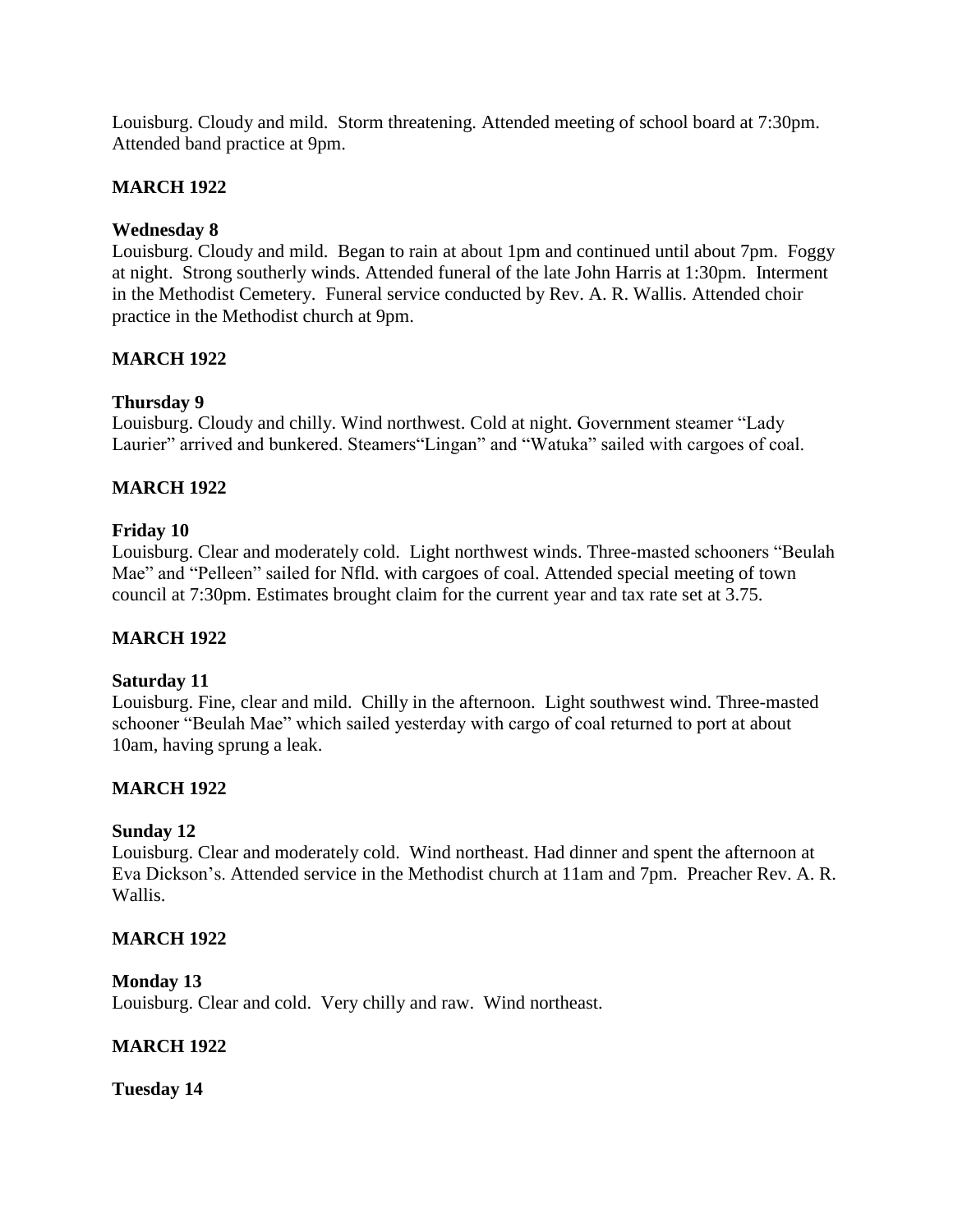Louisburg. Cloudy and mild. Snow squalls at noon. Wind southwest. Reid Nfld. steamer "Kyle" arrived in the morning from Nfld. and sailed to return at about 10pm. Attended band practice at 9pm.

# **MARCH 1922**

# **Wednesday 15**

Louisburg. Clear and mild. Attended choir practice in the Methodist church at 9pm.

# **MARCH 1922**

# **Thursday 16**

Louisburg. Cloudy and mild. Snowed moderately during the afternoon. Light easterly wind. Large body of drift ice in sight off the coast. Snowfall about 2 inches. Steamer "Lingan" arrived at about 8am and proceeded to load cargo of coal. Attended meeting of town council at 7:30pm.

# **MARCH 1922**

### **Friday 17**

Louisburg. Cloudy and chilly. Upper part of harbour and coast partly blocked with drift ice. Steamer "Maple Dawn" arrived for bunker coal. Reid Nfld. steamer "Kyle" arrived in the forenoon from Nfld. Steamer "Lingan" sailed with cargo of coal.

# **MARCH 1922**

### **Saturday 18**

Louisburg. Cloudy and chilly. Partly clear for a short time in the afternoon. Steamer "Maple Dawn" sailed with cargo of coal.

# **MARCH 1922**

### **Sunday 19**

Louisburg. Cloudy, chilly and raw. Light west and southwest wind. Light snow squalls in the afternoon. Went for a walk up Old Town Road with Charlie McAlpine in the afternoon. Attended service in the Methodist church at 11am and 7pm. Preacher Rev. A. R. Wallis. Choir practice at close of evening service for Easter music.

# **MARCH 1922**

### **Monday 20**

Louisburg. Cloudy and chilly. Wind northwest changing to southwest early in the day and increasing to a fresh breeze. Began to snow at about 7:30pm. Snow fall about 4 inches. Steamer "Sable I" arrived in the morning and bunkered and sailed.

# **MARCH 1922**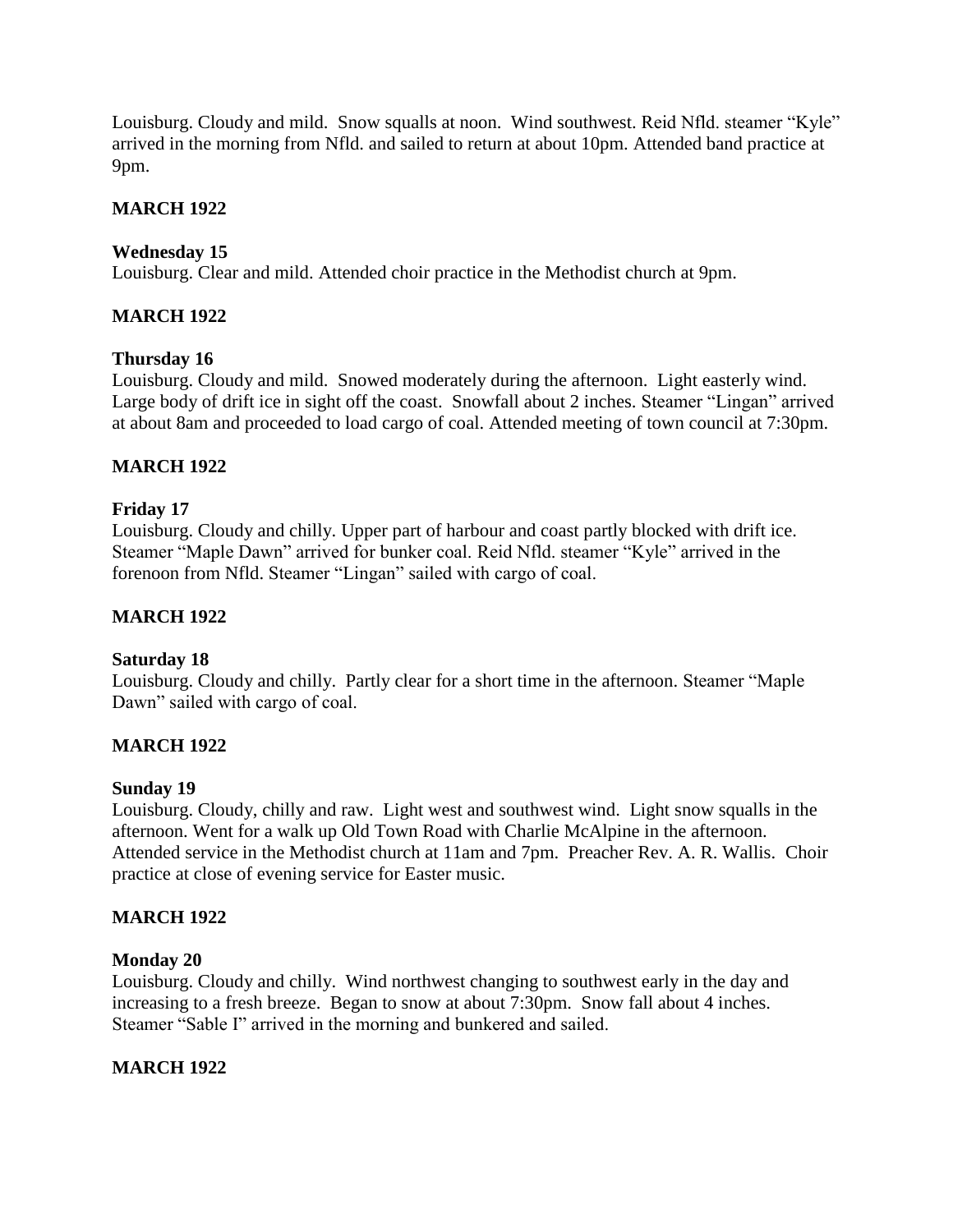### **Tuesday 21**

Louisburg. Rained heavily in the early morning with some heavy showers during the day and evening. Foggy in the afternoon and night. Wind, southwest. Attended band practice at 9pm.

## **MARCH 1922**

### **Wednesday 22**

Louisburg. Clear and mild. Thawing all day. Light southwest wind. Harbour and coast blocked with drift ice. Death of Charles McPherson, Sydney Road. Attended choir practice at 9pm in the Methodist church.

### **MARCH 1922**

### **Thursday 23**

Louisburg. Rained nearly all day. Light northeast wind. Chilly. Reid Nfld. steamer "Kyle" arrived at about 8am from Port Aux Basques with passengers and freight.

### **MARCH 1922**

### **Friday 24**

Louisburg. Clear and very mild. Light northerly wind.

### **MARCH 1922**

### **Saturday 25**

Louisburg. Clear and moderately cold. Fresh northwest wind. Steamer "Lingan" arrived in the morning and proceeded to load cargo of coal. French steam trawler "Champagne" arrived in the afternoon for bunker coal and repairs.

### **MARCH 1922**

### **Sunday 26**

Louisburg. Cloudy, chilly and raw. Reid Nfld. steamer "Kyle" arrived at about noon from Port Aux Basques. Was not out to church today owing to being partly laid up with a boil near my right eye. Remained under cover all day at the Crowdis Hotel.

### **MARCH 1922**

#### **Monday 27**

Louisburg. Fine. Partly cloudy. Steamer "Lingan" sailed in the morning with cargo of coal. Three-masted schooner "Beaulah Mae" which returned to port on the  $11<sup>th</sup>$  just after springing a leak, sailed for Halifax with cargo of coal.

### **MARCH 1922**

**Tuesday 28**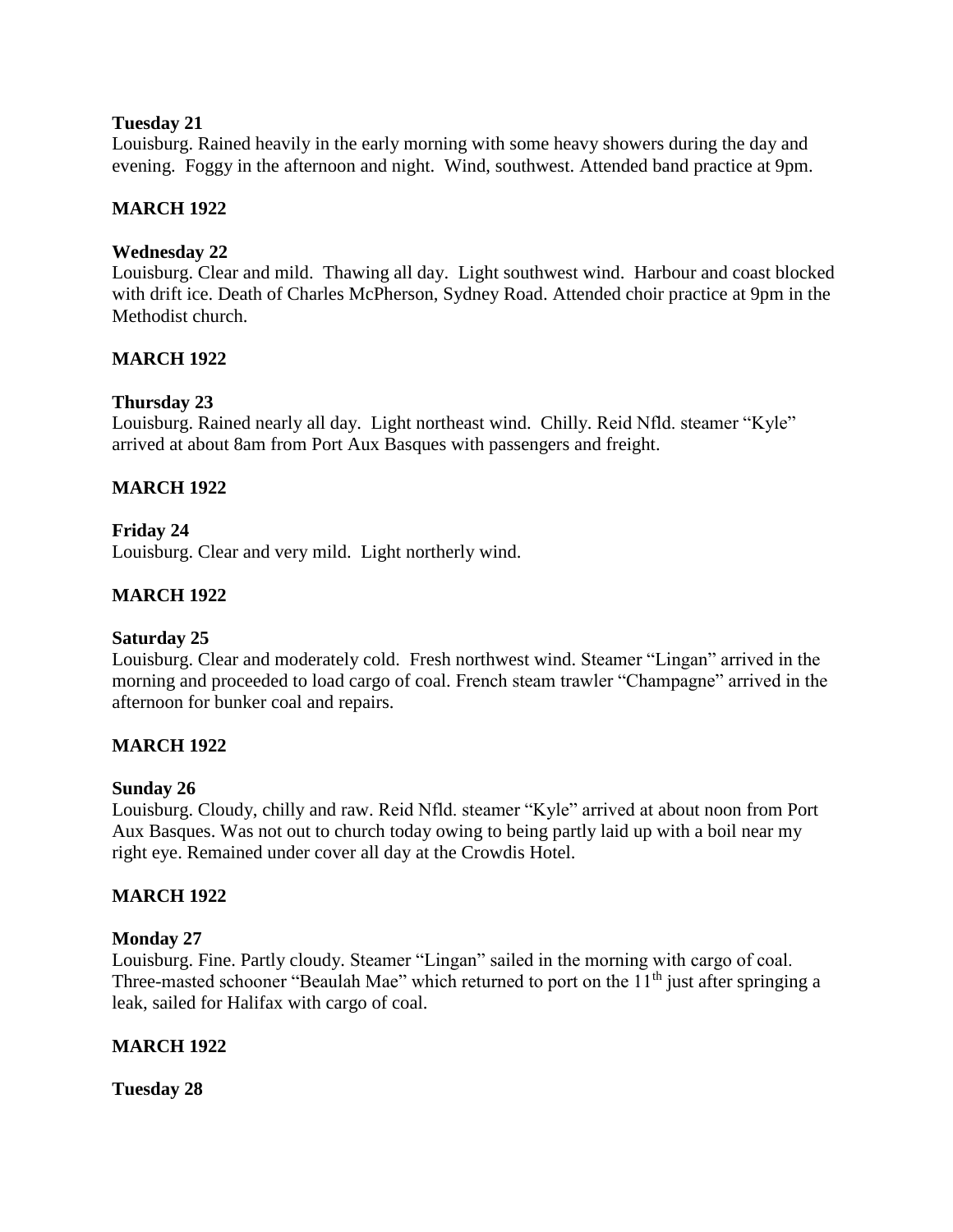Louisburg. Cloudy and mild. Reid Nfld. steamer "Kyle" sailed at about noon for Port Aux Basques. Attended special meeting of school board at 7:30pm.

## **MARCH 1922**

### **Wednesday 29**

Louisburg. Heavy rain in the early morning. Calm, cloudy and very mild during the day.

## **MARCH 1922**

### **Thursday 30**

Louisburg. Clear and moderately cold. Strong northerly wind. French trawler "Champagne" sailed for the fishing grounds.

### **MARCH 1922**

#### **Friday 31**

Louisburg. Partly clear and chilly. Fresh northeast wind. Reid Nfld. steamer "Kyle" arrived at about 12:30pm.

### **APRIL 1922**

#### **Saturday 1**

Louisburg. Clear and cool. Fresh northeast wind. Reid Nfld. steamer "Kyle" sailed at noon for Port Aux Basque. Steamer "Sable I" arrived, bunkered and sailed.

### **APRIL 1922**

#### **Sunday 2**

Louisburg. Cloudy, very chilly and raw. Drizzily in the evening. Fresh northeast wind. Attended service in the Methodist church at 11am and 7pm. Preacher Rev. A. R. Wallis. Choir practice for Easter music at close of evening service.

### **APRIL 1922**

#### **Monday 3**

Louisburg. Partly clear and mild. Wind northeast. Wesley Tanner entered on his duties as policeman for the town of Louisburg in the place of Dan McNeil who held the office of policeman for about 12 years.

### **APRIL 1922**

### **Tuesday 4**

Louisburg. Cloudy and mild. Light northeast wind. Streets almost bare with the exception of considerable ice in some places. Country roads still blocked with snow and almost impassable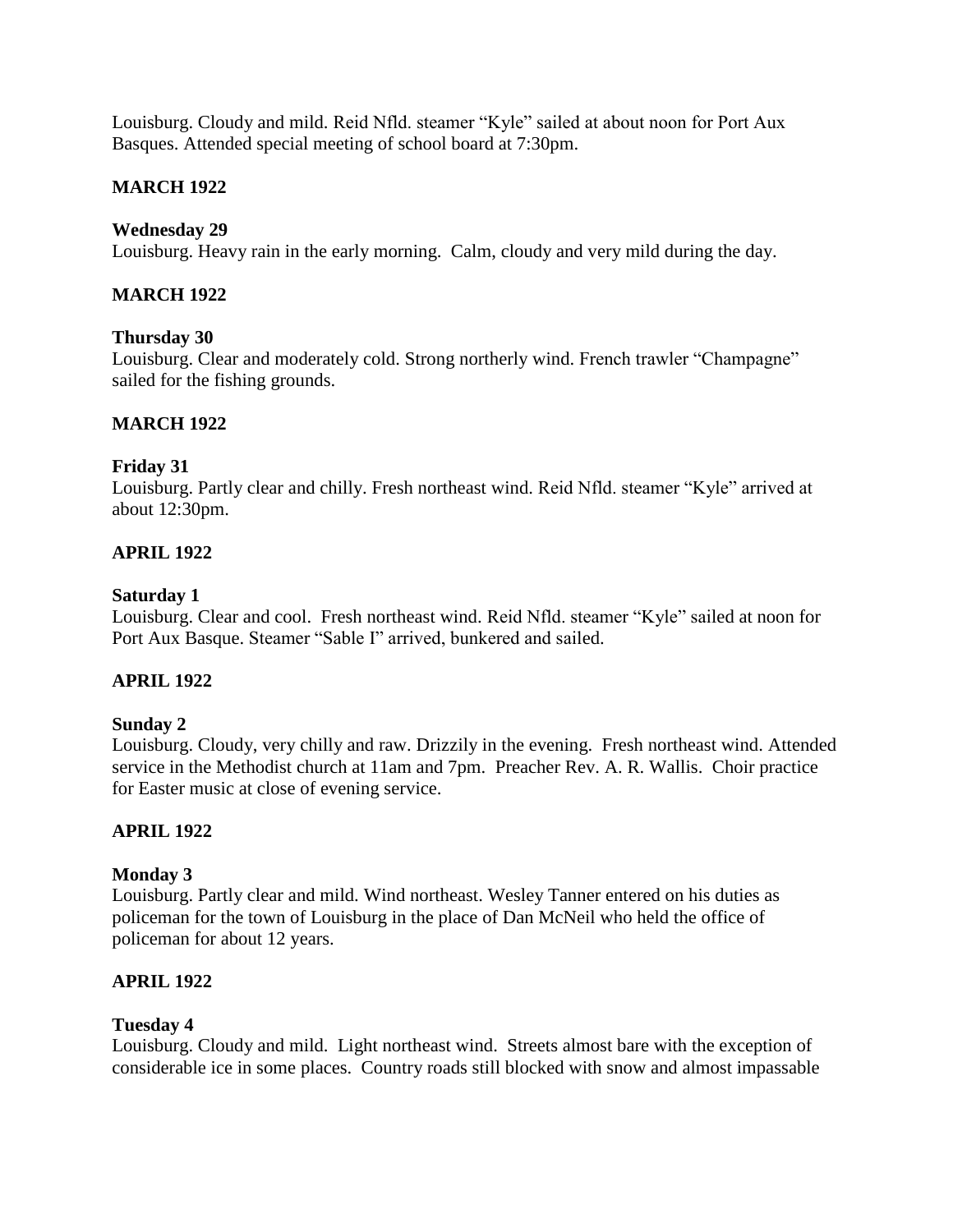for teams on account of the thaw. Reid Nfld. steamer "Kyle" bound for this port reported stuck in the ice off Scatari Island. Attended band practice at 9pm.

# **APRIL 1922**

## **Wednesday 5**

Louisburg. Cloudy and mild. Light northeast wind. Attended choir practice in the Methodist church at 9pm.

# **APRIL 1922**

### **Thursday 6**

Louisburg. Cloudy and chilly. Wind northeast. Reid Nfld. steamer "Kyle" which had been stuck in the ice off Scatari since Tuesday arrived at about 1:30pm with passengers from Nfld. Sailed to return at about 7pm. Steamer "Maple Dawn" arrived during the night for bunker coal. Attended meeting of town council and school board at 7:30 and 8:30 respectively.

# **APRIL 1922**

### **Friday 7**

Louisburg. Clear and mild. Wind northeast changing to southwest. Steamer "Maple Dawn" sailed. Committee appointed to prepare the jury list consisting of Clarence Peters, Jeremiah Smith and myself met at the town hall at 2pm and prepared a list of persons eligible for jury duty.

# **APRIL 1922**

### **Saturday 8**

Louisburg. Rainy, misty and foggy. Rain freezing as it fell. All outdoors covered with glitter. Light southerly wind.

# **APRIL 1922**

### **Sunday 9**

Louisburg. Clear and very mild. Light northwest wind. A perfect day followed by a perfect night. Had dinner and spent the afternoon at William Phalen's. Reid Nfld. steamer "Kyle" arrived at North Sydney during the night. First trip to North Sydney for several weeks. Attended service in the Methodist church at 11am and 7pm. Preacher Rev. A. R. Wallis.

### **APRIL 19922**

### **Monday 10**

Louisburg. Clear and very mild. Light variable wind. Snow fast disappearing. Streets bare with the exception of a few patches of ice. Large quantity of snow on the country roads rendering them almost impassable. Attended choir practice in the Methodist church at 9pm for Easter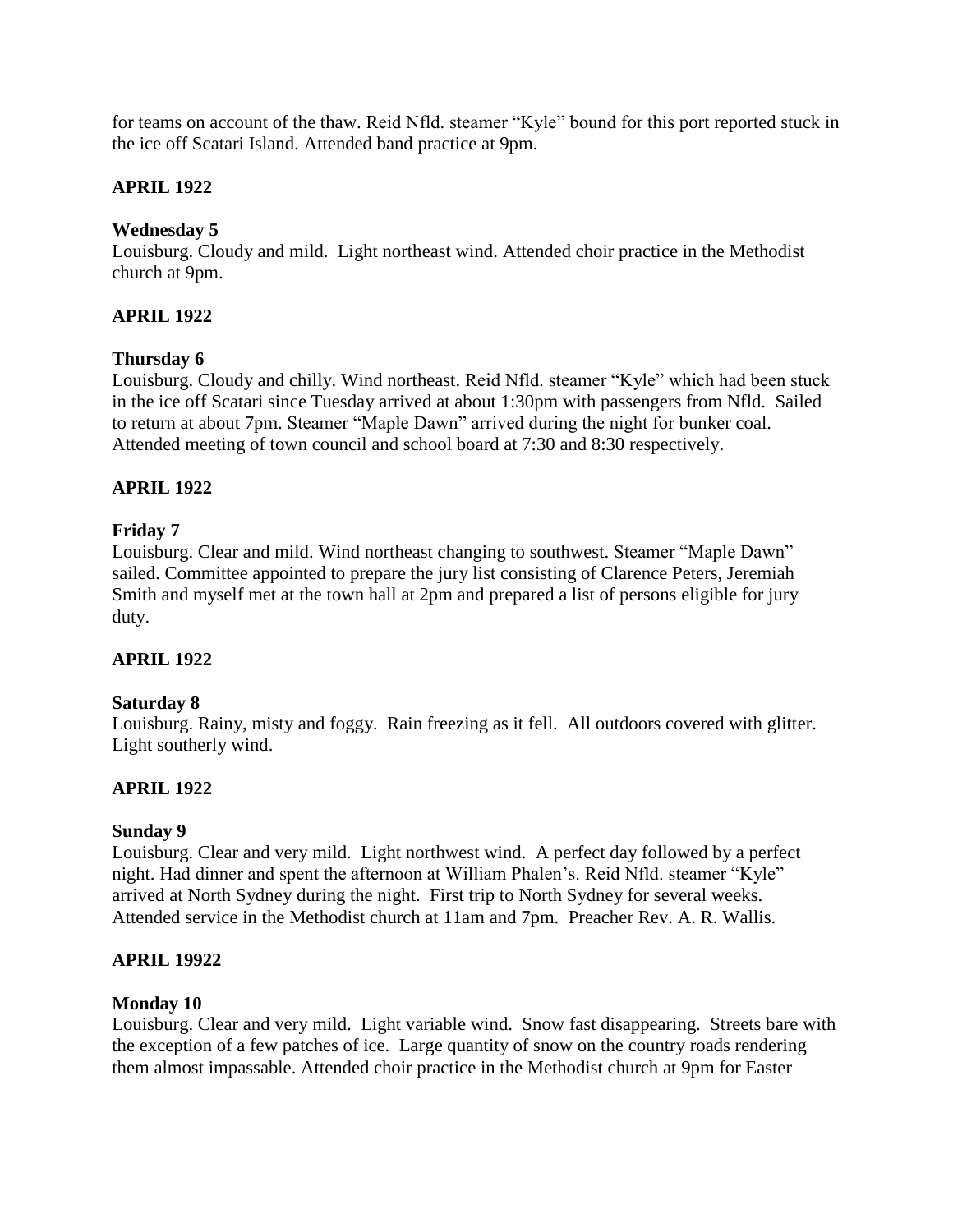music. Service in the Methodist church at 7:30pm. Services to continue every night during the week with the exception of Saturday night.

# **APRIL 1922**

## **Tuesday 11**

Louisburg. Cloudy and mild. Clear in the afternoon. Upper harbour and coast blocked with drift ice. Attended service in the Methodist church at 7:30pm and band practice at 9pm.

## **APRIL 1922**

### **Wednesday 12**

Louisburg. Hail in the morning. Rainy and drizzily during the day. Foggy. Heavy rain accompanied by thunder and lightening during the night. Harbour and coast blocked with drift ice. Wind southeast. Attended choir practice in the Methodist church at 9pm.

# **APRIL 1922**

### **Thursday 13**

Louisburg. Cloudy, foggy and mild. Occasional showers. Wind southerly. Harbour and coast blocked with drift ice. Attended service in the Methodist Church at 7:30 and choir practice at 9pm.

### **APRIL 1922**

# **Friday 14**

Louisburg. Cloudy and cool. Light wind varying from west to northwest. Drift ice moving off the coast. Harbour mostly clear. Public Holiday. Nearly all places of business closed. Had shop opened from 10am to 12:30pm. Attended services in the Methodist church at 7:30pm and choir practice after service.

# **APRIL 1922**

### **Saturday 15**

Louisburg. Cloudy and chilly. Partly clear in the afternoon. Wind northerly. Steamer "Wabana" arrived at about 4pm for cargo of coal. Three masted schooner "J. W. Miller" arrived for cargo of coal.

### **APRIL 1922**

### **Sunday 16**

Louisburg. Fine, clear and very chilly. Light northeast wind. Drift ice in sight off the harbour. Had dinner and spent part of the afternoon at W. Phalen's. Attended services in the Methodist church at 11am and 7pm. Preacher Rev. A. R. Wallis.

### **APRIL 1922**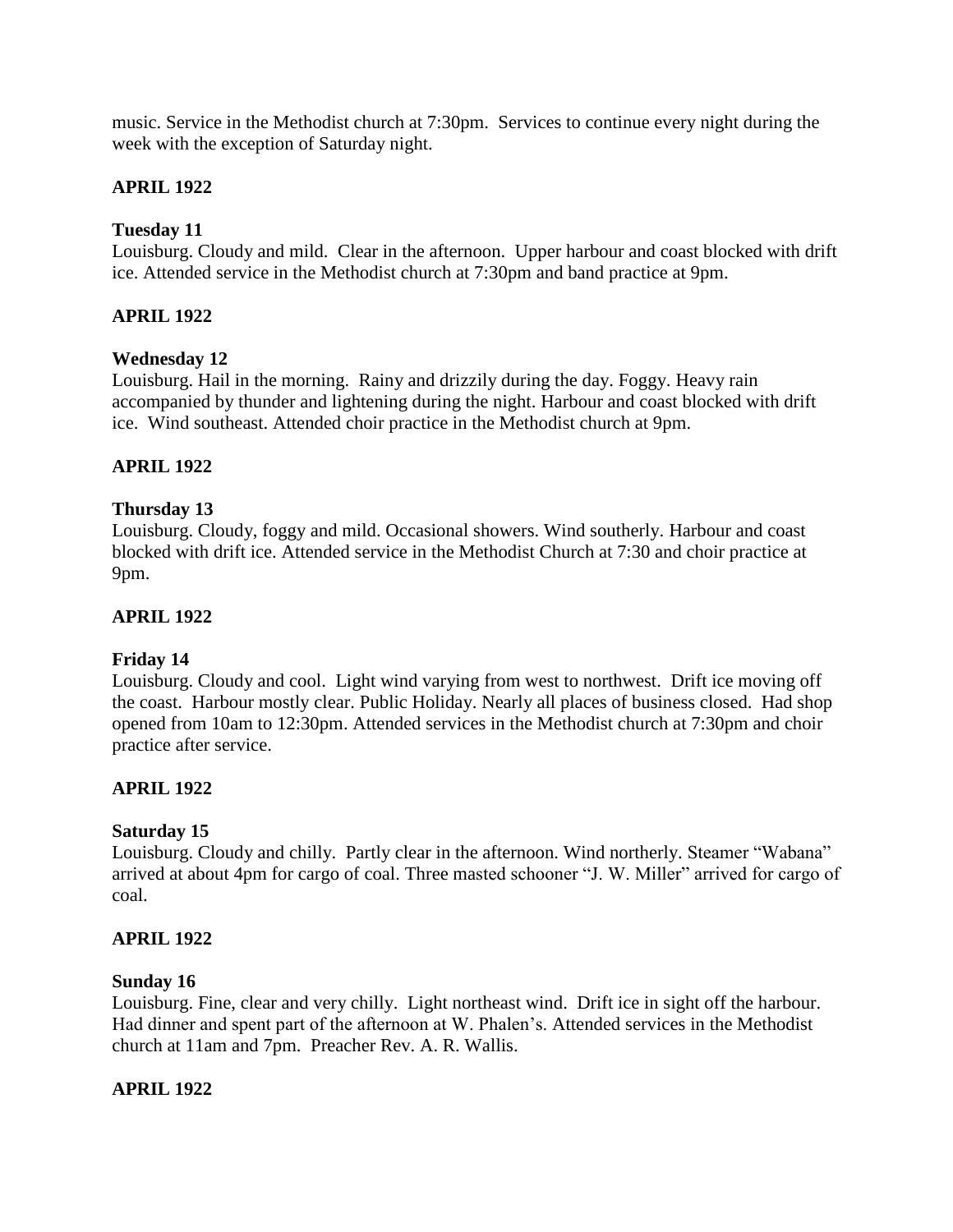### **Monday 17**

Louisburg. Fine, clear and chilly. Wind southwest. Attended lunch and fancy sale given by the Ladies of the Methodist church in Peters Hall in the evening.

## **APRIL 1922**

### **Tuesday 18**

Louisburg. Cloudy, misty and foggy. Showery. Concert in the Masonic Hall under the auspices of the I. O. G. L. in the evening.

# **APRIL 1922**

# **Wednesday 19**

Louisburg. Clear and cool. Fresh northwest wind. Steamer "Wabana" sailed with cargo of coal. Steamer "Sable I" arrived, bunkered and sailed. Attended choir practice in the Methodist church at 9pm.

# **APRIL 1922**

# **Thursday 20**

Louisburg. Cloudy and chilly. Storm threatening. Wind varying from southeast to northeast. Attended meeting of town council at 7:30pm.

# **APRIL 1922**

# **Friday 21**

Louisburg. Clear and very chilly. Southwest gale all day. Steamer "Maude" arrived at Sydney. First ocean-going steamer to enter Sydney since close of navigation in the early part of the winter. Dance in Peters Hall in the evening under the auspices of Louisburg Brass Band. Was not present.

# **APRIL 1922**

### **Saturday 22**

Louisburg. Clear and chilly. Moderate southwest wind. Steam trawler "Sir John French" arrived for bunker coal.

# **APRIL 1922**

### **Sunday 23**

Louisburg. Cloudy and chilly. Began to snow at about 10:30am and continued moderately until about 6pm. Snow fall about 4 inches. Wind northeast. Had dinner and spent part of the afternoon at W. Phalen's. Steamer "Wabana" arrived at 7:30am for cargo of coal. Attended service in the Methodist church at 11am and 7pm. Preacher Rev. A. R. Wallis.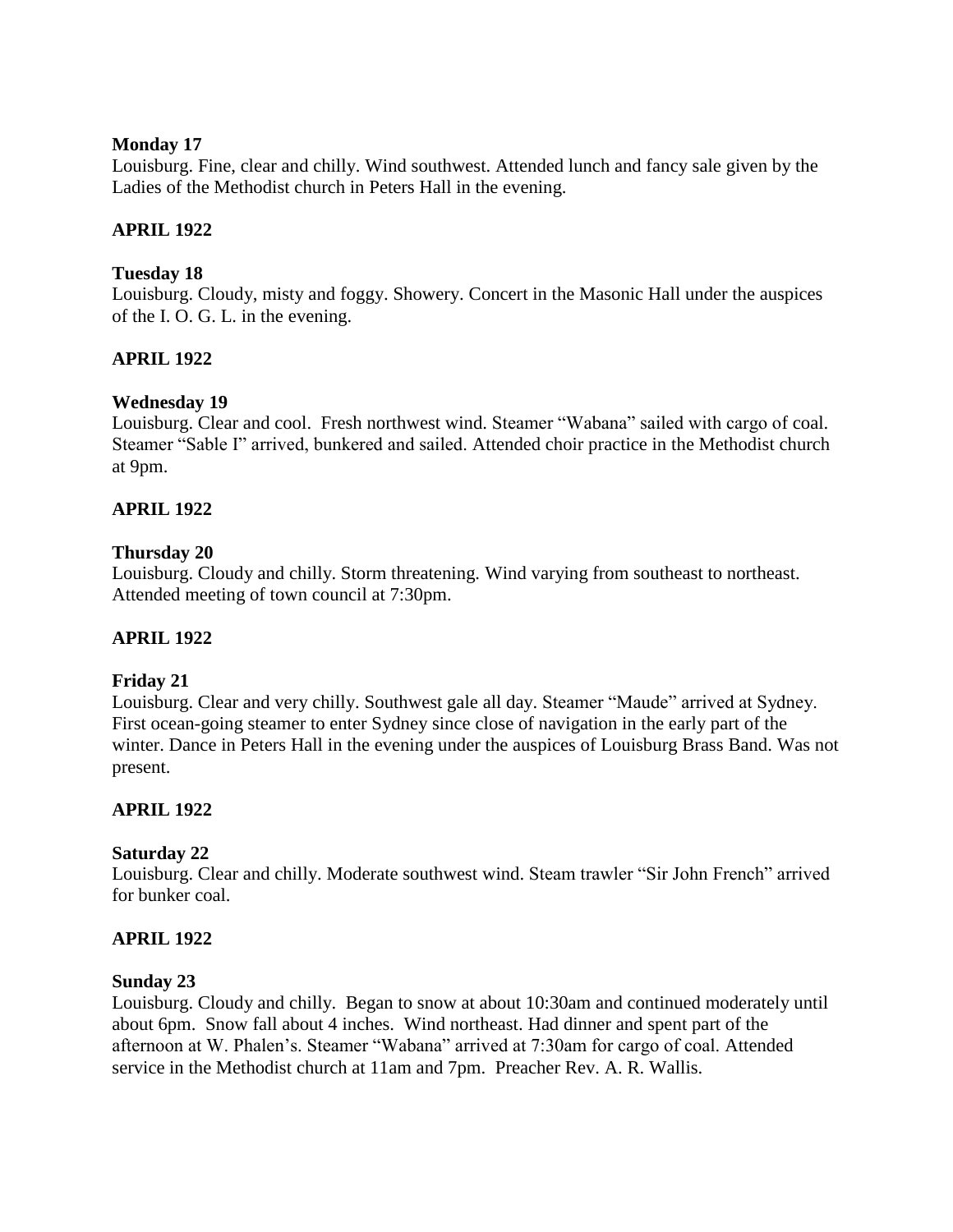### **APRIL 1922**

#### **Monday 24**

Louisburg. Cloudy, chilly and raw. Fresh northeast wind. Streets covered with snow in the morning which thawed during the day. Hail squalls during the night. Death of Fred Hickman at General Hospital, Glace Bay.

### **APRIL 1922**

#### **Tuesday 25**

Louisburg. Rained nearly all day. Wind northeast. Chilly and raw. Went to the Railway station at 10am to meet the remains of the late Fred Hickman which arrived on the 10am train. Steamer "Wabana" sailed for St. John, NB with cargo of coal.

### **APRIL 1922**

#### **Wednesday 26**

Louisburg. Chilly and raw. Misty with occasional heavy showers. Wind northeast. Harbour entrance blocked with drift ice in the afternoon. Attended funeral of the late Fred Hickman at 1pm. Remains taken to the Methodist church where service was conducted by Rev. A. R. Wallis to a crowded church. Interment took place in Methodist cemetery. Service at the grave in charge of Mariner's Lodge A. H. L. A. M. Attended choir practice in the Methodist church at 9pm.

### **APRIL 1922**

#### **Thursday 27**

Louisburg. Chilly and raw. Misty with an occasional heavy shower. Wind northeast varying to northwest and west. Steamer "Lingan" sailed for Montreal with cargo of coal. Steamer "Corunna" arrived in the morning and began loading cargo of steel products for Toronto. Steamers "Turret Court" and "Hochelaga" arrived for cargoes of coal.

### **APRIL 1922**

### **Friday 28**

Louisburg. Cloudy and chilly. Wind northwest. Light snow squalls in the afternoon. Steamer "Watuka" arrived and anchored in the storm. Steamer "Rose Castle" arrived for bunker coal. Steamer "Karnaruska" arrived for cargo of coal. Steamer "Hochelaga" finished loading and anchored in the upper harbour.

### **APRIL 1922**

#### **Saturday 29**

Louisburg. Clear and cool. Wind northwest. Reid Nfld. steamer "Kyle" arrived with passengers from NFLD. Steamer "Sable I" arrived, bunkered and sailed. Steamers "Hochelaga" and "Rose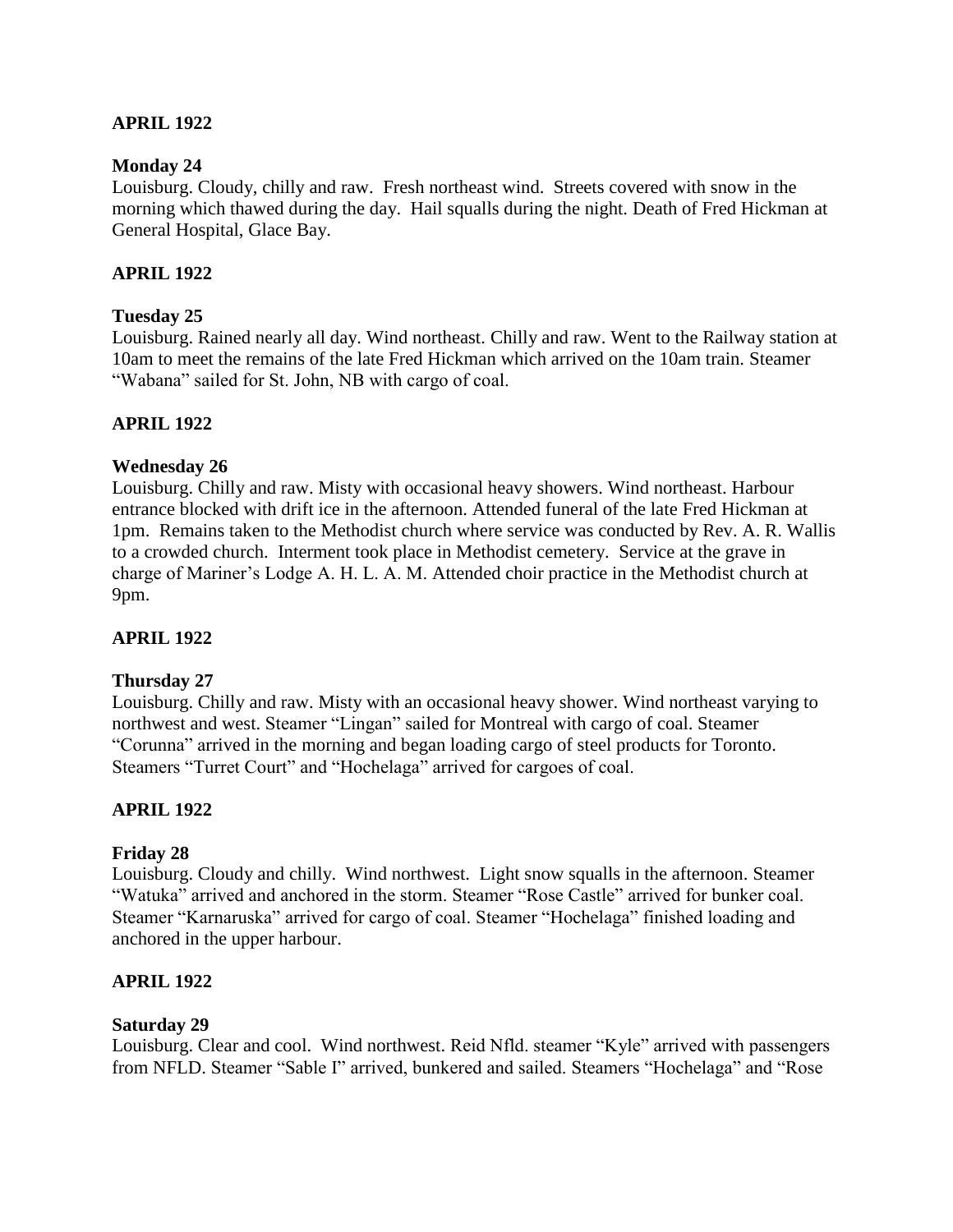Castle" sailed. Steamer "Karnaruska" finished loading cargo of coal and anchored in the upper harbour. Steamer "Corunna" finished loading cargo of steel products.

# **APRIL 1922**

## **Sunday 30**

Louisburg. Clear and cool. Moderate northwest wind. Steamers "Karnaruska" and "Corunna" sailed. Former for Montreal, latter for Toronto.

# **MAY 1922**

### **Monday 1**

Louisburg. Clear and cool. Light northerly wind. Steamer "Canadian Volunteer" arrived and bunkered. Steamer "Wabana" arrived for cargo of coal. Reid Nfld. steamer "Kyle" sailed at about noon with passengers and mail for Nfld. Three masted schooner "J. W. Miller" sailed with cargo of coal. Steamer "Turret Court" sailed with cargo of coal. Lobster fishing season opened.

# **MAY 1922**

### **Tuesday 2**

Louisburg. Clear and cool. Light southerly wind. Steamers "Canadian Volunteer" and "Wabana" sailed. Attended meeting of school board at 7:30pm.

## **MAY 1922**

### **Wednesday 3**

Louisburg. Cloudy, chilly and raw. Wind northwest in the morning changing to northeast. Drizzly in the afternoon. Attended choir practice in the Methodist church at 9pm.

# **MAY 1922**

### **Thursday 4**

Louisburg. Clear and chilly. Light southeast and southwest wind. Coast blocked with drift ice. Several steamers stuck in the ice off the coast. Went to town hall at 7:30pm to attend a meeting of Town Council. No session held on account of not enough being present to form a quorum.

### **MAY 1922**

### **Friday 5**

Louisburg. Clear and cool. Light southwest wind. Coast blocked with drift ice.

# **MAY 1922**

### **Saturday 6**

Louisburg. Cloudy and cool. Light southerly wind. Coast blocked with drift ice. Loose ice in the harbour. Began to rain at about 6:30pm. Very heavy rain during the night. Steamer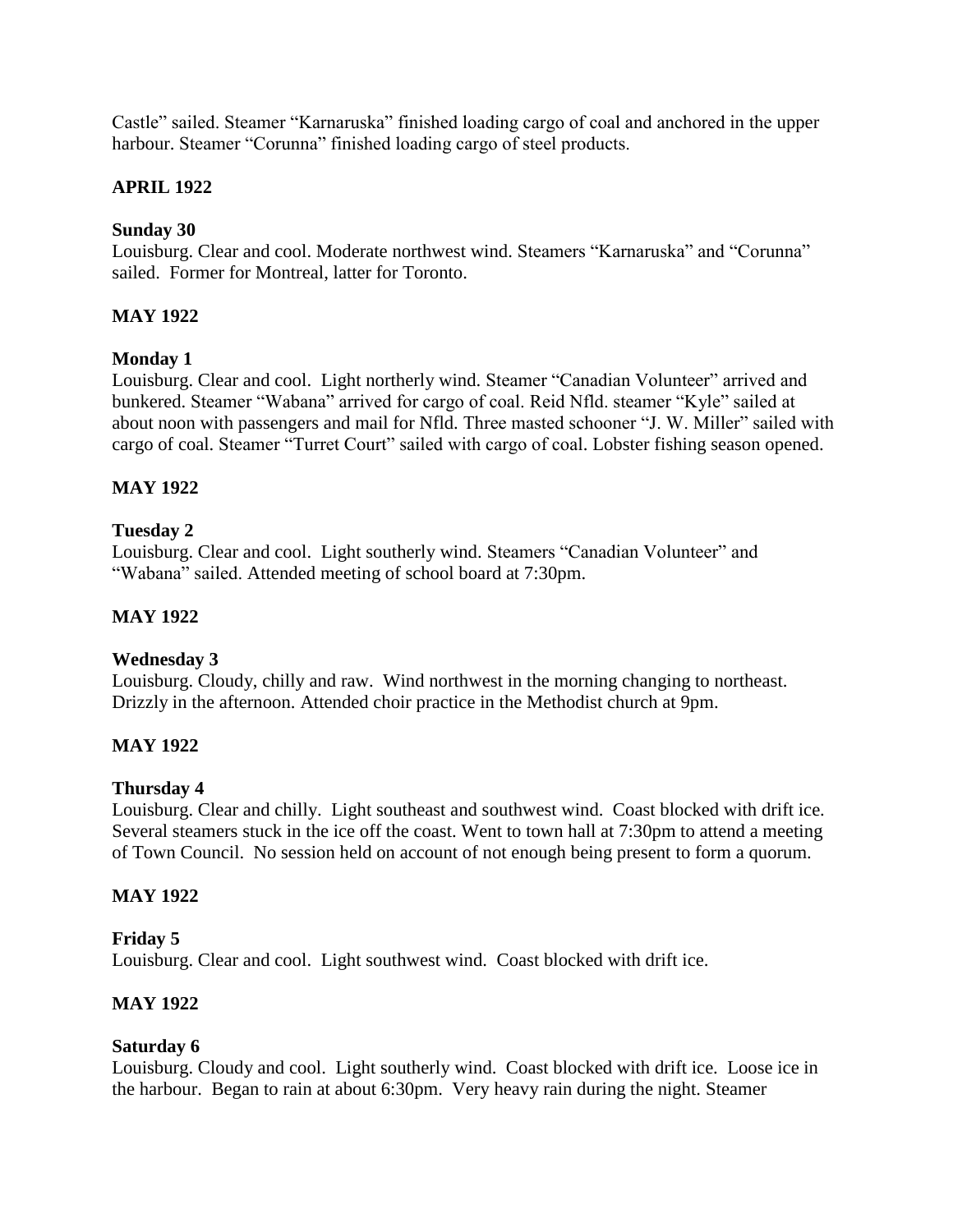"Curlew" sailed to go to the assistance of steamer "Seneca" reported disabled and caught in the ice.

# **MAY 1922**

# **Sunday 7**

Louisburg. Rained heavily in the morning. Stopped raining at about 9am. Cloudy and foggy during the day. Light southwest wind. Coast blocked with drift ice. Attended service in the Methodist church at 11am and 7pm. Preacher Rev. A. R. Wallis. Did not sing in the choir today owing to having a cold.

# **MAY 1922**

# **Monday 8**

Louisburg. Cloudy, chilly and foggy. Showery in the afternoon. Cleared for a short time at about 5pm. Light southwest wind. Coast blocked with drift ice.

# **MAY 1922**

# **Tuesday 9**

Louisburg. Cloudy and cool with light northerly wind in the forenoon. Southwest in the afternoon changing again to northerly at night. Coast blocked with drift ice.

## **MAY 1922**

# **Wednesday 10**

Louisburg. Cloudy and chilly with scattered light showers. Drift ice moved off the coast a considerable distance but still in sight. Steamer "Maple Dawn" arrived in the early morning, bunkered and sailed in the forenoon. Steamers "Hocheaga"and "Kameraska" arrived for cargoes of coal. Attended choir practice in the Methodist church at 9pm.

# **MAY 1922**

### **Thursday 11**

Louisburg. Cloudy and cool. Light northeast wind. Drift ice in sight. Steamer "Seneca" which had been caught in the ice for eleven days with a broken propeller arrived here at about 10am escorted by the Government steamer "Montcalm". Steamer "Wabana" arrived for cargo of coal.

### **MAY 1922**

### **Friday 12**

Louisburg. Cloudy and cool. Light northeast wind. Steamers "Hochelaga" and "Wabana" sailed with cargoes of coal. Steamer "Seneca" sailed. Steamer "Lingan" arrived for cargo of coal. Government steamer "Montcalm" sailed.

# **MAY 1922**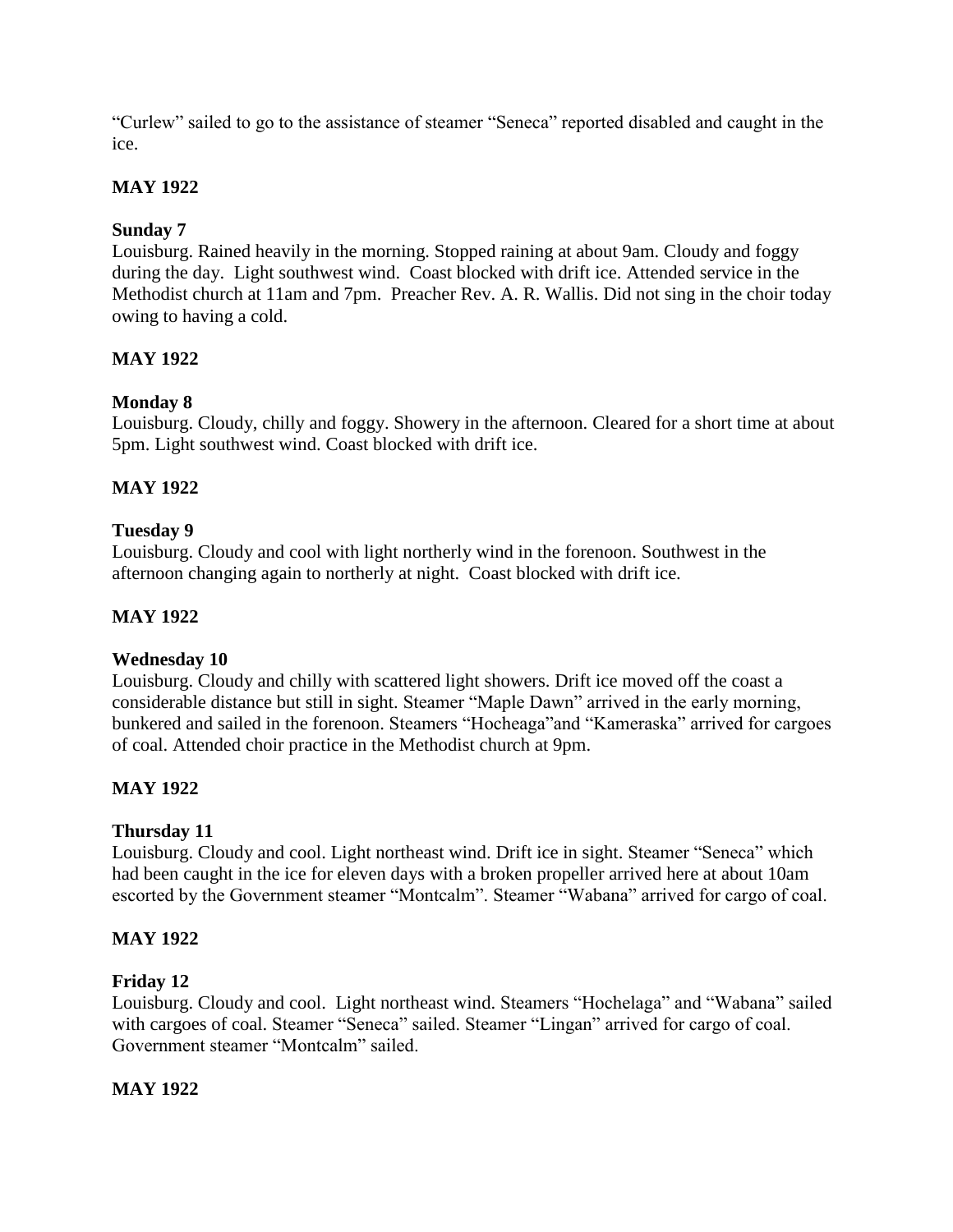### **Saturday 13**

Louisburg. Cloudy and cool. Light northerly wind. Steamer "Watuka" arrived and loaded cargo of coal. Government steamer "Stanley" arrived. Steamer "Lingan" sailed with cargo of coal.

# **MAY 1922**

# **Sunday 14**

Louisburg- Mother's Day. Cloudy and chilly. Wind northeast. Light snow squalls in the forenoon. Steamer "Watuka" sailed with cargo of coal. British steamer "Jebba" arrived for cargo of coal. Norwegian steamer "Elida Clausen" arrived for bunker coal. Government steamer "Montcalm" arrived. Tug "Douglas H. Thomas" sailed for Sydney but had to return to port on account of meeting drift ice. Walked to the lighthouse in the afternoon with Charlie McAlpine. Attended service in the Methodist church at 11am and 7pm. Preacher Rev. A. R. Wallis.

# **MAY 1922**

# **Monday 15**

Louisburg. Clear and cool.

# **MAY 1922**

### **Tuesday 16**

Louisburg. Sydney. Clear and cool. Light northeast wind. Drift ice in sight off the coast. Went to Sydney on 2:50pm train. Stopped at Norfolk Hotel. Marriage of John A. MacDonald and Miss Erna MacLean at Boston, Mass. Ceremony performed by Rev. Hector Ferguson. On their return, Mr. and Mrs. MacDonald will reside at Louisburg.

# **MAY 1922**

# **Wednesday 17**

Sydney. Clear and moderately warm. Light northeast wind changing to southwest. Tug "Douglas A. Thomas" sailed from Louisburg to Sydney to attend to the docking of steamers at the latter port during the summer season. Had tea at A. C. Verner's. Went for a walk around town with W. Phalen in the evening.

# **MAY 1922**

### **Thursday 18**

Sydney - Louisburg. Clear and moderately warm. Wind southwest. Left Sydney on 1:50pm car for Glace Bay. Glace Bay to Louisburg on 3:15pm train. Attended meeting of town council at 7:30pm. Had dinner at A. C. Verner's, Sydney.

# **MAY 1922**

**Friday 19**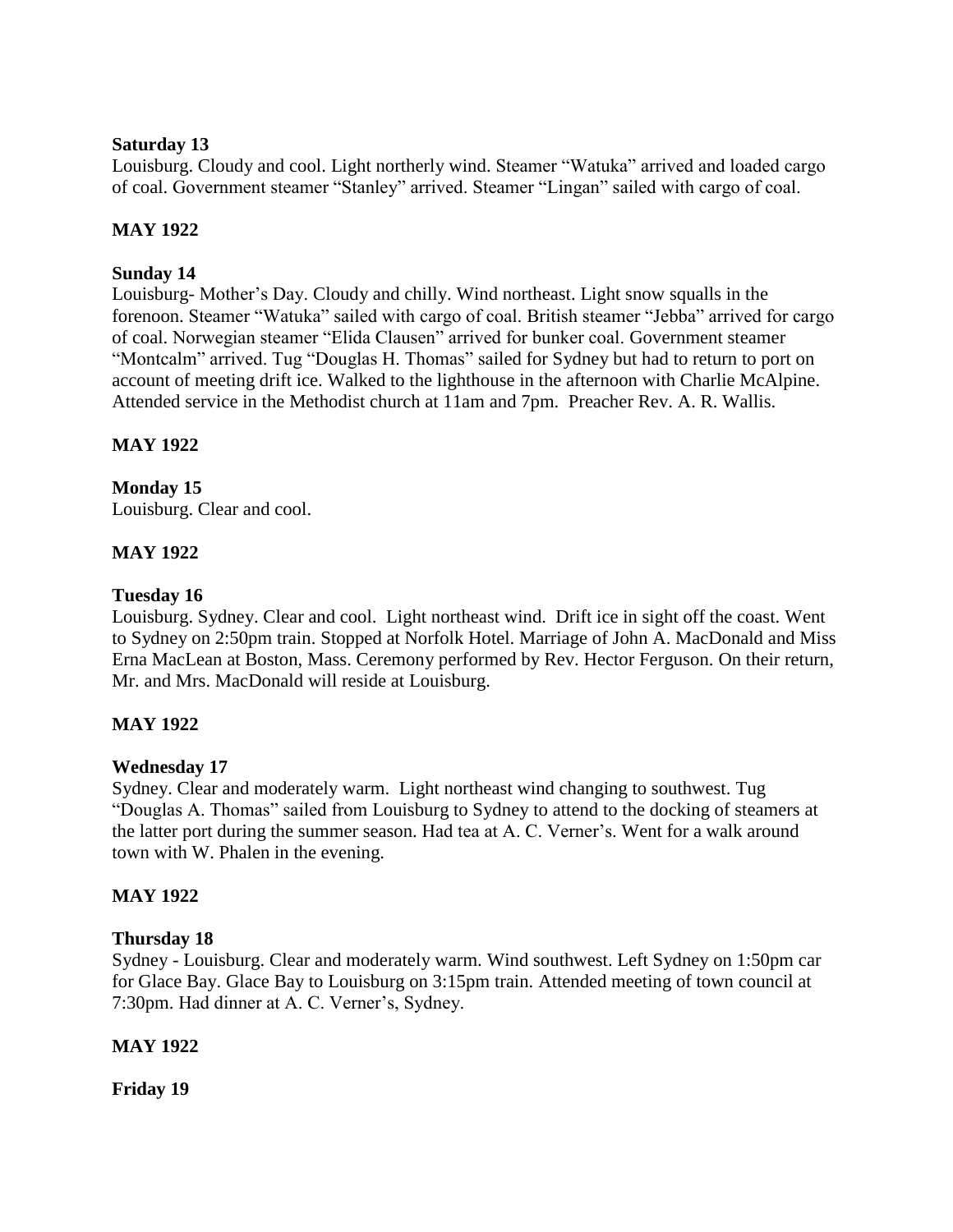Louisburg. Partly clear in the forenoon. Foggy and mild in the afternoon and evening. Rained during the evening. Wind southerly. Very heavy rain during the night.

## **MAY 1922**

### **Saturday 20**

Louisburg. Cloudy and foggy in the forenoon. Clear and moderately warm in the afternoon. Foggy and cool at night. Wind southwest. Norwegian steamer "Salonaki" arrived in the afternoon for bunker coal.

### **MAY 1922**

### **Sunday 21**

Louisburg. Cloudy. Partly clear in the afternoon. Coast enshrouded in fog. Steamer "Karnaraska" arrived during the night for cargo of coal. Spent part of the afternoon at W. Phalen's. Spent the evening after church at B. M. Spencer's. Attended service in the Methodist church at 11am and 7pm. Preacher Rev. A. R. Wallis.

### **MAY 1922**

### **Monday 22**

Louisburg. Clear and moderately warm. Light northwest wind. An ideal day.

### **MAY 1922**

# **Tuesday 23**

Louisburg. Partly clear in the forenoon. Chilly and raw in the afternoon. Fresh north wind increasing to a moderate gale at night. Norweigan steamer "Rosborg" arrived for bunker coal. Steamer "Karnaraska" sailed with cargo of coal.

### **MAY 1922**

### **Wednesday 24**

Louisburg. Clear and chilly. Wind about north northeast. General holiday. Nearly all places of business closed. Had shop open for business until 6pm. Attended prayer meeting and choir practice in the Methodist church in the evening.

### **MAY 1922**

### **Thursday 25**

Louisburg. Rained moderately nearly all day. Wind southerly. Turned out with the Brass Band and went to the railway station to meet J. A. MacDonald and wife who returned from their wedding trip on the 4:45pm train. Had tea at R. McLean's with the bridal party at 6pm.

### **MAY 1922**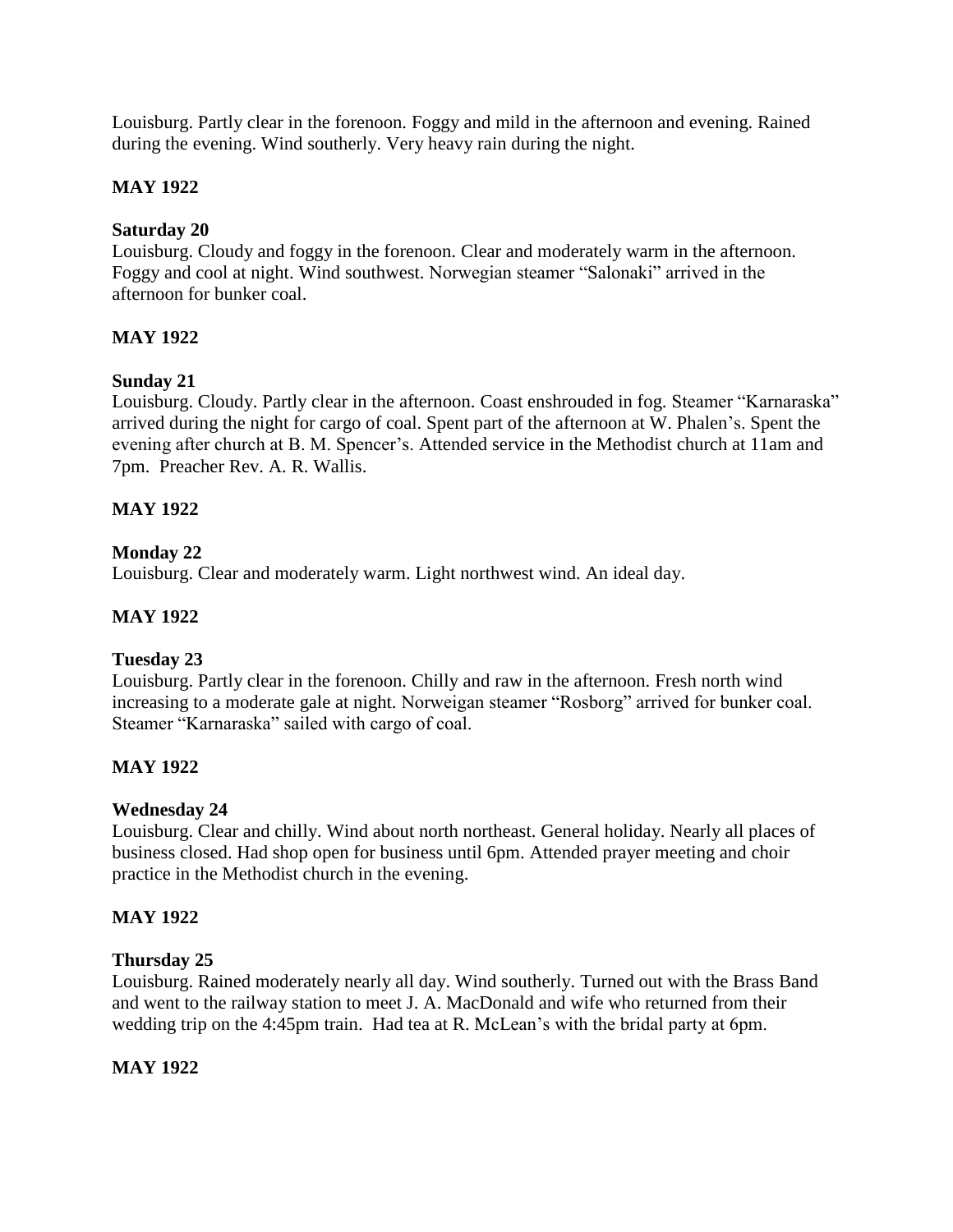## **Friday 26**

Louisburg. Very chilly and raw. Showery during the afternoon. Rained almost continuously during the afternoon. Moderate northeast wind. Announced by coal company officials the Louisburg shipping pier is to close down tomorrow for the summer season.

## **MAY 1922**

### **Saturday 27**

Louisburg. Clear and very cold. Wind northerly. Heavy frost during the night. Louisburg shipping pier officially closed for the shipping of coal for the summer season.

### **MAY 1922**

# **Sunday 28**

Louisburg. Clear and cool. Light north wind changing to southwest in the afternoon. Attended service in the Methodist church at 11am and 7pm. Preacher Rev. A. R. Wallis.

# **MAY 1922**

### **Monday 29**

Louisburg. Clear and moderately warm. Light southwest wind. Government steamer "Lady Laurier" arrived in the afternoon and took bunker coal.

## **MAY 1922**

### **Tuesday 30**

Louisburg. Clear and moderately warm. Strong northerly wind. Attended band practice at 9pm.

### **MAY 1922**

### **Wednesday 31** Louisburg. Fine and clear. Attended choir practice in the Methodist church at 9pm.

### **JUNE 1922**

**Thursday 1** Louisburg. Fine and clear

### **JUNE 1922**

**Friday 2** Louisburg. Cloudy and cool. Foggy in the evening. Wind southerly.

### **JUNE 1922**

**Saturday 3**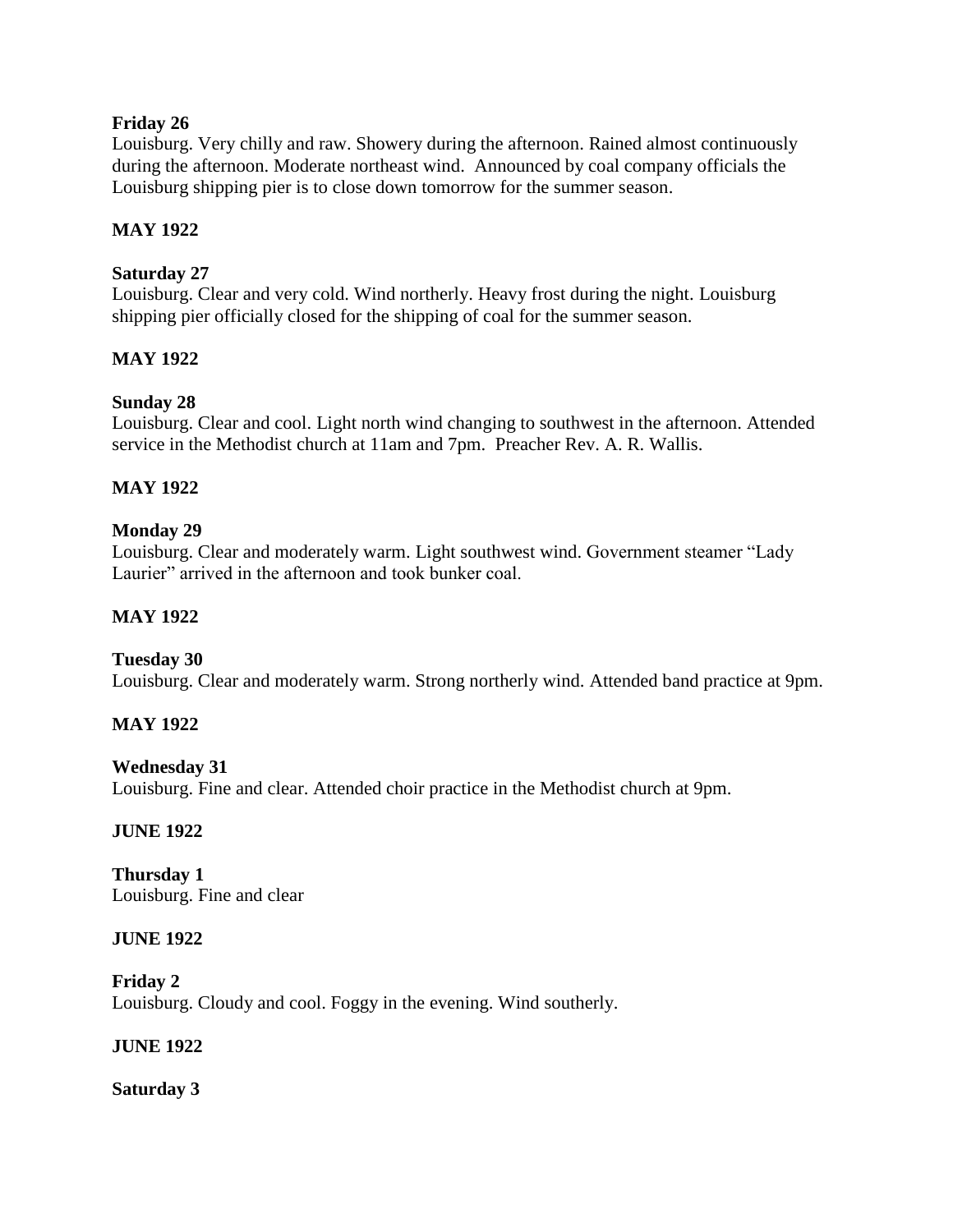Louisburg. Cloudy and cool. Foggy in the morning and afternoon. Rained during the night. Wind southerly.

## **JUNE 1922**

## **Sunday 4**

Louisburg. Cloudy and foggy. Showery. Wind southwest. Attended service in the Methodist church at 11am and 7pm. Preacher at morning service Rev. Edward Morris. Evening service Rev. A. R. Wallis.

### **JUNE 1922**

### **Monday 5**

Louisburg. Cloudy and foggy in the morning. Cleared early in the forenoon. Light southwest wind.

### **JUNE 1922**

### **Tuesday 6**

Louisburg. Clear and cool. Light easterly wind. Death of Mr. Joseph Ballah of this town at the residence of his daughter at Sydney Mines. Attended meeting of school board at 7:30pm. Attended band practice at 9pm. At the close of the evenings practice, a presentation was made to Bandmaster and Mrs. McDonald of a purse containing \$35.00 in gold as a wedding present.

### **JUNE 1922**

### **Wednesday 7**

Louisburg. Clear and cool. Wind southwest. Attended choir practice in the Methodist church at 9pm.

### **JUNE 1922**

# **Thursday 8**

Louisburg. Clear and warm. Max temperature about 70. Light southwest wind. Steamer "Kameraska" arrived for cargo of coal.

### **JUNE 1922**

### **Friday 9**

Louisburg. Clear and moderately warm. Max temperature about 70. Cloudy in the evening with light showers. Thunder and lightening during the night. Light northeast wind. Steamer "Kameraska" sailed with cargo of coal. Government steamers "Lady Laurier" and "Dollard" arrived in the afternoon.

### **JUNE 1922**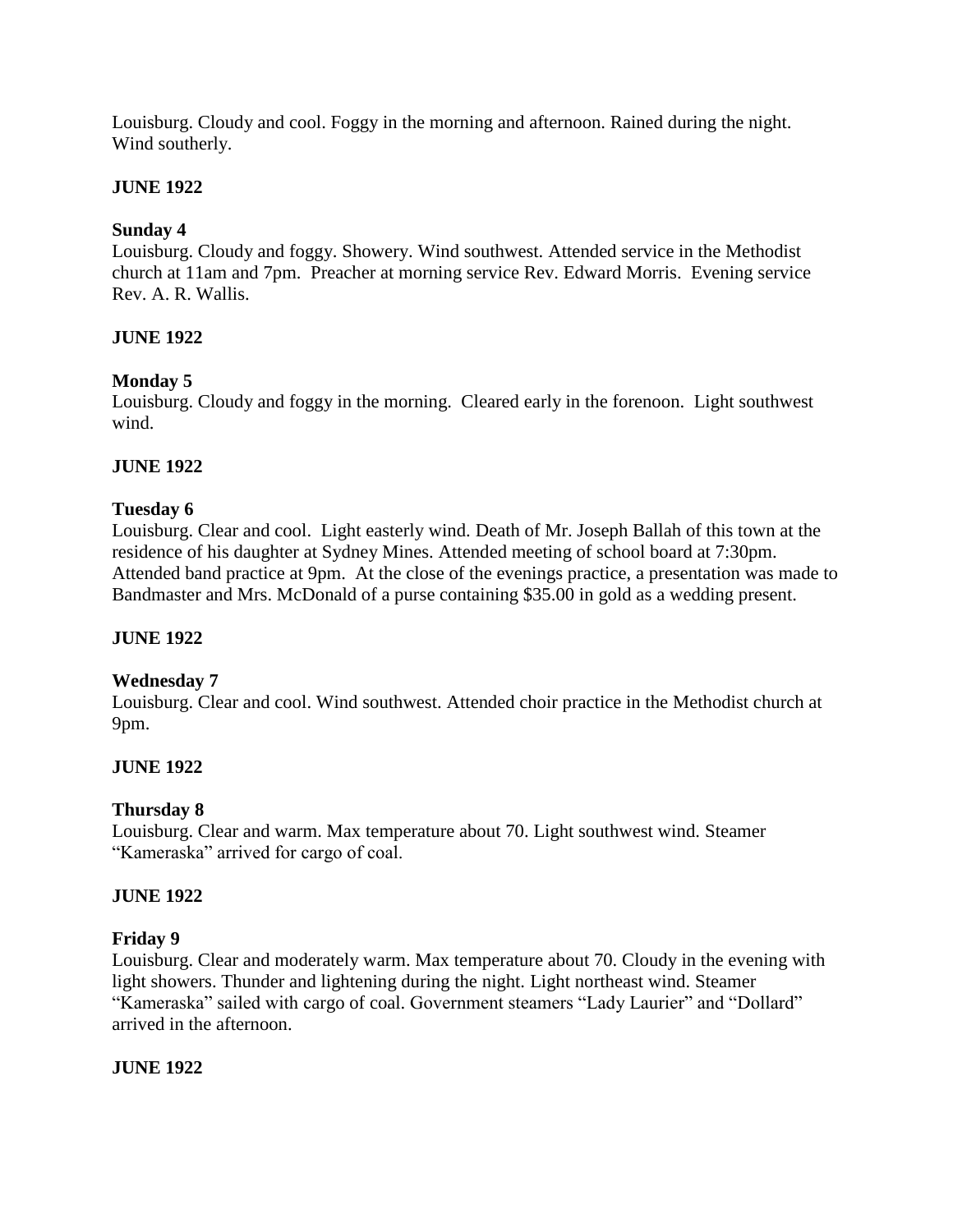### **Saturday 10**

Louisburg. Cloudy and chilly. Wind northeast.

## **JUNE 1922**

### **Sunday 11**

Louisburg. Cloudy. Thick, heavy mist during the afternoon and evening with occasional light showers. Heavy showers during the night. Rainfall about 1 ½ inches. Attended service in the Methodist church at 11am and 7pm. Preacher, Rev. A. R. Wallis.

### **JUNE 1922**

### **Monday 12**

Louisburg. Cloudy and foggy. Misty in the evening. Light southwest wind.

### **JUNE 1922**

### **Tuesday 13**

Louisburg. Clear in the forenoon. Partly clear in the afternoon. Moderate southwest gale which moderated in the evening. Wind changing to northwest. Very cool. Attended band practice in the evening.

### **JUNE 1922**

# **Wednesday 14**

Louisburg. Clear and cool. Attended choir practice in the Methodist church at 9pm.

### **JUNE 1922**

### **Thursday 15**

Louisburg. Cloudy and very cool. Light easterly and southeast wind. Light shower in the afternoon. British light cruiser "Constance" Capt. Strutt, arrived at about 9:30am and anchored in the stream. Death of Miss Viola Burke age 23 years. Miss Burke was around town yesterday in her usual health. Took suddenly ill at about 9 o'clock last evening and passed away at about 9:30 this morning.

### **JUNE 1922**

### **Friday 16**

Louisburg. Cool and remarkably clear. Light southwest wind.

### **JUNE 1922**

### **Saturday 17**

Louisburg. Partly cloudy and cool. Light southeast wind. Steamer "Kameraska" arrived in the morning and loaded cargo of coal.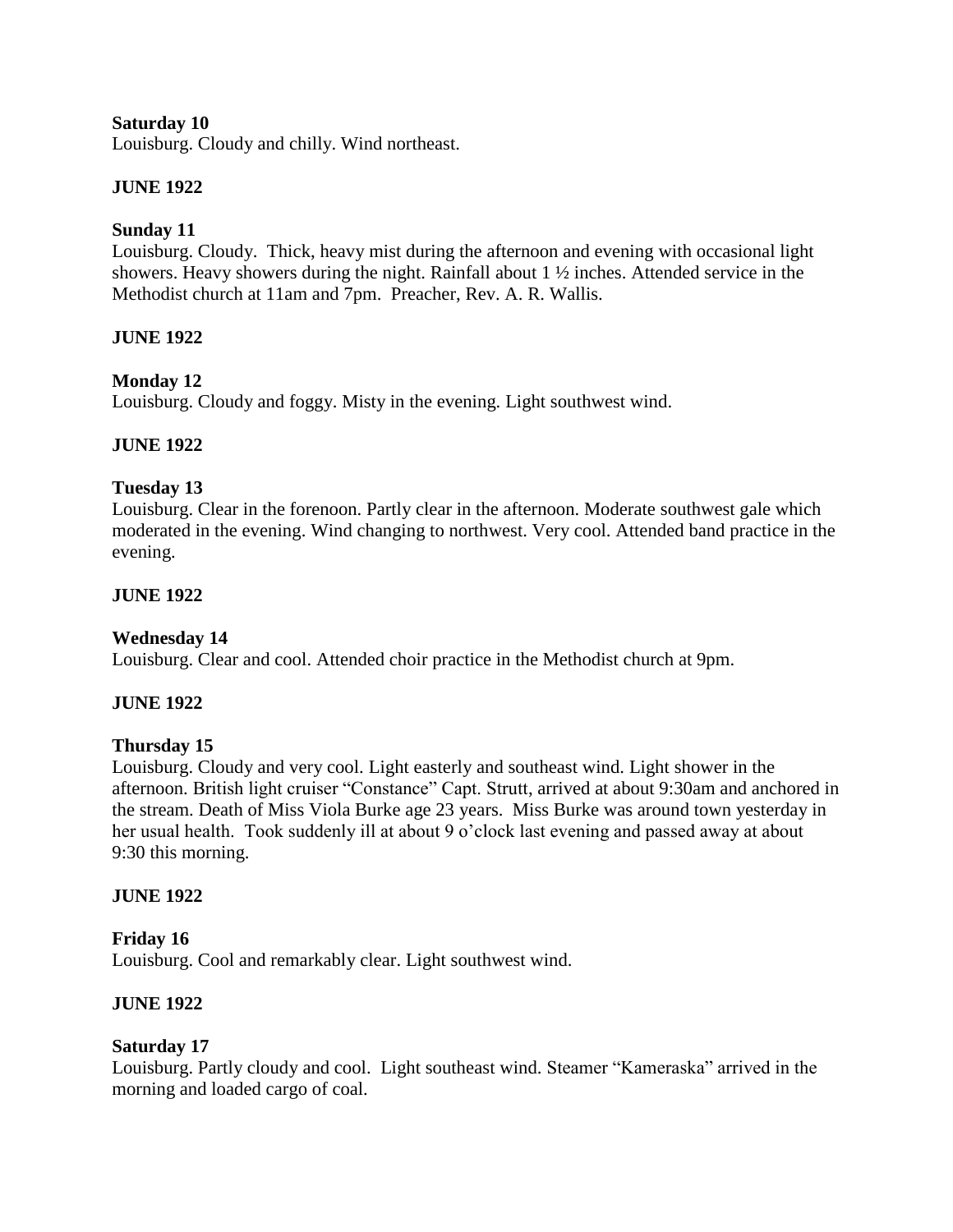### **JUNE 1922**

#### **Sunday 18**

Louisburg. Cloudy and chilly. Wind southeast. Heavy rain during the night. Steamer "Kameraska" sailed with cargo of coal. Attended funeral of the late Miss Viola Burke at 3pm. Funeral was the most largely attended of any I have seen in this town. Interment took place in the Roman Catholic Cemetery. Detachment of about 70 men of the H. M. S. "Constance" headed by the ships band paraded to the English church at 10:30am. Had dinner and spent the evening after church at W. Phalen's. Attended service in the Methodist church at 11am and 7pm. Preacher Rev. R. L. Noseworthy. Mr. Wallis, the regular Pastor being absent attending the Methodist conference which met at Sydney.

### **JUNE 1922**

### **Monday 19**

Louisburg. Cloudy, misty and foggy with occasional heavy showers. Light easterly wind. Rain of last night and today has relieved the drought and has been a great help to the country which has been parched of late for want of rain. H.M.S. "Constance"(light cruiser-2 funnels) which arrived here on the 15<sup>th</sup>, sailed at about 4pm for St. George's Nfld.

### **JUNE 1922**

### **Tuesday 20**

Louisburg. Foggy and moderately warm. Rained moderately during the greater part of the day. Light variable winds. Attended band practice at 9pm.

### **JUNE 1922**

### **Wednesday 21**

Louisburg. Rained heavily in the early morning. Occasional light showers during the day. Light southerly wind. Moderately warm. Rainfall about 1 inch. Attended choir practice in the Methodist church at 9pm.

### **JUNE 1922**

### **Thursday 22**

Louisburg. Cloudy and foggy. Wind southerly.

### **JUNE 1922**

### **Friday 23**

Louisburg. Cloudy, misty and foggy with occasional showers. Wind southerly. Attended dance in Masonic Hall in the evening given by Louisburg Brass Band.

### **JUNE 1922**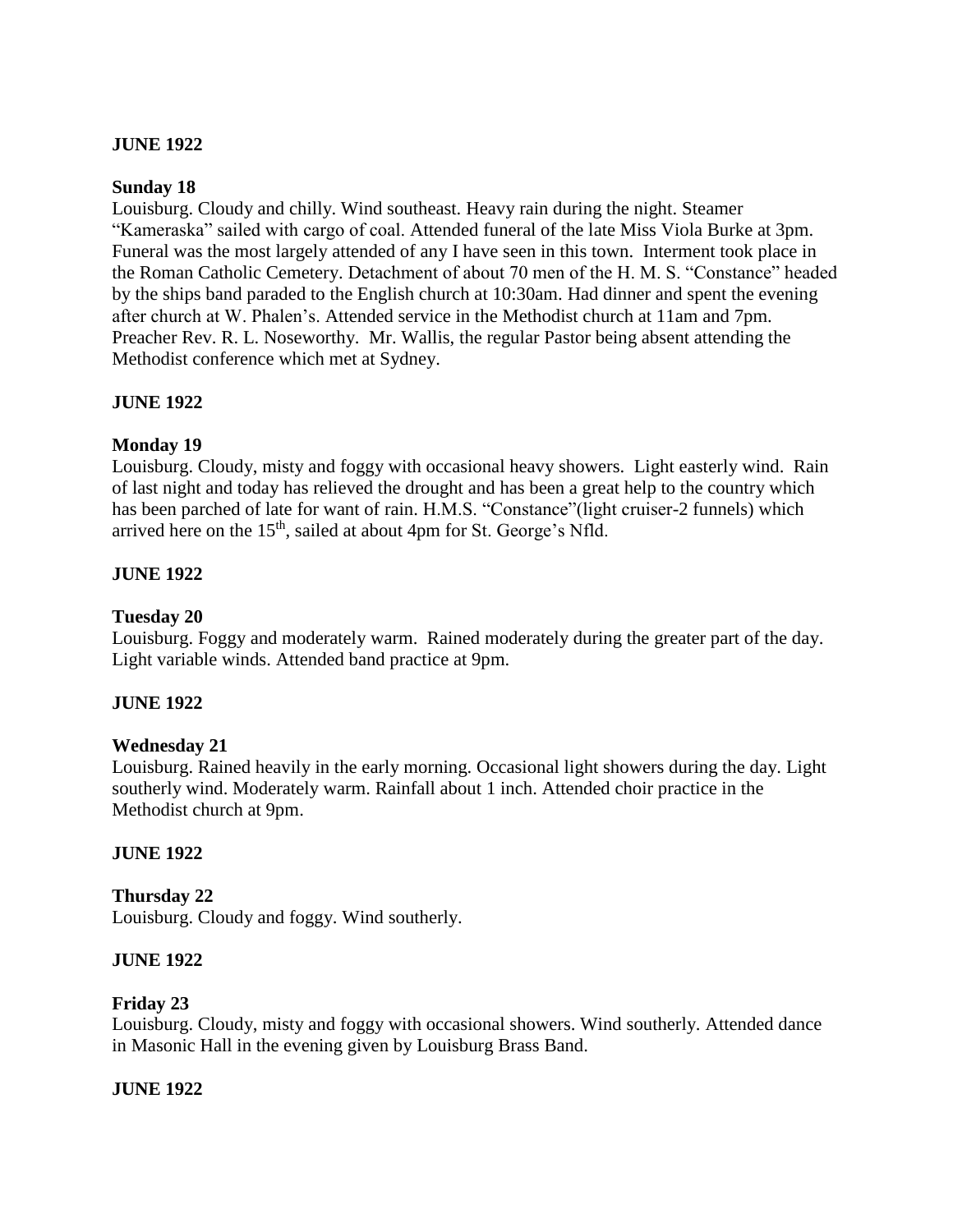### **Saturday 24**

Louisburg. Cloudy and foggy in the morning. Cleared at about 9am. Foggy in the evening. Wind southeast.

## **JUNE 1922**

# **Sunday 25**

Louisburg. Cloudy and foggy. Partly clear at noon. Strong southwest wind. Foggy and misty at night. Attended service in the Methodist church at 11am and 7pm. Preacher, Rev. A.R. Wallis.

# **JUNE 1922**

# **Monday 26**

Louisburg. Cloudy and foggy. Partly clear in the afternoon. Steamer "Kameraska" arrived shortly after noon for cargo of coal.

### **JUNE 1922**

### **Tuesday 27**

Louisburg. Clear and moderately warm. Foggy in the evening and night. Light northeast wind changing to southwest in the evening. Steamer "Kameraska" sailed with cargo of coal. Attended comedy drama entitled "In Plum Valley" in the Masonic Hall in the evening. Above play was put on by party from Whitney Pier, Sydney under the auspices of St. Alban's Anglican church of that place.

### **JUNE 1922**

### **Wednesday 28**

Louisburg. Cloudy and foggy. Showery during the evening and night. Attended choir practice in the Methodist church at 9pm.

# **JUNE 1922**

### **Thursday 29**

Louisburg. Cloudy and foggy. Partly clear at noon. Showery during the evening and night. Light southwest wind. Max. temperature 67.

### **JUNE 1922**

### **Friday 30**

Louisburg. Cloudy, foggy and misty. Partly clear in the afternoon and evening.

### **JULY 1922**

**Saturday 1**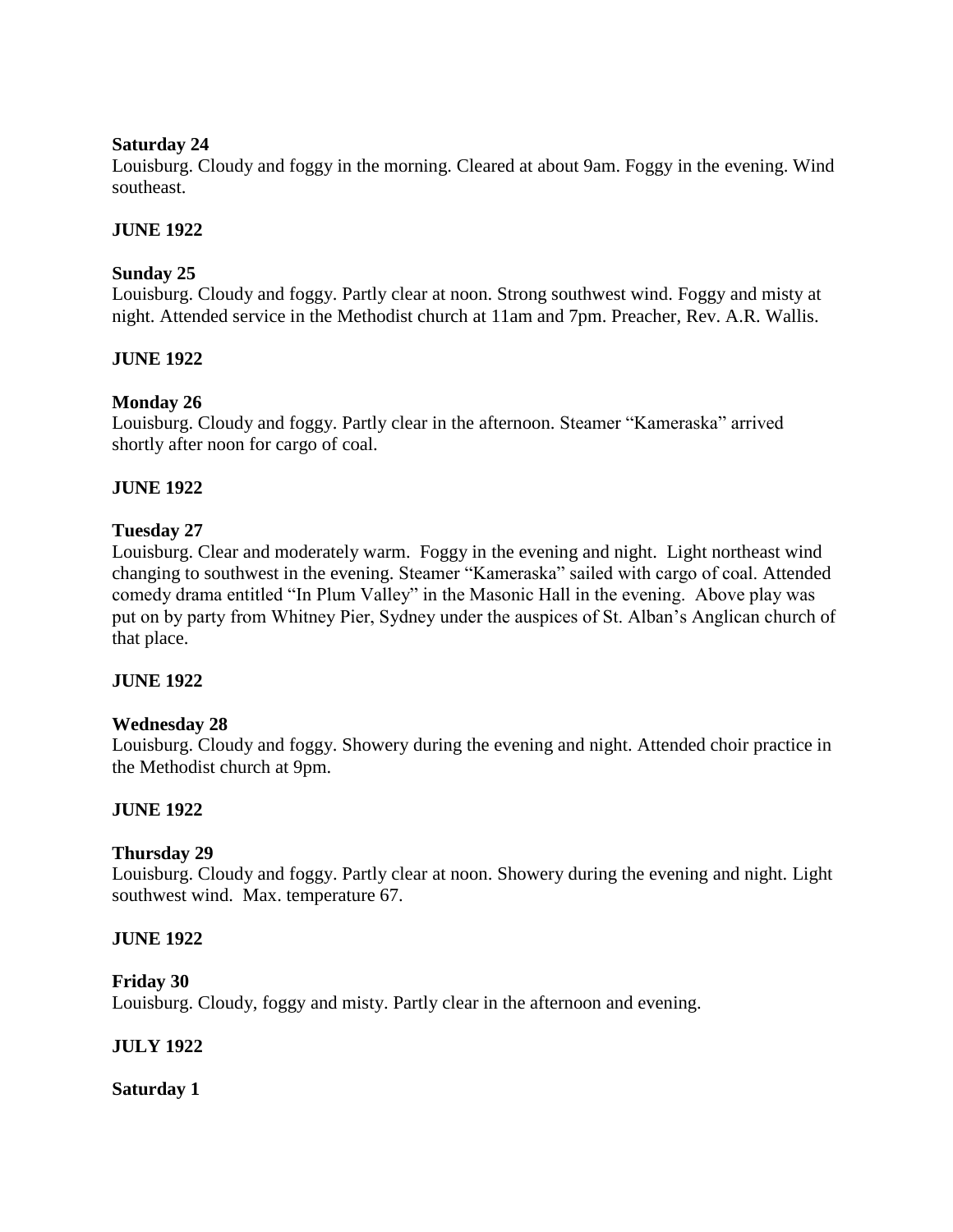Louisburg. Partly clear. Hazy in the afternoon and evening. Moderately warm. Light southwest wind. General Holiday. Some of the places of business closed. Had shop open for business during the forenoon and evening. Went to "Dickson's" on the 2:50pm train returning at 5pm. Ladies of Roman Catholic church held a Garden Party on the old Louisburg Hotel grounds during the day.

# **JULY 1922**

# **Sunday 2**

Louisburg. Rainy, foggy and misty. Attended service in the Methodist church at 11am and 7pm. Preacher at morning service Rev. A. R. Wallis, evening service Rev. H. D. Townsend.

# **JULY 1922**

# **Monday 3**

Louisburg. Cloudy, foggy and misty.

# **JULY 1922**

# **Tuesday 4**

Louisburg. Cloudy, foggy, misty and showery. Attended meeting of school board at 7:30 and band practice at 9pm.

# **JULY 1922**

# **Wednesday 5**

Louisburg. Foggy, misty and showery. Attended choir practice in the Methodist church at 9pm. Also prayer meeting at 7:30pm.

# **JULY 1922**

# **Thursday 6**

Louisburg. Rained very heavily all day and during the night. Wind easterly. Attended meeting of town council at 7:30pm.

# **JULY 1922**

# **Friday 7**

Louisburg. Clear and moderately warm. Cloudy in the evening. Fresh northwest wind. Attended song recital in Masonic Hall in the evening given by Miss Mary McGill, Scottish singer.

# **JULY 1922**

# **Saturday 8**

Louisburg. Foggy in the morning. Partly clear in the forenoon. Cloudy, misty and foggy during the afternoon and evening. Fatal accident at Marconi Towers, Glace Bay. Hugh Connington,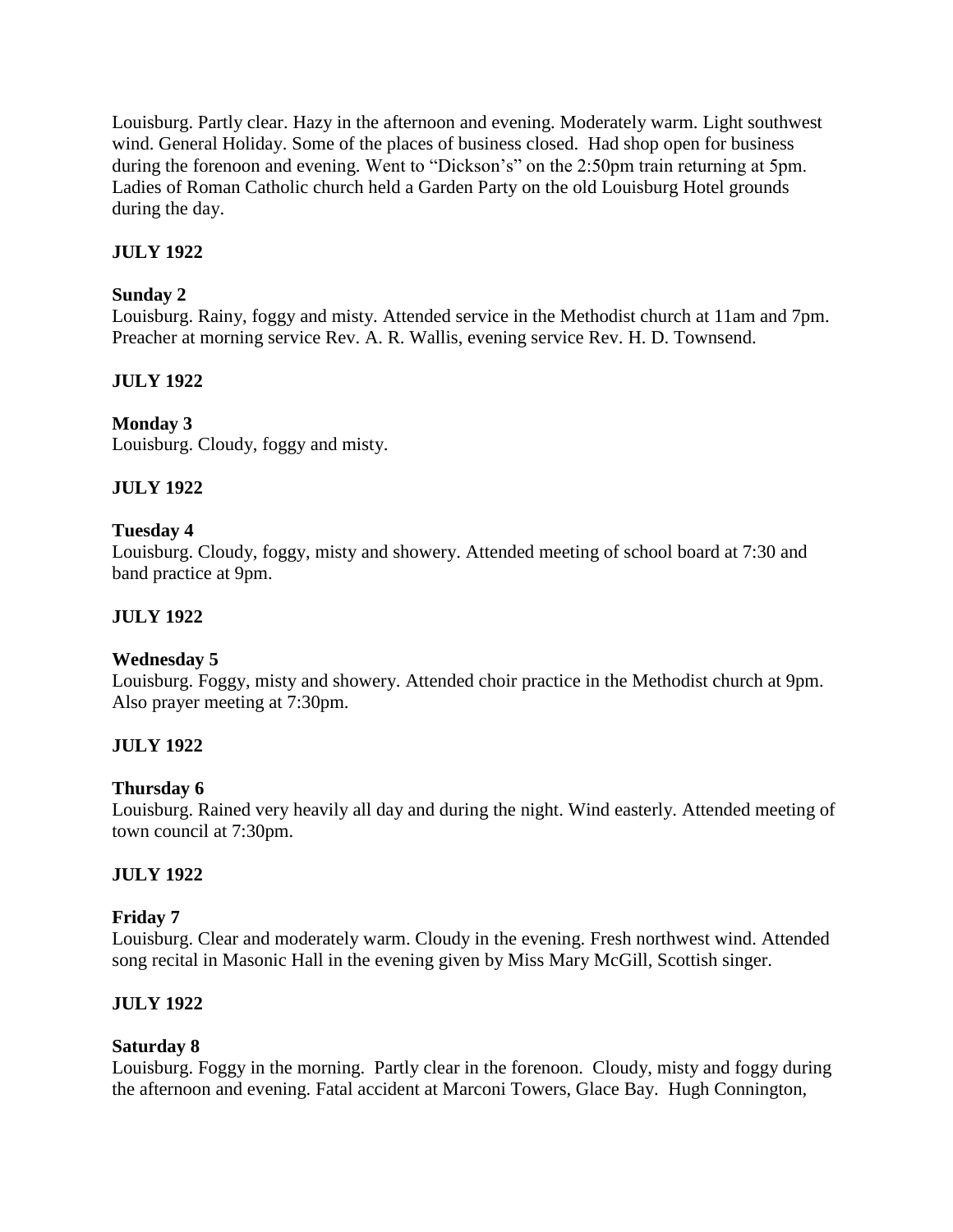Aubry Kelly, Michael Pope of Louisburg and Norman McRury a former resident of Louisbourg were killed when a tower they were erecting collapsed hurling them to the ground a distance of about 110ft. Connington, Kelly and Pope were killed instantly while McRury showed signs of life for a few minutes. Bodies of Connington, Kelly and Pope were brought to Louisburg by special train arriving at about 10 P.M.

# **JULY 1922**

# **Sunday 9**

Louisburg. Cloudy and moderately warm. Foggy in the forenoon. Light variable wind during the greater part of the day. Northeast in the evening. After church in the evening, went to old town by automobile with W.E. McAlpine, A.A. Martell, Bob Peters and James Crowdis and visited the homes of three of the victims of yesterday's accident. Attended service in the Methodist church at 11am and 7pm. Preacher at the morning service, Rev. A.R. Wallis. Evening Rev. H.D. Townsend.

# **JULY 1922**

### **Monday 10**

Louisburg. Cloudy and cool. Wind northeast. Attended funeral of the late Hugh Connington, Michael Pope and Aubry Kelly, victims of last Saturday's accident at 9:30am. Service was held in the Roman Catholic Church by Rev. M.J. Wallace. Interment in Roman Catholic Cemetery. Body of the late Norman McRury who was killed in Saturday's accident arrived on the morning train and was taken to the English Church where service was held by the Rev. T.H. Draper. Interment took place in the English Church Cemetery.

### **JULY 1922**

### **Tuesday 11**

Louisburg. Cloudy and cool. Wind northeast changing to southwest in the afternoon. Partly clear for a short time in the evening. Attended band practice at 8pm.

# **JULY 1922**

### **Wednesday 12**

Louisburg. Cloudy and threatening in the morning. Cleared at about 9am. Clear and moderately warm during the day. Foggy at night. Wind southwest. Orange Picnic held on grounds at lower end of the harbour about five or six hundred Orangemen and their friends arrived from Glace Bay on the morning train and paraded through town to the music of two bands, McDougall Band from New Aberdeen and Louisburg Band. Methodist congregation served refreshments to the picnic crowd in the old Salvation Army Barracks during the day. Visiting Orangemen left for their homes by special train at 6pm.

### **JULY 1922**

**Thursday 13**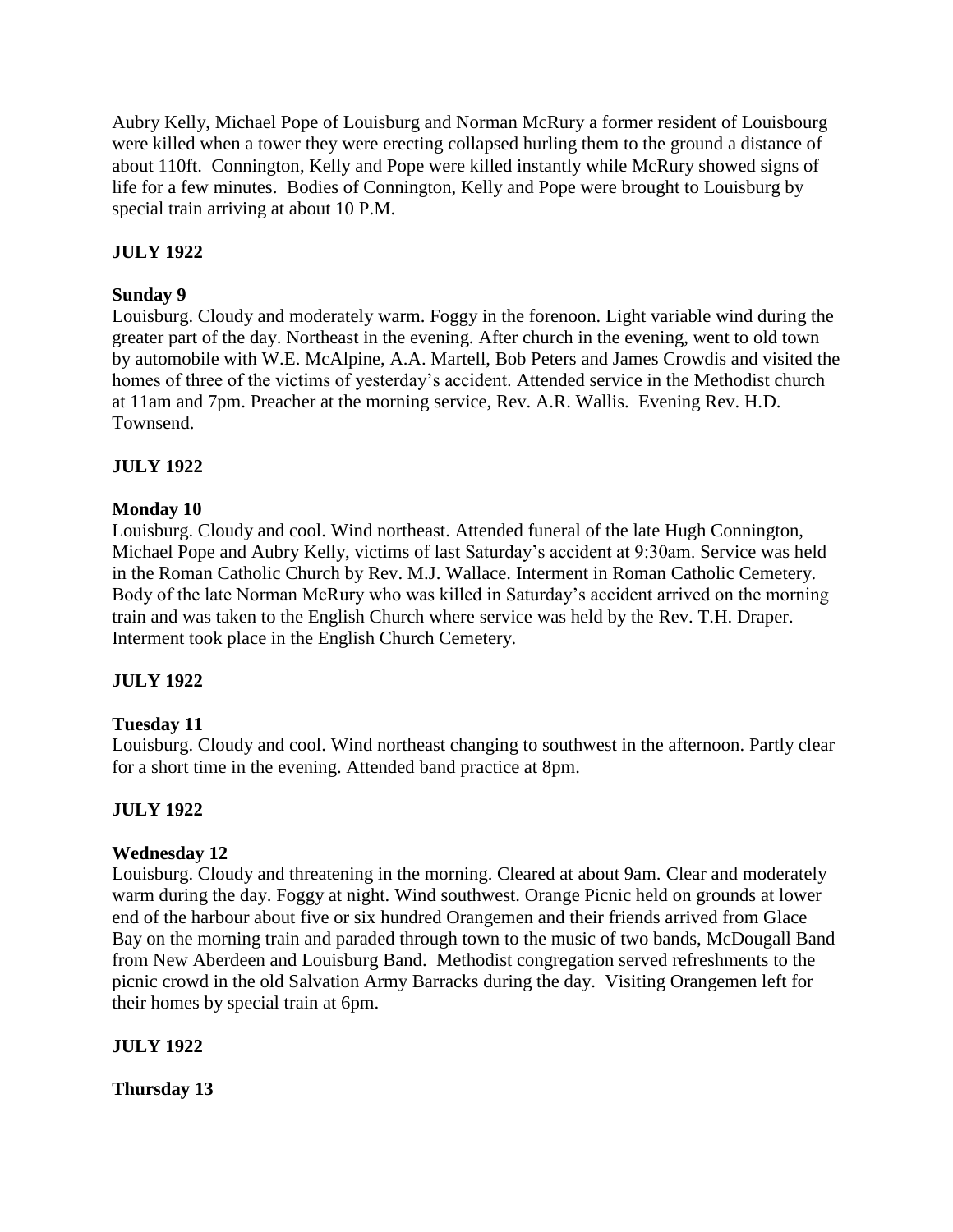Louisburg/Sydney. Clear and moderately warm. Wind southwest. Went to Sydney in the afternoon by automobile with W.E. McAlpine, A.A. Martell and James Crowdis. Had tea at Virlue Hotel. Attended Strand Theatre in the evening where the opera entitled "Maritana" was presented by the Boston English Opera Company. Martell, McAlpine and Crowdis returned to Louisburg shortly before midnight. Remained in Sydney and stopped at the Norfolk Hotel.

# **JULY 1922**

# **Friday 14**

Sydney. Cloudy and moderately warm. Light showers of rain at about 9am. Light northerly wind.

# **JULY 1922**

# **Saturday 15**

Sydney/Louisburg. Clear and moderately warm. Came from Sydney on the morning train arrived at Louisburg at 9am.

# **JULY 1922**

# **Sunday 16**

Louisburg. Partly cloudy, moderately warm. Wind southwest. Attended service in the Methodist church at 11am and 7pm. Preacher Rev. A. R. Wallis.

# **JULY 1922**

# **Monday 17**

Louisburg. Clear and moderately warm. Foggy at night. Wind southwest.

# **JULY 1922**

# **Tuesday 18**

Louisburg/ Salmon River. Clear and moderately warm. Fresh southwest wind. Left Louisburg on the 7:20am train for Salmon River via Mira. Left Mira at 9am on board S. W. "Avonlea". Arrived at Clifford Huntington's at about 12:15pm. Had dinner at Clifford's. Drove home with Heber arriving at about 2pm.

# **JULY 1922**

### **Wednesday 19**

Salmon River. Partly cloudy and warm. Fresh west-southwest wind. Went to Arthur's in the afternoon. Returning at about 6:30pm. Took snapshots of Arthur's farm and the elm tree.

# **JULY 1922**

**Thursday 20**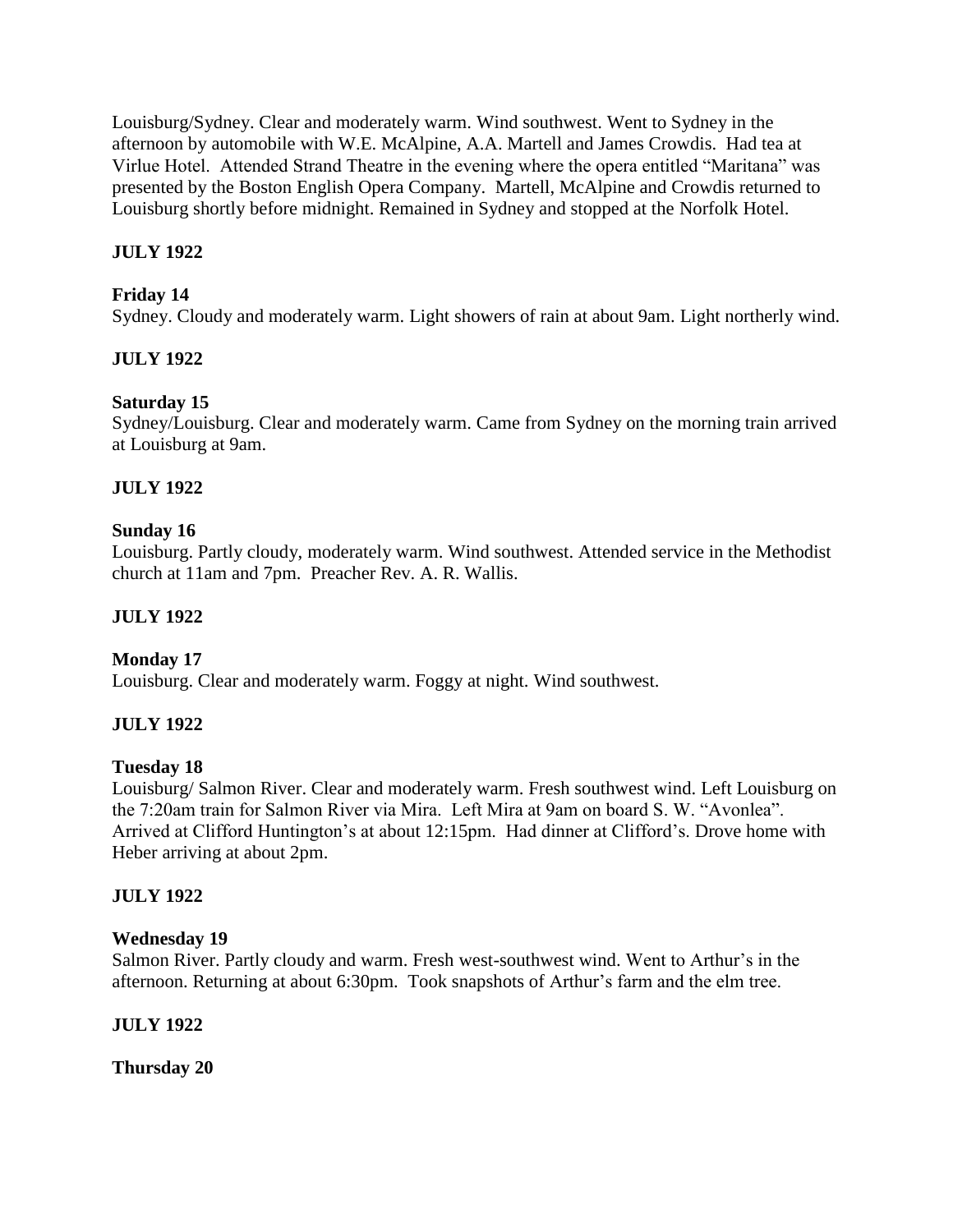Salmon River. Partly cloudy. Wind west-southwest. Max temperature about 82. Went to Phil Gibbon's and Clifford's in the afternoon and evening returning home at about 8pm.

# **JULY 1922**

# **Friday 21**

Salmon River/Louisburg. Rained heavily all day. Wind northeast. Came from Salmon River to Louisburg via Mira. Salmon River to Mira on steamer "Avonlea". Mira to Louisburg on 4:45pm train.

# **JULY 1922**

# **Saturday 22**

Louisburg. Cloudy and foggy.

# **JULY 1922**

# **Sunday 23**

Louisburg. Cloudy and foggy. Began to rain at about 4pm and continued during the night. Attended service in the Methodist Church at 11am and 7pm. Preacher Rev. D. A. McMillan (Presbyterian), Rev A. R. Wallis being absent on his vacation. During his absence, union services will be held alternately by Mr. McMillan in the Methodist and Presbyterian churches. On his return, Mr. Wallis will continue this arrangement while Mr. McMillan takes his holidays.

# **JULY 1922**

# **Monday 24**

Louisburg. Cloudy. Partly clear and cool in the afternoon and evening. Wind northeast.

# **JULY 1922**

# **Tuesday 25**

Louisburg. Cloudy and very cool. Wind northeast. Presbyterian congregation held their annual picnic at Mira. Attended band practice a 9pm.

# **JULY 1922**

# **Wednesday 26**

Louisburg. Partly clear, cool. Wind northeast changing to southwest. Attended choir practice in the Methodist church at 9pm.

# **JULY 1922**

# **Thursday 27**

Louisburg. Clear and moderately warm. Light southwest wind.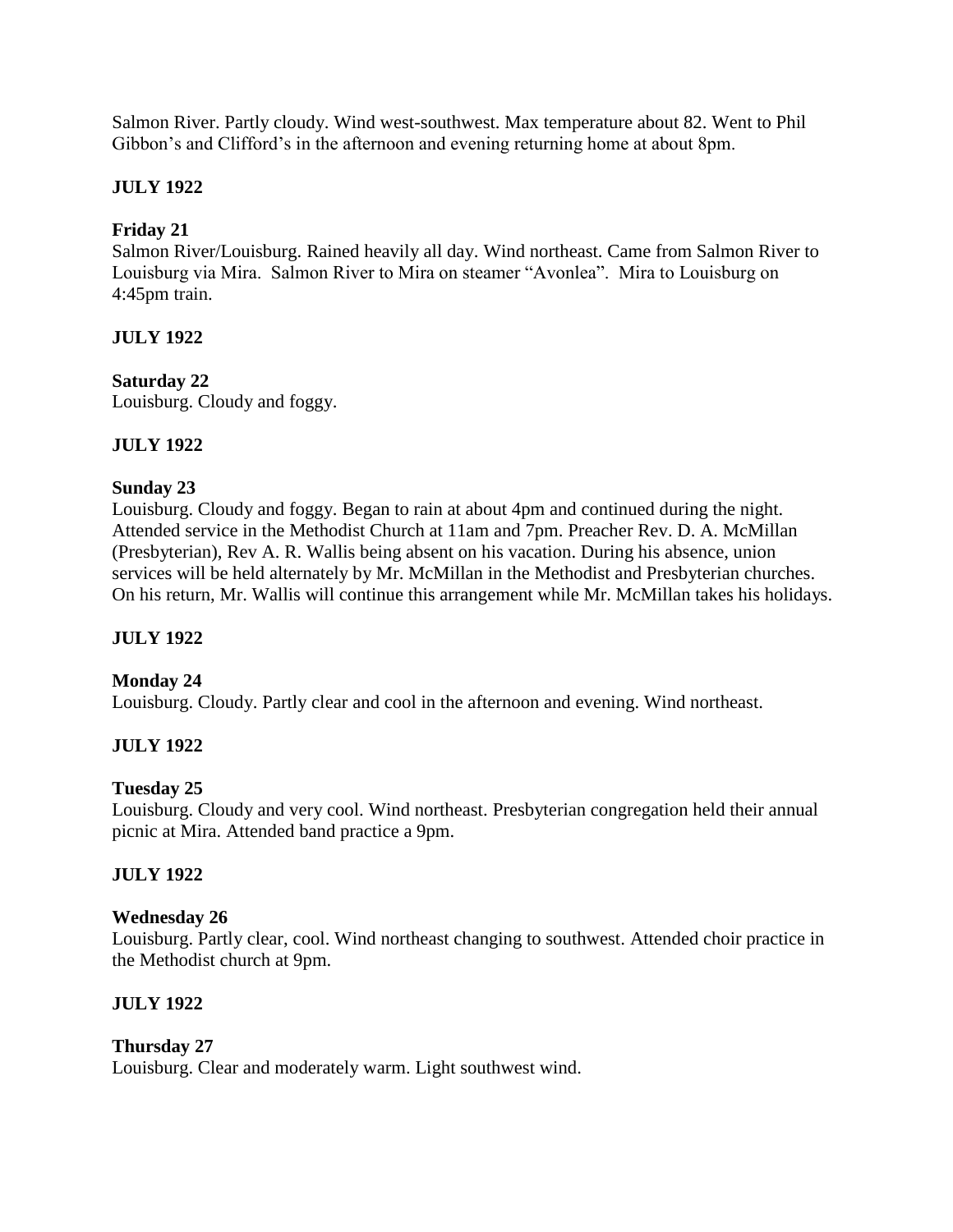# **JULY 1922**

### **Friday 28**

Louisburg/Sydney. Clear and moderately warm. Wind southwest.

### **JULY 1922**

#### **Saturday 29**

Sydney/Louisburg. Clear and moderately warm in the morning. Cloudy and threatening in the afternoon. Heavy rain during the night beginning at about 6pm. Came from Sydney to Louisburg on the morning train arriving at about 9am. Presbyterian choir of Louisburg held a picnic at Mira Ferry.

### **JULY 1922**

#### **Sunday 30**

Louisburg. Cloudy in the morning. Cleared at about 9:30am. Clear and moderately warm during the day. Wind northwest. Attended service in the Presbyterian Church at 11am and 7pm. Preacher Rev. D. A. McMillan.

### **JULY 1922**

#### **Monday 31**

Louisburg. Clear and moderately warm. Wind west-southwest.

### **AUGUST 1922**

#### **Tuesday 1**

Louisburg. Clear and warm. Light variable wind. Max temperature about 70. Attended meeting of the school board at 7:30pm. Attended band practice at 9pm.

### **AUGUST 1922**

#### **Wednesday 2**

Louisburg. Clear and warm. Light southwest wind. Max. temperature about 70. Attended choir practice in the Methodist church at 9pm.

#### **AUGUST 1922**

#### **Thursday 3**

Louisburg. Clear and warm. Light southwest wind. Max. temperature 71. British steamer "Erroll" arrived for bunker coal. Shipping of coal at this port which had been discontinued some time ago was resumed today when steamer "Erroll" was bunkered during the night. Went to town hall in the evening for council meeting but as there was not enough members to form a quorum, meeting was called off.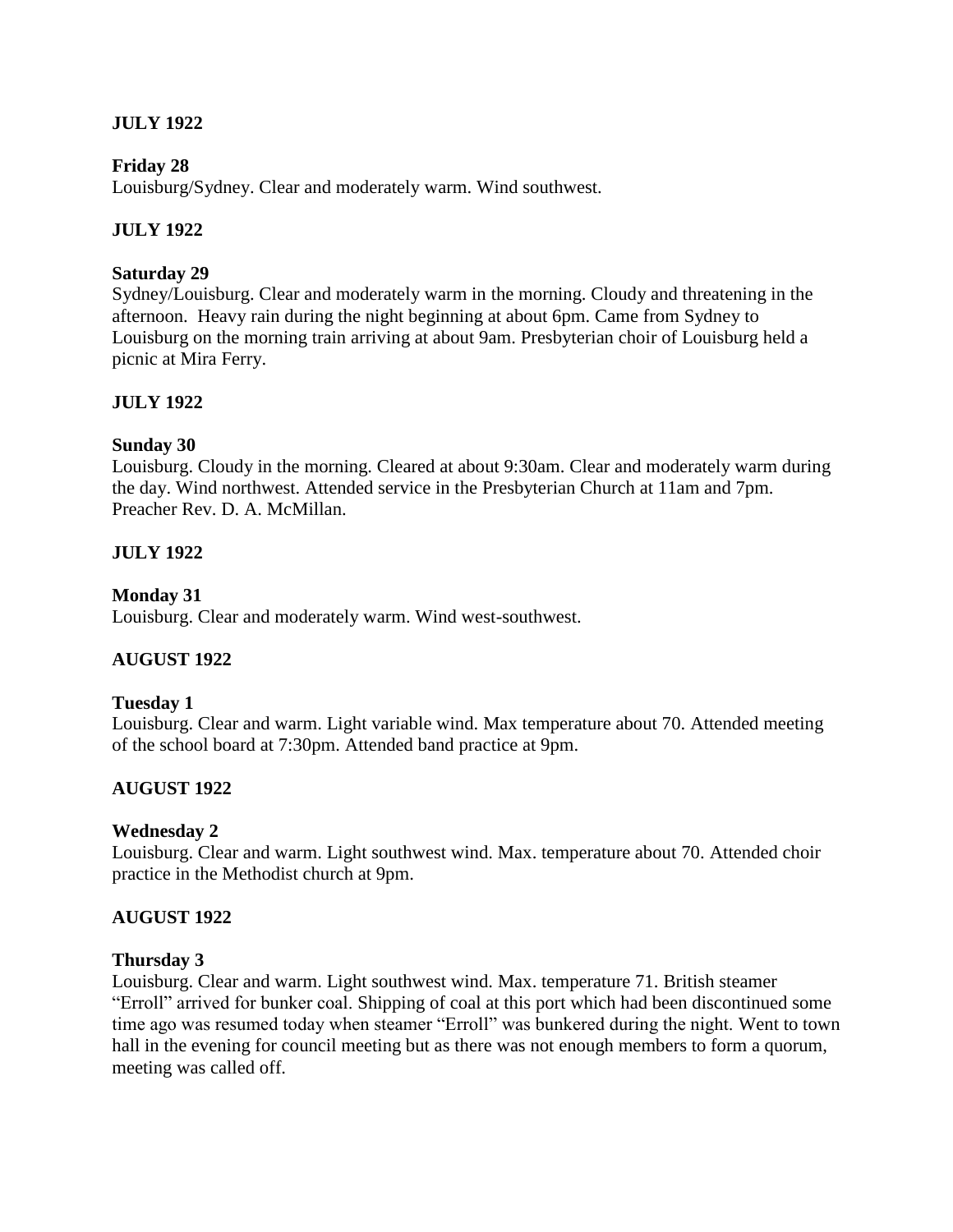# **AUGUST 1922**

### **Friday 4**

Louisburg. Cloudy, foggy and misty. Heavy showers during the day. Light southerly and westerly winds.

### **AUGUST 1922**

### **Saturday 5**

Louisburg. Cloudy, foggy and moderately warm. Occasional showers. Light southerly wind. Steamer "Erroll" sailed. Cape Breton Branch of Engineers Institute of Canada arrived here at about 12:30pm from Sydney by motor cars. After having lunch in the Parish Hall, served under the auspices of the Boy Scouts, they motored to Old Town where they inspected the old ruins and the Marconi Station. After which they left for Sydney at about 5pm.

### **AUGUST 1922**

### Sunday 6

Louisburg. Partly clear in the forenoon. Cloudy and foggy in the afternoon and morning. Wind southwest. At close of midday service in the Methodist church, the choir went to the Presbyterian Church to hold their noon practice on account of Gaelic service being held in the Methodist Church at the close of the first service. Attended service in the Methodist church at 11am and 7pm. Preacher, Rev. D. A. McMillan (Presbyterian). After the close of the morning service, Mr. McMillan conducted a Gaelic service for those who understand the Gaelic language better than they do English. This is the first time no doubt that a Gaelic service has been held in a Methodist church in Louisburg and in all probability, the first in the Province of Nova Scotia.

### **AUGUST 1922**

### **Monday 7**

Louisburg. Cloudy and moderately warm. Wind southwest. Steamer "Canadian Beaver" arrived for bunker coal. Steamer "Blossom Heath" arrived in the evening.

### **AUGUST 1922**

#### **Tuesday 8**

Louisburg. Cloudy and foggy. Began to rain at about 10am and continued raining all day. Very heavy showers accompanied by thunder and lightening. Fresh southwest wind. Steamer "Canadian Explorer" sailed. H.M.S. "Raleigh", flagship of the British North Atlantic Squadron stranded near Point Armour on the Labrador coast. Likely to be a total loss. Six lives reported lost.

### **AUGUST 1922**

**Wednesday 9**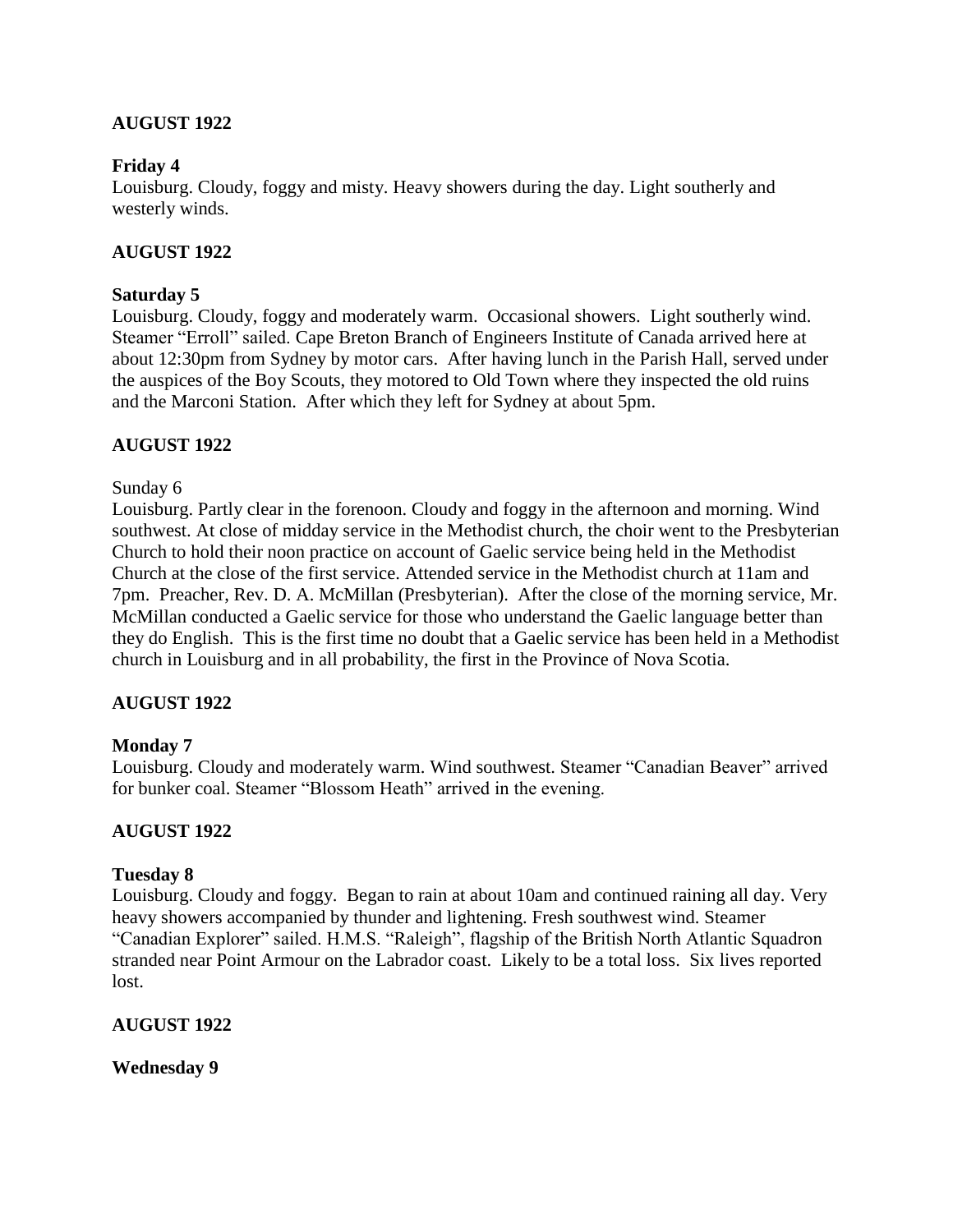Louisburg. Showery during the forenoon. Stopped raining at about noon. Cloudy in the afternoon. Wind southwest. Steamer " Gefion" arrived in the evening for bunker coal. Steamer "Glenmoor" arrived for bunker coal. Attended choir practice in the Methodist Church at 9pm.

## **AUGUST 1922**

### **Thursday 10**

Louisburg. Partly clear in the forenoon. Clear and warm in the afternoon. Light southerly wind changing to northeast in the evening. Steamer "Canadian Hunter" arrived for bunker coal.

### **AUGUST 1922**

# **Friday 11**

Louisburg. Partly clear. Moderately warm. Light northeast and east wind. Steamer "Airedale" arrived for bunker coal. Government Cruiser "Arras" arrived.

### **AUGUST 1922**

### **Saturday 12**

Louisburg. Partly clear, calm and moderately warm. Light variable wind. Steamer "Hyanthis" arrived for bunker coal.

### **AUGUST 1922**

### **Sunday 13**

Louisburg. Clear in the forenoon. Cloudy in the afternoon and evening. Fresh southwest wind. Calm in the evening. Dutch Steamer "Kelberg" arrived for bunker coal. Attended service in the Presbyterian church at 11am and 7pm. Preacher at morning service Rev. D. A. McMillan, evening service, Rev. Alex. Kerr.

# **AUGUST 1922**

# **Monday 14**

Louisburg. Fine and cloudy.

### **AUGUST 1922**

### **Tuesday 15**

Louisburg. Partly cloudy. Moderately warm. Wind southwest. United Mine Workers of District 26 went out on strike today. All the Cape Breton collieries as well as those on the mainland of Nova Scotia completely tied up.

### **AUGUST 1922**

**Wednesday 16**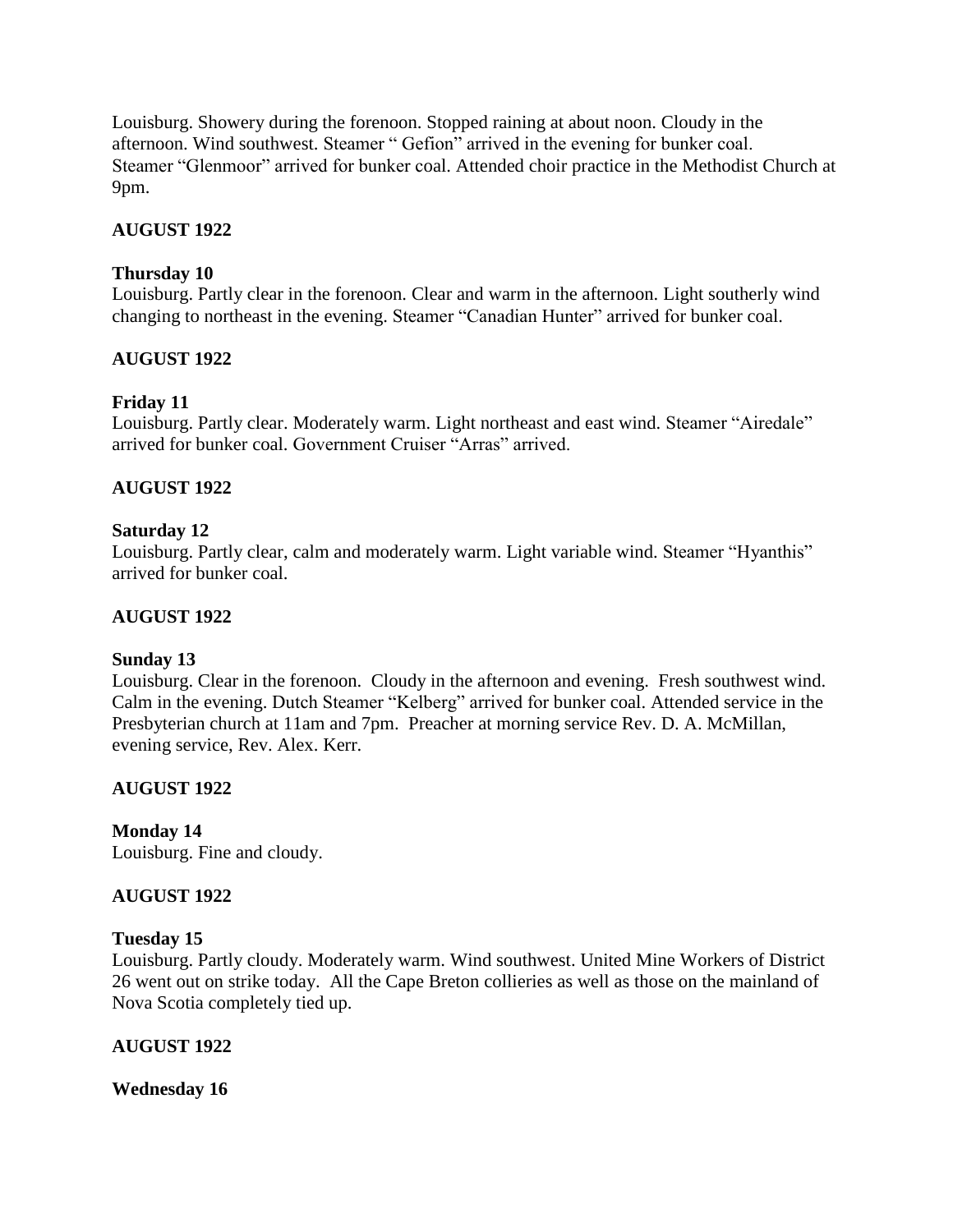Louisburg. Partly clear and moderately warm. Wind southwest. Attended choir practice in the Methodist church at 9pm.

# **AUGUST 1922**

# **Thursday 17**

Louisburg/Sydney. Clear and moderately warm. Wind southwest. Went to Sydney in the afternoon in James Crowdis' motor car with Bob Peters, A. A. Martell and James Crowdis. Returned to Louisburg at 8pm. Mr. H. C. N. Levatte returning with us. While in Sydney, Mr. Martell and I attended meeting called by Sydney Board of Trade to discuss the strike situation. Committee appointed to interview the officials of the coal company and U. M. W. and try and arrange an early settlement.

# **AUGUST 1922**

# **Friday 18**

Louisburg. Clear and moderately warm. Cloudy in the evening.

# **AUGUST 1922**

### **Saturday 19**

Louisburg. Cloudy, foggy and moderately warm. Wind southwest.

# **AUGUST 1922**

### **Sunday 20**

Louisburg. Rained heavily nearly all day. Wind varying from southeast to southwest. Had dinner and spent part of the afternoon at W. Phalen's. Large fleet of sword fishing boats and schooners in port. Upwards of one hundred sails are making this port their headquarters during the sword fishing season. Attended service in the Methodist church at 11am and 7pm. Preacher Rev. A. R. Wallis.

# **AUGUST 1922**

### **Monday 21**

Louisburg. Cloudy with light northeast wind. Went to Havenside in the afternoon and took photographs of the sword fishing fleet at anchor in the harbour.

# **AUGUST 1922**

### **Tuesday 22**

Louisburg. Cloudy in the forenoon. Clear and warm in the afternoon. Wind northeast changing to northwest in the afternoon.

# **AUGUST 1922**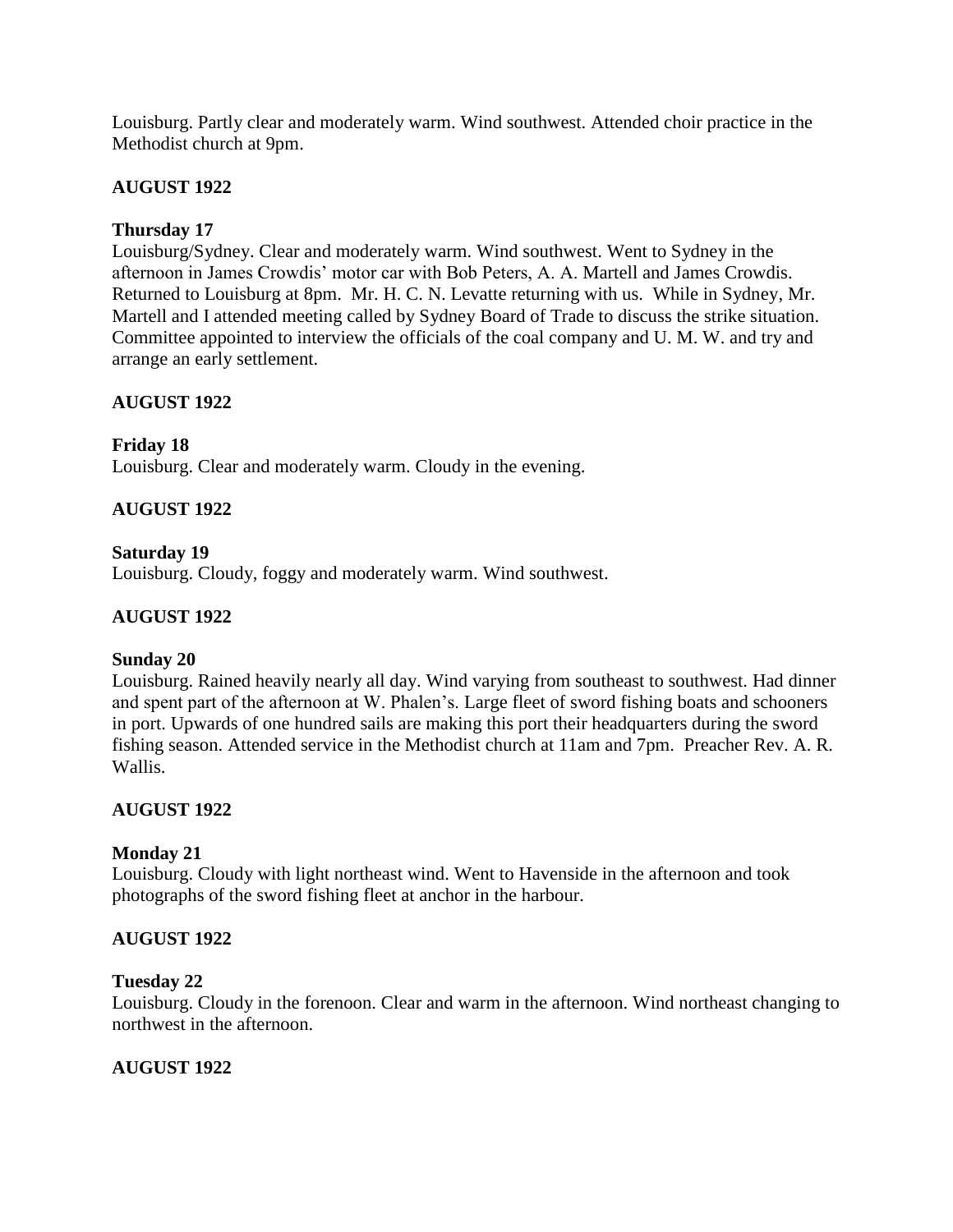### **Wednesday 23**

Louisburg. Cloudy. Fresh southwest wind. Showery during the night. Attended choir practice in the Methodist church at 9pm.

## **AUGUST 1922**

## **Thursday 24**

Louisburg. Cloudy and showery. Wind southwest.

### **AUGUST 1922**

### **Friday 25**

Louisburg. Cloudy in the forenoon. Clear and warm in the afternoon. Wind southwest increasing at night.

### **AUGUST 1922**

#### **Saturday 26** Louisburg. Cloudy.

### **AUGUST 27**

#### **Sunday 27**

Louisburg. Cloudy and misty. Attended service in the Presbyterian Chruch at 11am and 7pm. Preacher Rev. A. R. Wallis.

### **AUGUST 1922**

### **Monday 28**

Louisburg/Sydney. Cloudy and foggy. Partly clear late in the evening. Left Louisburg on 2:50pm train en route to Kentville, NS to attend Convention of Unions of Nova Scotia Municipalities. Arrived at Sydney at about 5pm. (Standard). Had supper at Vidal Hotel. Left Sydney on night train at 8:20pm.

### **AUGUST 29**

### **Tuesday 29**

Kentville. Cloudy and showery. Cleared at about 3pm. Arrived at Kentville at about 11a.m. as a delegate from Louisburg to the Convention of the Union of Nova Scotia Municipalities of which met today at 10am. Attended session of the Union at 2:30pm. After which in company with the delegates, visited the experimental farm near Kentville where cake and coffee was served to the visitors. Attended night session of the union in the Strand Theatre at 8pm. Kentville crowded with visitors. Very difficult to obtain hotel accommodations. Am taking my meals at the "Cornwallis Inn" and rooming at Mr. H. G. Harris'.

### **AUGUST 1922**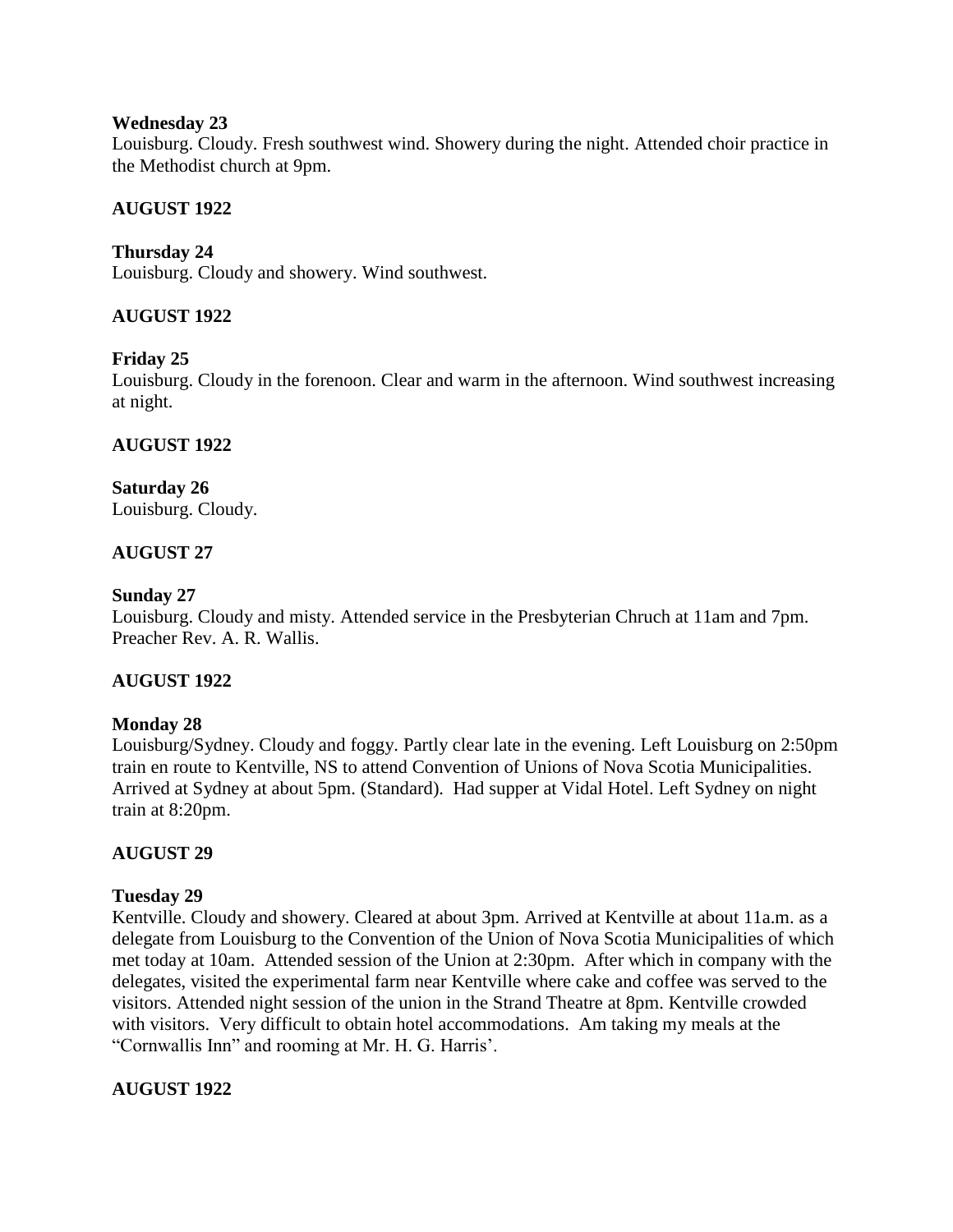### **Wednesday 30**

Kentville/Canning "Look off". Clear and moderately warm. Attended session of Union of Nova Scotia Municipalities at 10am. At about 2pm in company with the delegates attending the convention about 100 in all, motored to the "look off" near Cape Blomidon where athletic games were indulged in for about two hours. After which we returned to Canning where supper was served for the entire party in the skating rink. After supper, we returned to Kentville arriving at about 8pm having spent a very enjoyable afternoon.

### **AUGUST 1922**

### **Thursday 31**

Kentville/Halifax. Clear and moderately warm. Came from Kentville to Halifax. Left Kentville at about 8am arrived at Halifax at about 11am. Stopped at Halifax Hotel. U. M. W. referendum vote on the strike situation result as follows: for the government with the Dominion Coal Company - 7793, against - 3011. Majority for agreement 4782.

### **SEPTEMBER 1922**

### **Friday 1**

Halifax. Clear and moderately warm. Went to Dartmouth in the evening and had supper with Rev. and Mrs. Joseph Hale. Returned to Halifax at about 8pm.

### **SEPTEMBER 1922**

### **Saturday 2**

Halifax. Clear and moderately warm. Spent part of the afternoon with Uncle Joe at his home at 310 Barrington Street.

### **SEPTEMBER 1922**

#### **Sunday 3**

Halifax. Clear and moderately warm. Cloudy in the evening. Attended service in Grafton Street Methodist church in the forenoon. Visited Uncle Joseph Spencer at 310 Barrington Street in the afternoon and in company with him spent part of the afternoon in the Public Gardens. After which we had tea at the Halifax Hotel.

#### **SEPTEMBER 1922**

### **Monday 4** Halifax. Labor Day. Cloudy and threatening all day. Rained during the night.

### **SEPTEMBER 1922**

**Tuesday 5**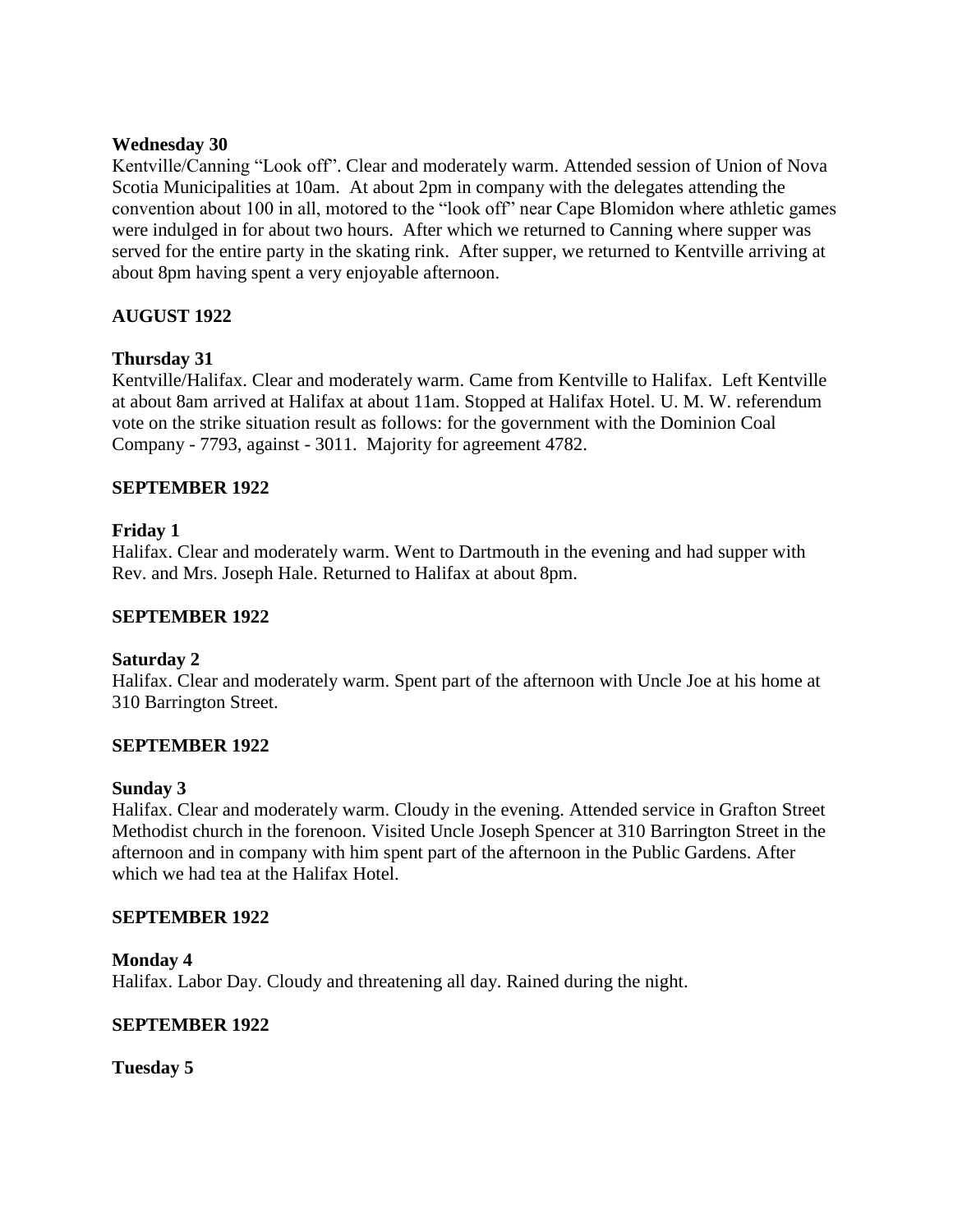Halifax/Sydney. Rained in the morning. Cloudy and misty during the day. Came from Halifax to Sydney by rail. Left Halifax at 6:40am, arrived at Sydney at about 7:40pm. Stopped at Norfolk Hotel, Sydney.

### **SEPTEMBER 1922**

### **Wednesday 6**

Sydney/Louisburg. Fine, partly cloudy. Came from Sydney to Louisburg on the morning train arriving at 9am. Attended choir practice in the Methodist church at 9pm.

### **SEPTEMBER 1922**

**Thursday 7** Louisburg. Clear and cool.

### **SEPTEMBER 1922**

### **Friday 8**

Louisburg. Clear and cool. Attended dance in the Masonic Hall in the evening given by Louisburg Brass Band as a farewell to Miss Mary McCormack a member of the band who leaves shortly for the United States.

### **SEPTEMBER 1922**

### **Saturday 9**

Louisburg. Clear and cool. Light northwest wind.

### **SEPTEMBER 1922**

### **Sunday 10**

Louisburg. Clear and moderately warm. Fresh southwest wind. Drove to Catalone in the afternoon in James Crowdis' motor car with James Crowdis, Bob Peters and Capt. P. J. Wilcox. Returned to Louisburg at about 5pm. Attended service in the Presbyterian Church at 11am and 7pm. Preacher, Rev. A. R. Wallis. Last of the union services between the Methodist and Presbyterian congregations which began on July 23 in order to give the minister of each congregation a chance to take a holiday.

### **SEPTEMBER 1922**

### **Monday 11**

Louisburg. Clear and warm. Cloudy in the evening. Wind southwest changing to south in the afternoon.

### **SEPTEMBER 1922**

**Tuesday 12**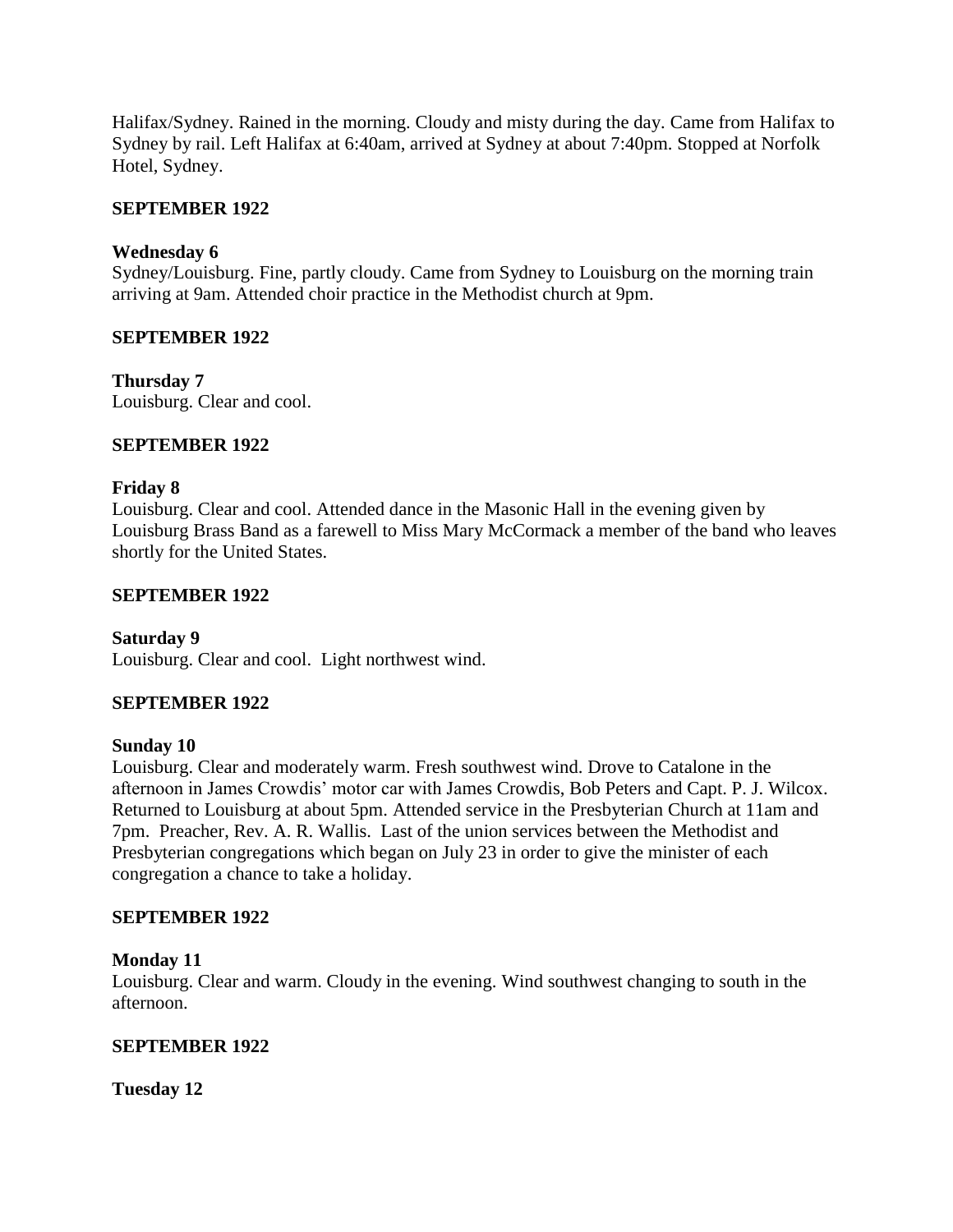Louisburg. Rained heavily nearly all day. Wind southeast changing to northwest in the evening and clearing.

### **SEPTEMBER 1922**

### **Wednesday 13**

Louisburg. Cloudy, showery and drizzly. Wind southwest. Attended choir practice in the Methodist church at 9pm.

### **SEPTEMBER 1922**

**Thursday 14** Louisburg. Partly clear. Wind southwest.

### **SEPTEMBER 1922.**

**Friday 15** Louisburg. Partly clear and warm. Wind southwest.

### **SEPTEMBER 1922**

### **Saturday 16**

Louisburg. Cloudy, misty. Heavy showers during the day and night. Thunder and lightening. Wind variable.

### **SEPTEMBER 1922**

### **Sunday 17**

Louisburg. Clear and cool. Light showers in the forenoon. Fresh northeast wind. Had dinner at W. Phalen's. Went for a walk to Havenside in the afternoon with W. Phalen returning at about 5pm. Attended service in the Methodist church at 11am and 7pm. Preacher Rev. Mr. Siteman of Glace Bay. Missionary Anniversary service in the evening.

### **SEPTEMBER 1922**

**Monday 18** Louisburg. Partly clear and showery. Light northerly wind. Cool at night.

### **SEPTEMBER 1922**

**Tuesday 19** Louisburg. Partly clear, cool.

### **SEPTEMBER 1922**

**Wednesday 20**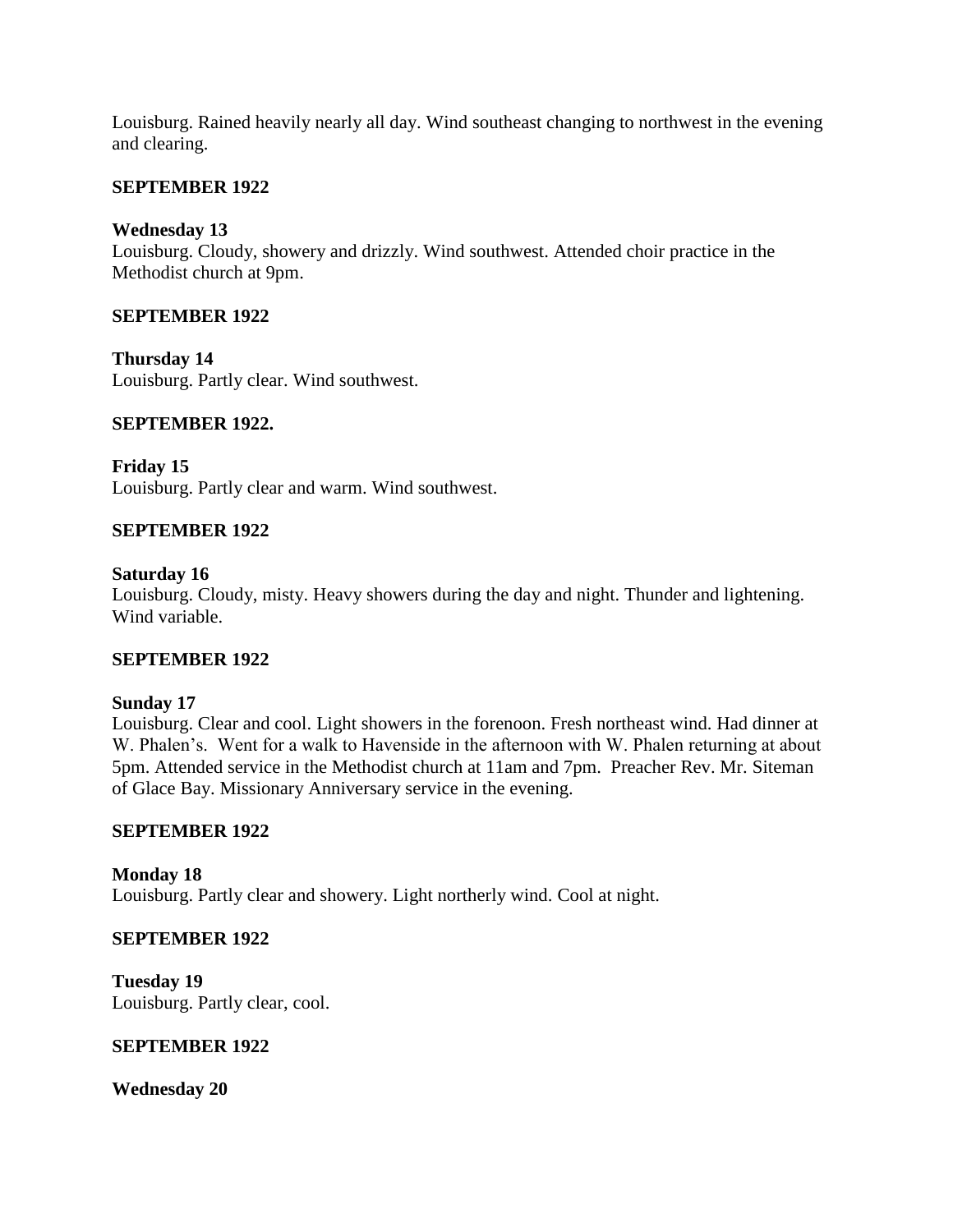Louisburg. Partly cloudy. Wind southwest. Attended choir practice in the Methodist church at 9pm.

### **SEPTEMBER 1922**

**Thursday 21** Louisburg. Clear and cool. Wind northeast.

### **SEPTEMBER 1922**

**Friday 22** Louisburg. Clear and moderately warm. Wind southerly.

### **SEPTEMBER 1922**

**Saturday 23** Louisburg. Clear and moderately warm.

### **SEPTEMBER 1922**

### **Sunday 24**

Louisburg. Clear and moderately warm. Cloudy in the evening. Rained during the night beginning at about 6pm. Attended service in the Methodist church at 11am and 7pm. Preacher Rev. A. R. Wallis.

### **SEPTEMBER 1922**

### **Monday 25.**

Louisburg. Cloudy and cool. Rain in the morning. Went to Sydney in James Crowdis' motor car with James Crowdis, A. A. Martell, Rev. D. A. McMillan and Charles Beaver to attend lecture in curling rink given by Rev. Campbell Morgan entitled, "Has our national life outgrown the Bible". Left Louisburg at about 4:45pm returning at 11:10pm.

### **SEPTEMBER 1922**

### **Tuesday 26**

Louisburg. Partly clear and cool. Went to Sydney in James Crowdis' motor car with James Crowdis, Rev. D. A. McMillan, Mrs. D.A. McMillan, and Harold Beaver. Attended lecture in the curling rink, Sydney delivered by Rev. Campbell Morgan at 3pm entitled, "The Historic Christ". In the evening attended the opening of the Cape Breton Island Exhibition. Returned to Louisburg at about midnight.

### **SEPTEMBER 1922**

**Wednesday 27**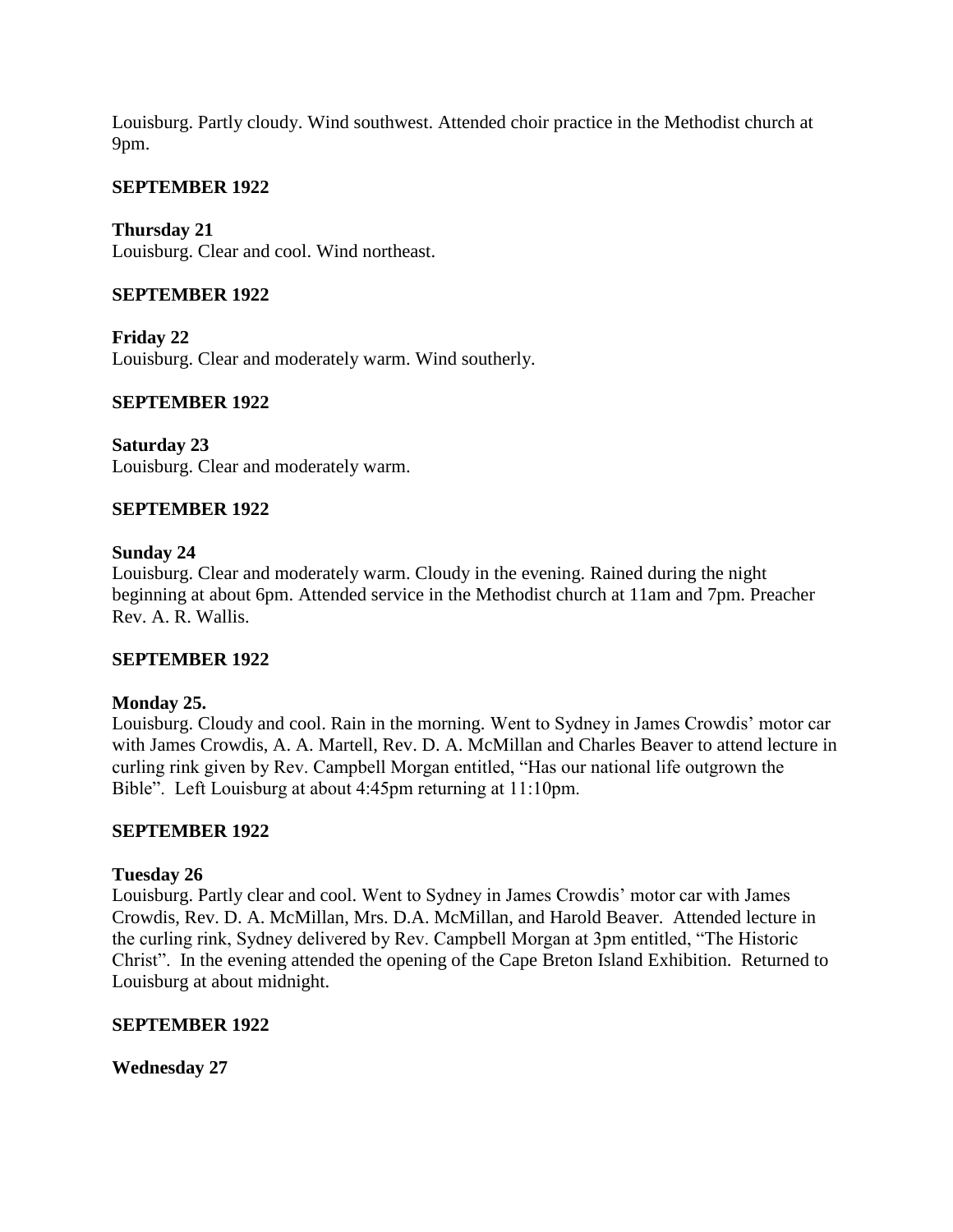Louisburg. Cloudy, cool and showery. Heavy rain in the morning. Attended choir practice in the Methodist church at 9pm.

### **SEPTEMBER 1922**

### **Thursday 28**

Louisburg. Clear and cool. Wind northerly. Attended annual ball at Marconi Hotel, Marconi station during the night.

### **SEPTEMBER 1922**

### **Friday 29**

Louisburg. Clear and cool in the forenoon. Cloudy and threatening in the afternoon and evening.

### **SEPTEMBER 1922**

**Saturday 30** Louisburg. Clear and cool.

### **OCTOBER 1922**

### **Sunday 1**

Louisburg. Clear and moderately warm. Had dinner and spent part of the afternoon at W. Phalen's. Attended service in the Methodist church at 11am and 7pm. Preacher Rev. A. R. Wallis.

### **OCTOBER 1922**

### **Monday 2**

Louisburg. Clear and warm. Max temperature about 66. Light southwest wind. The perfect day.

# **OCTOBER 1922**

### **Tuesday 3**

Louisburg. Clear and warm. Max. temperature 74. Light southwest wind increasing to a fresh breeze at noon and changing to northeast at about 3pm. Cool at night. Warmest day in Louisburg so far during 1922.

### **OCTOBER 1922**

#### **Wednesday 4**

Louisburg. Clear and cool. Wind northwest. Attended choir practice in the Methodist church at 9pm.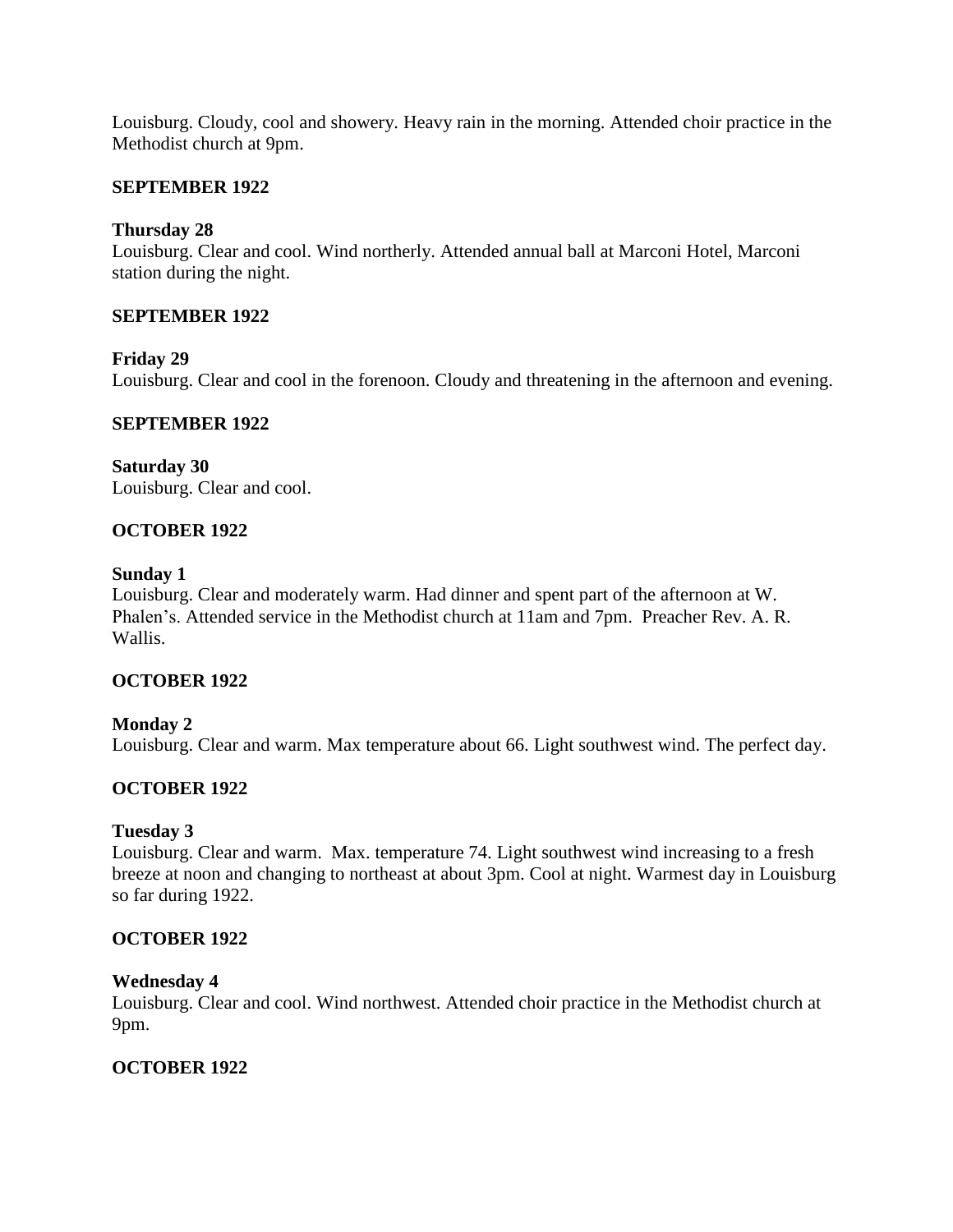### **Thursday 5**

Louisburg. Rained in the morning. Cloudy during the forenoon. Partly clear in the afternoon. Wind southwest changing to northwest in the afternoon.

## **OCTOBER 1922**

### **Friday 6**

Louisburg. Clear and cool. Cloudy in the afternoon. Light northwest wind changing to easterly in the afternoon.

### **OCTOBER 1922**

### **Saturday 7**

Louisburg. Cloudy and cool. Light southerly wind. First of the series of elimination races held at Halifax to select a defender to take part in the International Fishing Schooner race which is to be sailed off Gloucester, USA on the  $21<sup>st</sup>$ . The following Nova Scotia schooners took part, "Bluenose", "Canadre", "Mahaska" and "Margaret K. Smith", finishing in the order named. Bluenose finished about 5 minutes ahead of her nearest rival.

### **OCTOBER 1922**

### **Sunday 8**

Louisburg. Cloudy and showery. Heavy rain during the evening and night. Attended service in the Methodist church at 11am and 7pm. Preacher Rev. A. R. Wallis.

### **OCTOBER 1922**

### **Monday 9**

Louisburg. Rained heavily in the morning. Cloudy during the day. Second race of the series of elimination Fishing Schooner races at Halifax. Owing to moderate winds, competing schooners were unable to finish in the time limit and race was declared off. Same schooners that took part in Saturday's race. Bluenose leading when race was called off.

### **OCTOBER 1922**

### **Tuesday 10**

Louisburg. Cloudy and showery. Third in the series of Fishing Schooner races which began at Halifax, NS on Saturday the 7<sup>th</sup> was called off owing to lack of wind. It was decided by the racing committee that the schooner, "Bluenose" had proved her superiority over her competitors and that she would be the one to defend the Canadian title to the Championship at the series of races to be sailed off Gloucester, NS beginning on October 21st.

### **OCTOBER 1922**

**Wednesday 11**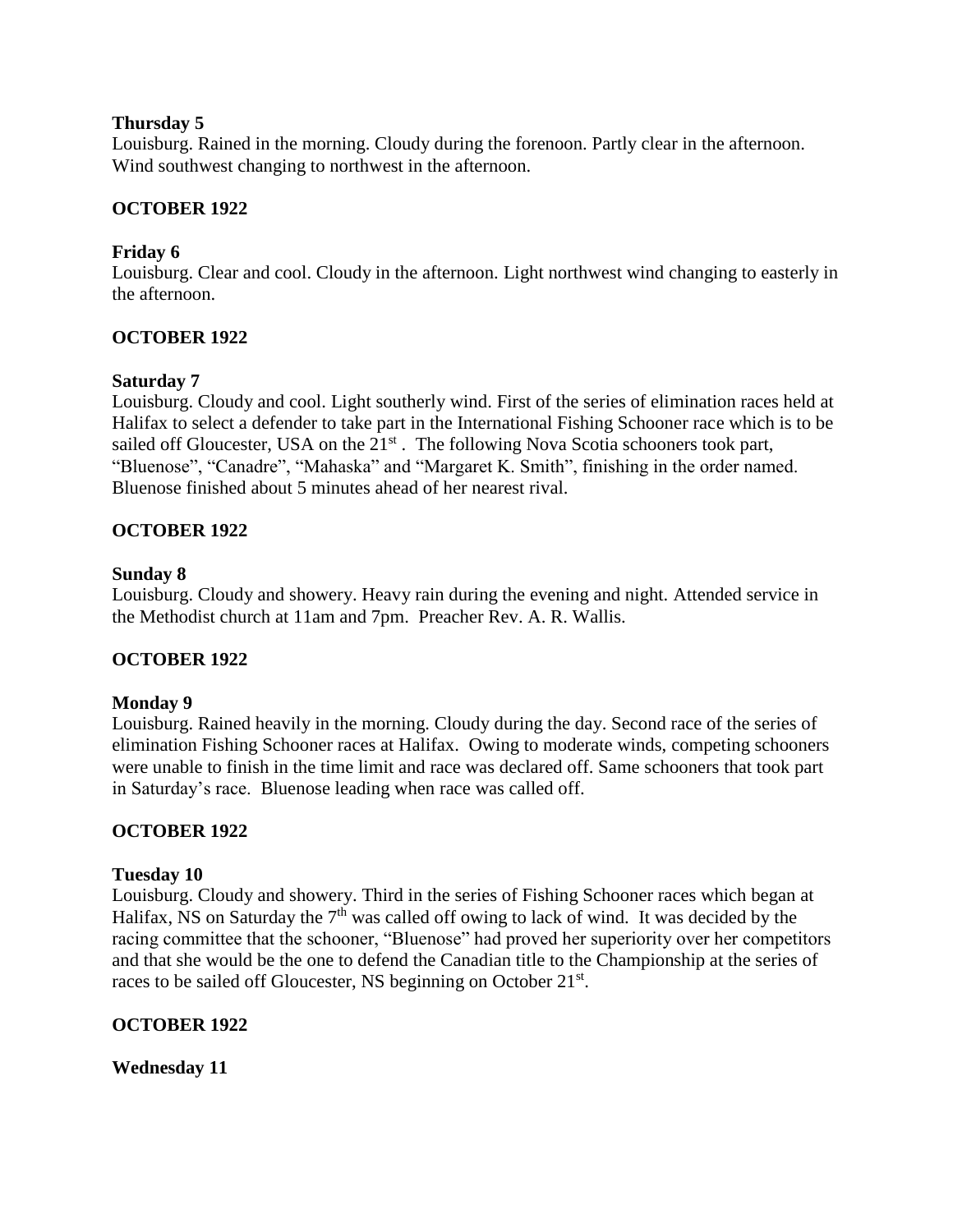Louisburg. Cloudy and foggy. Showery. Wind southwest. Schooner "Bluenose", champion of the Nova Scotia Fishing Fleet and winner of last year's International race sailed for Gloucester, USA in tow of "H. M. C. S. Patriot" to defend the title to the International Fishing Schooner Trophy. Attended choir practice in the Methodist church at 9pm.

# **OCTOBER 1922**

# **Thursday 12**

Louisburg. Cloudy and mild. Fresh southwest wind. Elimination Schooner race at Gloucester, Mass. To select a challenger for the International Fishing Schooner race to be sailed at Gloucester on the 21<sup>st</sup>. The following schooners took part, "Henry Ford", "Elizabeth Howard", "Yankee", "L.A. Dunton". Results as follows: "Henry Ford" first, "Yankee" second, "L.A .Dunton" third. "Elizabeth Howard" was leading over the greater part of the course, but was forced to retire owning to an accident to her rigging.

# **OCTOBER 1922**

# **Friday 13**

Louisburg. Showery in the morning. Cloudy and cool. Cleared in the afternoon. Wind southwest changing to northwest.

# **OCTOBER 1922**

### **Saturday 14**

Louisburg. Clear and cool. Wind southwest. Light frost in the morning.

# **OCTOBER 1922**

# **Sunday 15**

Louisburg. Partly clear in the forenoon. Cloudy in the afternoon. Wind southwest. Rained during the night. Attended service in the Methodist church at 11am an 7pm. Preacher Rev. A. W. Wallis. Sunday school Rally Day. Rally Day service held at 7pm. Attended "Rally Day" rehearsal in Methodist church at 3pm.

# **OCTOBER 1922**

# **Monday 16**

Louisburg. Clear and warm. Light southwest wind changing to easterly in the evening. Cloudy in the evening. Foggy at night. A perfect day. Max. temperature about 65.

# **OCTOBER 1922**

**Tuesday 17** Louisburg. Cloudy. Foggy and showery. Heavy rain during the night.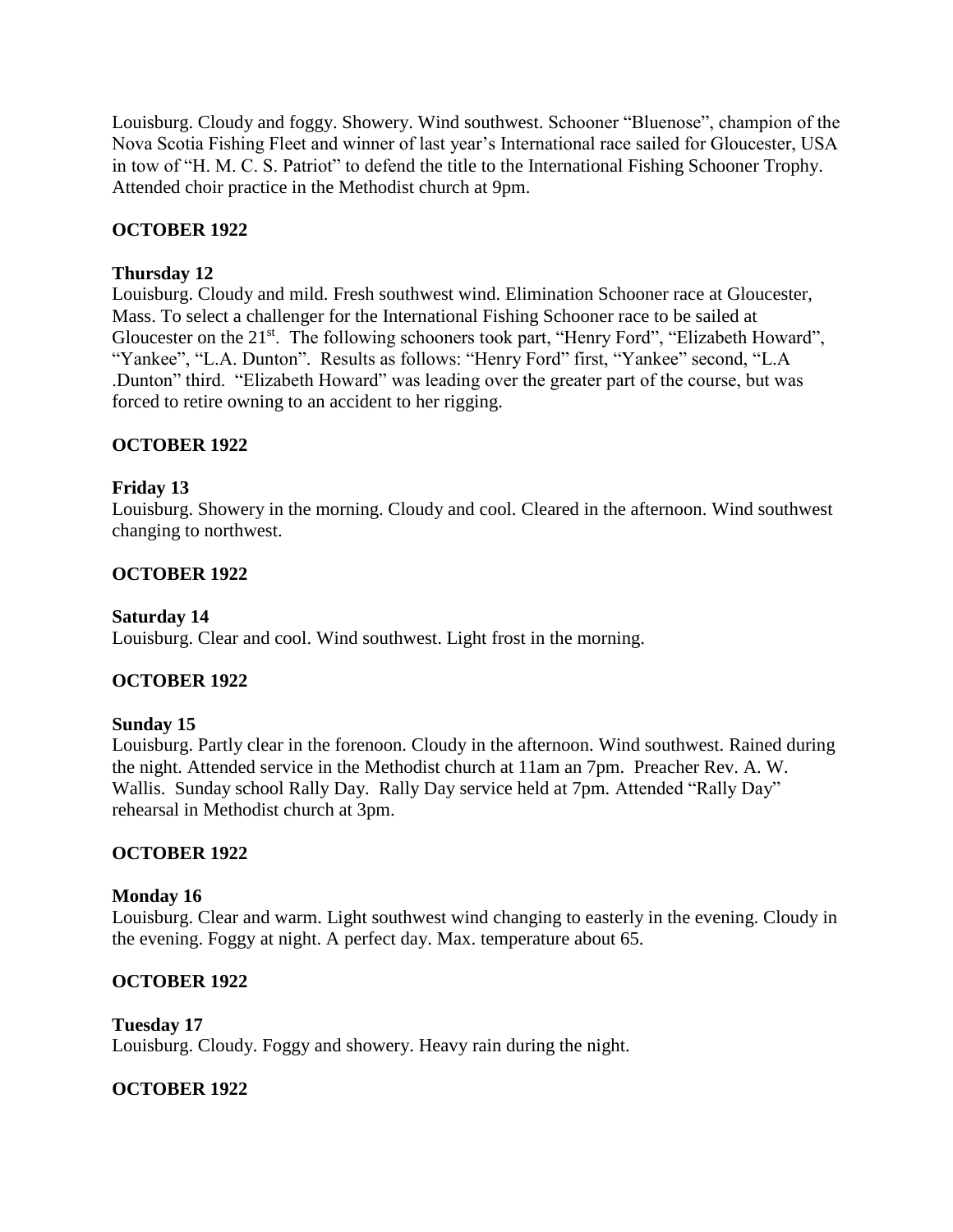#### **Wednesday 18**

Louisburg. Cloudy and mild in the morning. Clearing in the afternoon and evening. Attended choir practice in the Methodist Church at 9pm.

### **OCTOBER 1922**

### **Thursday 19**

Louisburg. Squally. Partly clear. Very chilly and raw. Snow squalls in the morning and at intervals during the day. Moderate gale from northwest. Ground covered with about ½ inch of snow in the morning. First snow of the season. Heavy frost during the night.

### **OCTOBER 1922**

### **Friday 20**

Louisburg. Clear and cool. Ground partly covered with snow in the morning. Wind west and southwest. Heavy frost in the morning. Frost of last night totally destroyed the dahlias in the garden and seriously injured all the other flowers. First frost of this season to do any injury to my garden. In the afternoon, was to work tarring the roof of my store.

### **OCTOBER 1922**

### **Saturday 21**

Louisburg. Partly clear, chilly and raw. Light snow squalls. Wind northwest. First of the series of fishing Schooner races at Gloucester, Mass between the American challenger, "Henry Ford" Capt. Clayton Morrisey and the Canadian defender, "Bluenose" Capt. Angus Walters. Race won by the "Henry Ford", but owing to a false start it was declared no race by the sailing committee. Finished the job of tarring the roof of my store in the afternoon. Received by express from Dorchester, Ontario, three Indian Runner ducks which did not seem to be any the worse for their long journey.

### **OCTOBER 1922**

### **Sunday 22**

Louisburg. Cloudy, chilly and raw. Wind northerly. Attended service in the Methodist church at 11am and 7pm. Preacher Rev. A. R. Wallis.

### **OCTOBER 1922**

### **Monday 23**

Louisburg. Partly clear, cloudy in the afternoon. Light northerly wind changing to southwest. Second of the series of Fishing Schooner races at Gloucester, Mass. to decide the International Championship. The American challenger "Henry Ford" won by 2 minutes and 19 seconds over the Canadian defender "Bluenose". Length of course, 40 miles.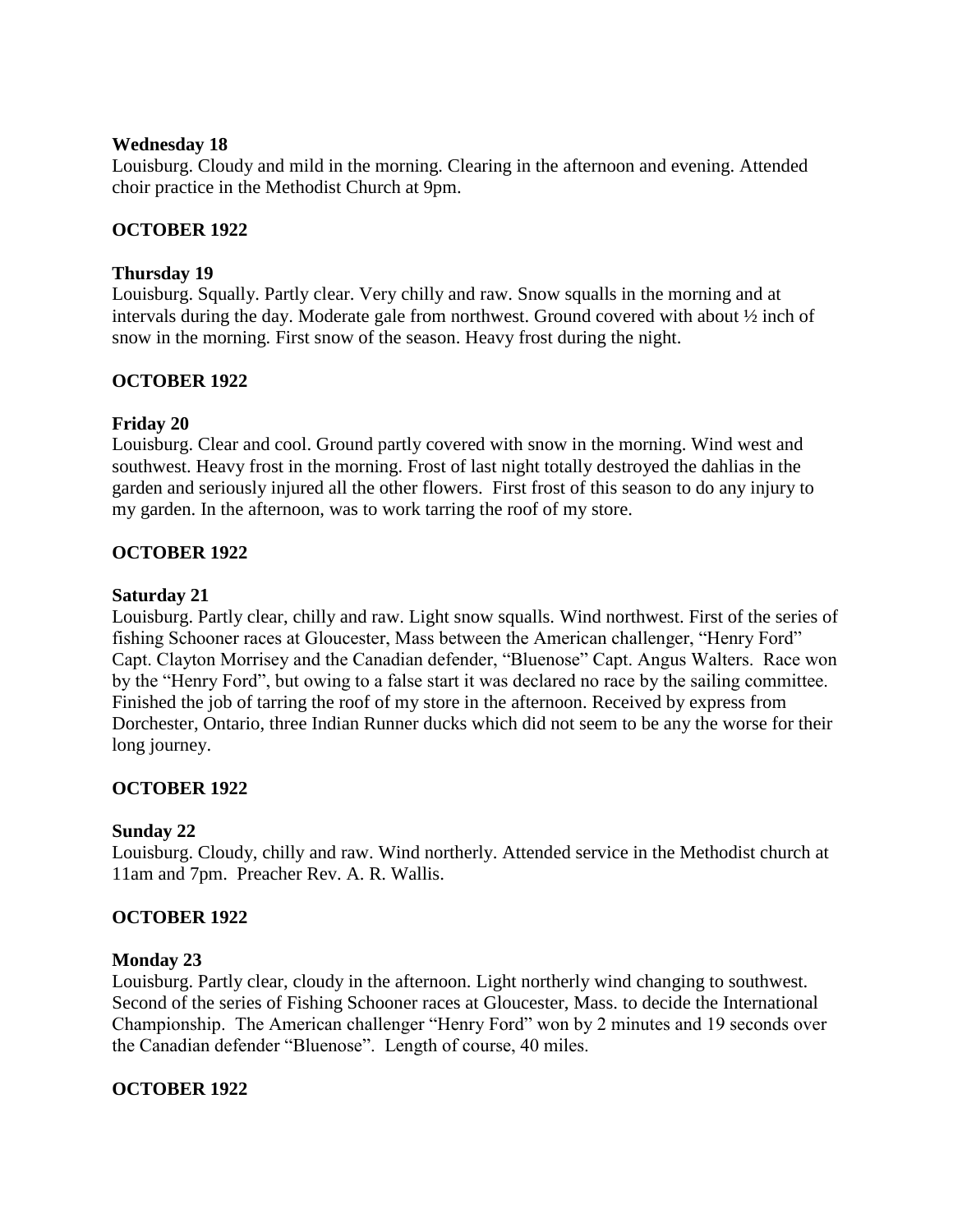### **Tuesday 24**

Louisburg. Cloudy and mild. Began to rain at about 6pm. Heavy rain during the night. Wind southwest changing to southeast and increasing to a gale.

## **OCTOBER 1922**

### **Wednesday 25**

Louisburg. Partly clear and cool. Wind west and southwest. Today's International Fishing Schooner race at Gloucester, Mass. Resulted in a victory for the Canadian Schooner, "Bluenose" by a margin of 7 minutes and 23 seconds. Attended choir practice in the Methodist church at 9pm.

### **OCTOBER 1922**

### **Thursday 26**

Louisburg. Cloudy and foggy. Showery and mild. Wind southerly. Canadian defender "Bluenose" defeated the United States challenger, "Henry Ford" in the third and last race of the series for the International Fishing Schooner Championship. Today's victory entitles the "Bluenose" to retain the International Championship which she won from the United States Schooner, "Elsie" in October, 1921.

### **OCTOBER 1922**

### **Friday 27**

Louisburg. Very heavy rain in the early morning. Drizzle during the day.Wind northeast changing to northwest.

# **OCTOBER 1922**

### **Saturday 28**

Louisburg. Cloudy and cool. Light rain squalls. Partly clear in the afternoon. Wind northwest.

### **OCTOBER 1922**

### **Sunday 29**

Louisburg. Cloudy and cool. Wind northeast. Attended services in the Methodist church at 11am and 7pm. Preacher, Rev. A. R. Wallis.

### **OCTOBER 1922**

**Monday 30** Louisburg. Cloudy and partly clear.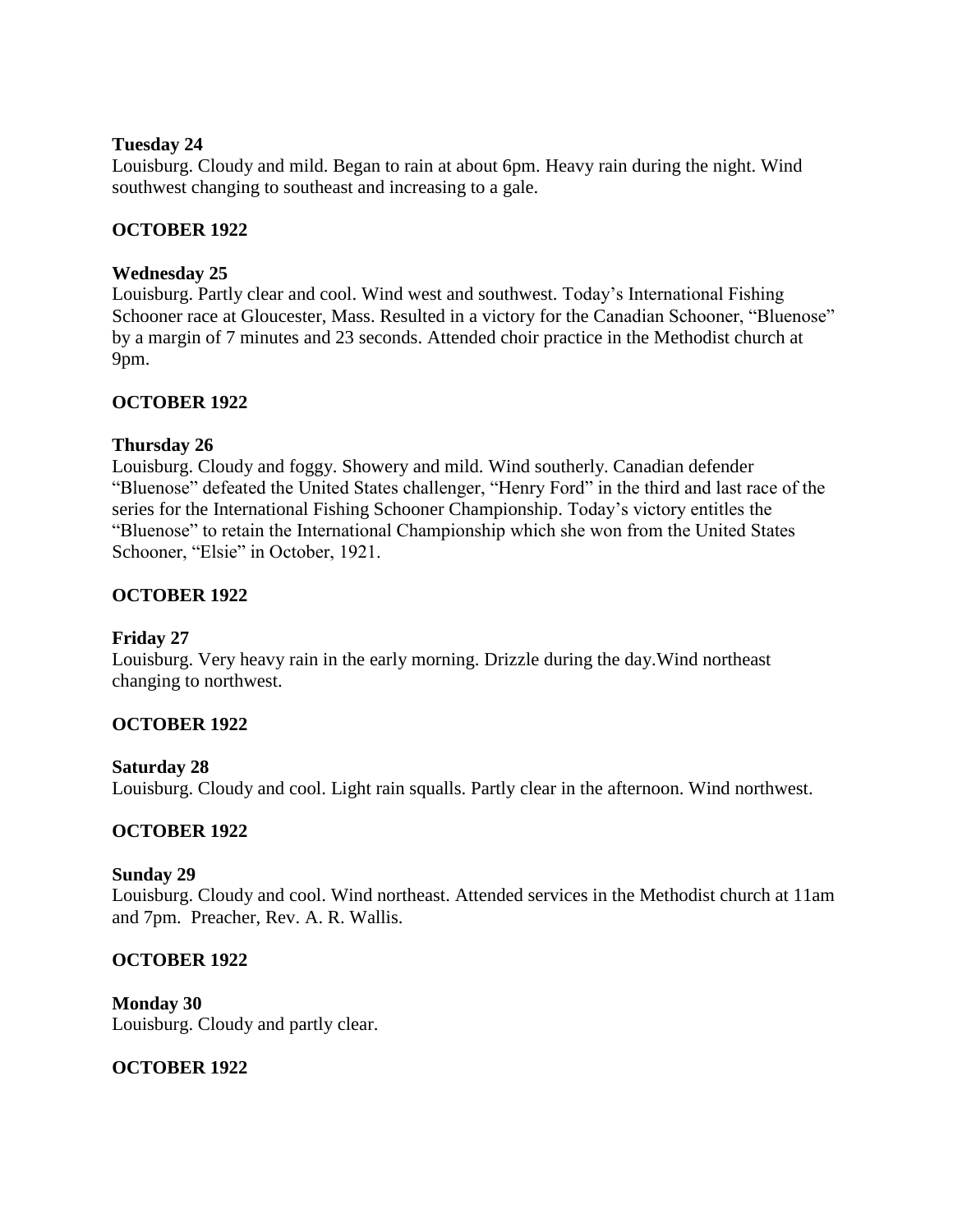#### **Tuesday 31**

Louisburg/Mira/Salmon River. Cloudy, showery and misty. Heavy northeast gale. Very disagreeable. Went from Louisburg to Mira on the 8:50am train en route to Salmon River. Left Mira at about 10am on board the S. S. "Avonlea" arrived at Clifford's at about 1pm. Drove home with Heber in the afternoon arriving at about 3:30pm.

#### **NOVEMBER 1922**

#### **Wednesday 1**

Salmon River. Cloudy and cool. Fresh northeast wind. Spent the forenoon around home. Went to Arthur's in the afternoon returning at about 6pm.

#### **NOVEMBER 1922**

#### **Thursday 2**

Salmon River. Partly clear and very cool. Fresh northeast wind. Spent the forenoon around home. Went to Clifford's in the afternoon returning at about 6pm.

#### **NOVEMBER 1922**

#### **Friday 3**

Salmon River/Sydney/Louisburg. Cloudy and chilly. Fresh northeast wind. Drove from Salmon River to Sydney with Heber via East Bay. Arrived at Sydney at about noon. Had dinner at Vidal Hotel. Left Sydney on 2:50pm car for Glace Bay. Left Glace Bay on 4:15pm train for Louisburg arriving at about 6pm.

### **NOVEMBER 1922**

#### **Saturday 4**

Louisburg. Clear and cool. Light northerly wind.

### **NOVEMBER 1922**

#### **Sunday 5**

Louisburg. Cloudy and mild. Attended service in the Methodist church at 11am and 7pm. Preacher, Rev. A. R. Wallis.

#### **NOVEMBER 1922**

#### **Monday 6**

Louisburg. Thanksgiving Day. Clear and mild in the forenoon. Cloudy and chilly with snow squalls in the afternoon and evening. General holiday. Most all places of business closed. Had store open for business nearly all day. Closed at 6:20pm. Attended united Thanksgiving service of Presbyterian and Methodist congregations in the Methodist church at 10:30am. Service conducted by Rev. A.R.Wallis and Rev. D. A. McMillan. Sermon by Rev. D. A. McMillan.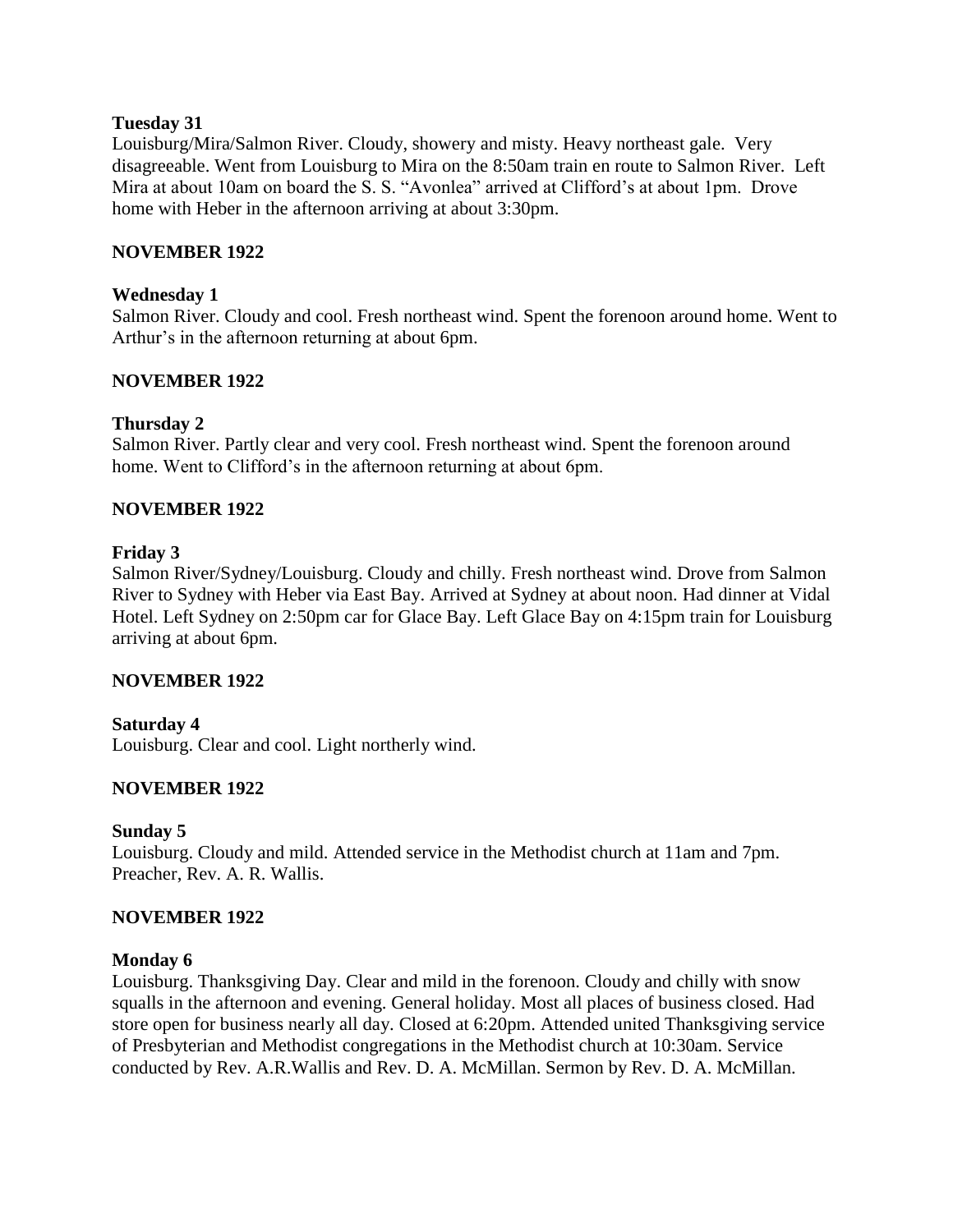### **NOVEMBER 1922**

**Tuesday 7** Louisburg. Cloudy and cool.

### **NOVEMBER 1922**

**Wednesday 8** Louisburg. Cloudy and cool. Attended choir practice in the Methodist church at 9pm.

#### **NOVEMBER 1922**

**Thursday 9** Louisburg. Heavy rain in the morning. Partly clear and mild in the afternoon.

#### **NOVEMBER 1922**

**Friday 10** Louisburg. Clear and cool. Wind northwest.

#### **NOVEMBER 1922**

**Saturday 11** Louisburg. Clear in the morning. Cloudy in the afternoon and evening.

#### **NOVEMBER 1922**

**Sunday 12** Louisburg. Rain in the morning. Cloudy and showery during the day. Wind southwest changing to northerly during the night. Attended service in the Methodist Church at 11am and 7pm. Preacher, Rev. A.R.Wallis.

#### **NOVEMBER 1922**

**Monday 13** Louisburg. Cloudy and blustery. Snow squalls. Gale from northwest.

#### **NOVEMBER 1922**

**Tuesday 14** Louisburg. Cloudy and mild.

#### **NOVEMBER 1922**

**Wednesday 15**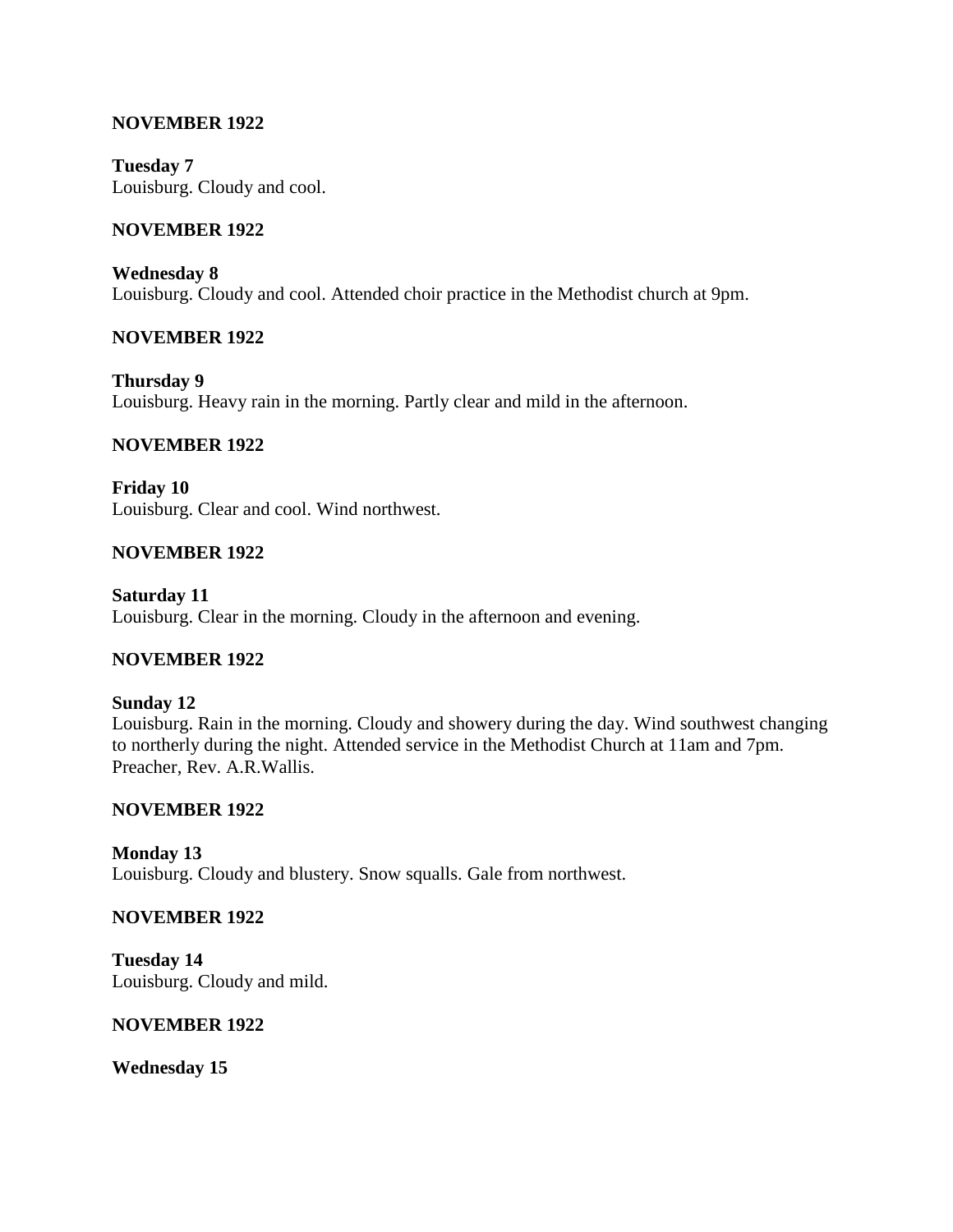Louisburg. Cloudy and showery. Heavy rain during the afternoon. Showery during the night. Wind southwest increasing to moderate gale. Marriage of Harold McQuinn and Florence Ley at 2pm in the English Church. Ceremony performed by Rev. L. H. Draper. Attended choir practice in the Methodist church at 9pm.

### **NOVEMBER 1922**

### **Thursday 16**

Louisburg. Rained heavily nearly all day. Fresh northeast wind.

### **NOVEMBER 1922**

### **Friday 17**

Louisburg. Cloudy, blustery and squally. Strong northwest wind. Snow fall about 2 inches. About 8 degrees of frost at night.

### **NOVEMBER 1922**

### **Saturday 18**

Louisburg. Clear in the forenoon. Cloudy and threatening in the afternoon. Rain during the night. Light southwest wind.

### **NOVEMBER 1922**

### **Sunday 19**

Louisburg. Rained moderately nearly all day. Light southeast wind changing to east-northeast at night. Big fire on Louisburg Pier. Fire whistle blew at about 8:15pm for a fire in the Conveyor on the Dominion Coal Company's pier. Fire had gained considerable headway before being discovered and it took the coal company's fire brigade assisted by citizen volunteers considerable time to get it under control. However, after a hard fight in which streams from six lines of hose were used, the fire was practically out shortly after midnight. Fire brigade from Glace Bay arrived, but too late to be of much assistance. Damage estimated at about \$10,000. Attended service in the Methodist church at 11am and 7pm. Preacher, Rev. A. R. Wallis.

### **NOVEMBER 1922**

**Monday 20** Louisburg. Cloudy and mild. Wind northeast.

### **NOVEMBER 1922**

#### **Tuesday 21**

Louisburg. Big snow storm. Rained heavily in the morning, turned to snow at about 10:30am and continued during the day and late into the night. Snow being of a soft sticky nature. Snowed up the telephone, telegraph and electric wires to such an extent that they were completely put out of business. The weight of snow together with the strong northeast wind, did tremendous damage to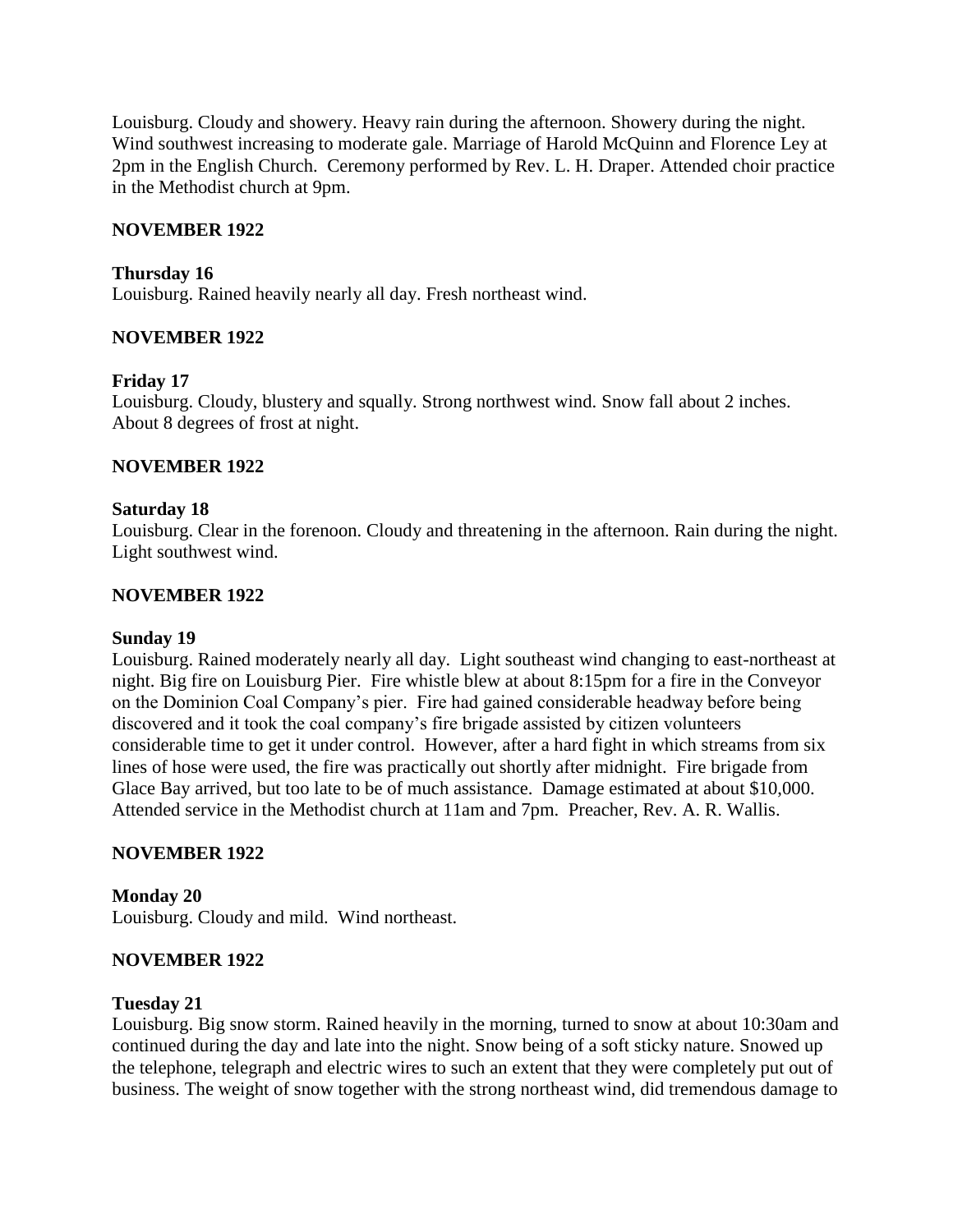telephone and telegraph poles and completely demoralized the whole system early in the evening. Quite a number of poles broke and fell in to the streets early in the night, making a hopeless tangle of wires. Storm continued during the night and completed the work of destruction which began in the afternoon. Snow fall from 12 to 15 inches.

## **NOVEMBER 1922**

### **Wednesday 22**

Louisburg. Rained moderately in the morning. Drizzle in the forenoon. Sleet and snow in the afternoon. Moderate gale from northeast which shifted to about north-northeast. Drizzly during the night. Ground covered with about 12 inches of snow and slush. Telephone, telegraph and electric light poles down in all directions and all communications with the outside world cut off. Streets in a hopeless tangle of wires and broken poles. About 30 poles leveled to the ground besides many others stripped of cross arms and fixtures. Most disastrous storm to telegraph, telephone and electric services in the history of Cape Breton. Spent nearly all day with two men in clearing up the wreck of the electric light service.

### **NOVEMBER 1922**

**Thursday 23** Louisburg. Partly clear and mild. Light northerly wind.

### **NOVEMBER 1922**

### **Friday 24**

Louisburg. Clear and mild. Cloudy in the afternoon. Storm threatening. Light southwest wind. Steamer "Stanley" arrived in the evening.

### **NOVEMBER 1922**

### **Saturday 25**

Louisburg. Partly clear and mild. Light wind.

### **NOVEMBER 1922**

#### **Sunday 26**

Louisburg. Cloudy and mild. Light winds. Attended service in the Methodist church at 11am and 7pm. Preacher Rev. A. R. Wallis.

### **NOVEMBER 1922**

#### **Monday 27**

Lousburg. Cloudy, mild and calm. Attended meeting of Town Council at 11am called to deal with the appointment of a deputy Town Clerk to act in the place of B. W. Townsend, the regular clerk who is seriously ill at his home. After considerable discussion, it was decided to hand the matter over to the Finance Committee who later selected B. M. Spencer for the position.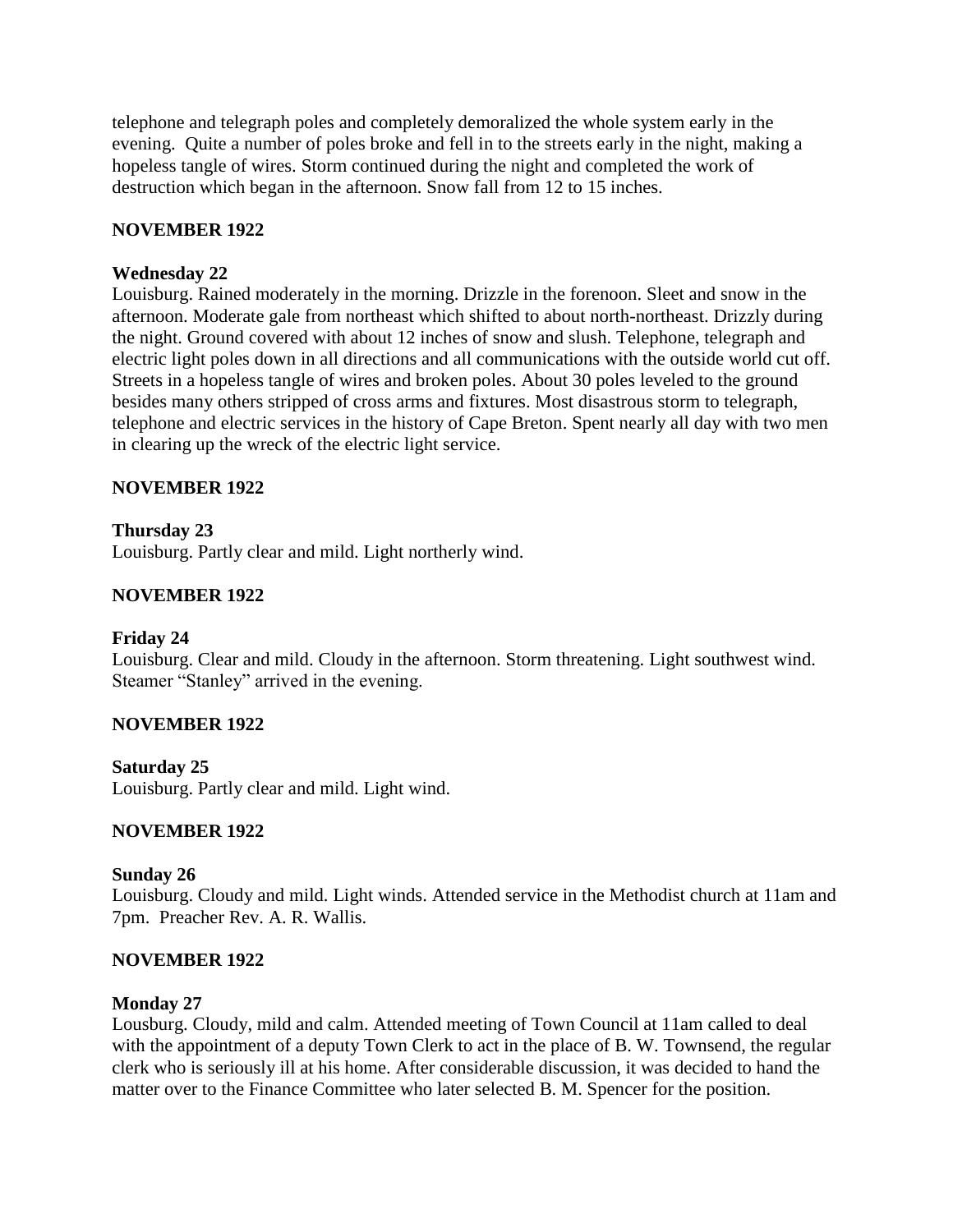### **NOVEMBER 1922**

### **Tuesday 28**

Louisburg. Cloudy in the forenoon. Snow in the afternoon. Snow fall about 2 inches. Strong northeast wind. Steamer, "Belvernon" arrived for shelter and anchored in the stream. Attended lecture on conditions in Sydney's slum district delivered by Miss Newsome, Mission worker of Sydney, in the Methodist church at 7:30pm.

### **NOVEMBER 1922**

### **Wednesday 29**

Louisburg. Cloudy and cool. Wind northwest. Attended choir practice in the Methodist church at 9pm.

### **NOVEMBER 1922**

### **Thursday 30**

Louisburg. Cloudy. Partly clear in the afternoon. Wind northwest. Frost at night. Attended meeting of Town Council at 11am for the purpose of ratifying the appointment of B. M. Spencer as Town Clerk for the period of one month from the  $27<sup>th</sup>$ .

### **DECEMBER 1922**

### **Friday 1**

Louisburg. Cloudy and mild. Snow squalls beginning at about 10am. Misty and drizzily in the afternoon. Rain during the night. Wind southwest.

### **DECEMBER 1922**

### **Saturday 2**

Louisburg. Clear and mild in the forenoon. Partly clear and cool in the afternoon with light snow squalls. About 8 degrees of frost at night, Wind southwest in the morning changing to northwest.

### **DECEMBER 1922**

### **Sunday 3**

Louisburg. Cloudy and cold. Freezing all day. About 12 degrees of frost at night. Wind northwest. Attended service in the Methodist church at 11am and 7pm. Preacher, Rev. A.R. Wallis.

### **DECEMBER 1922**

**Monday 4**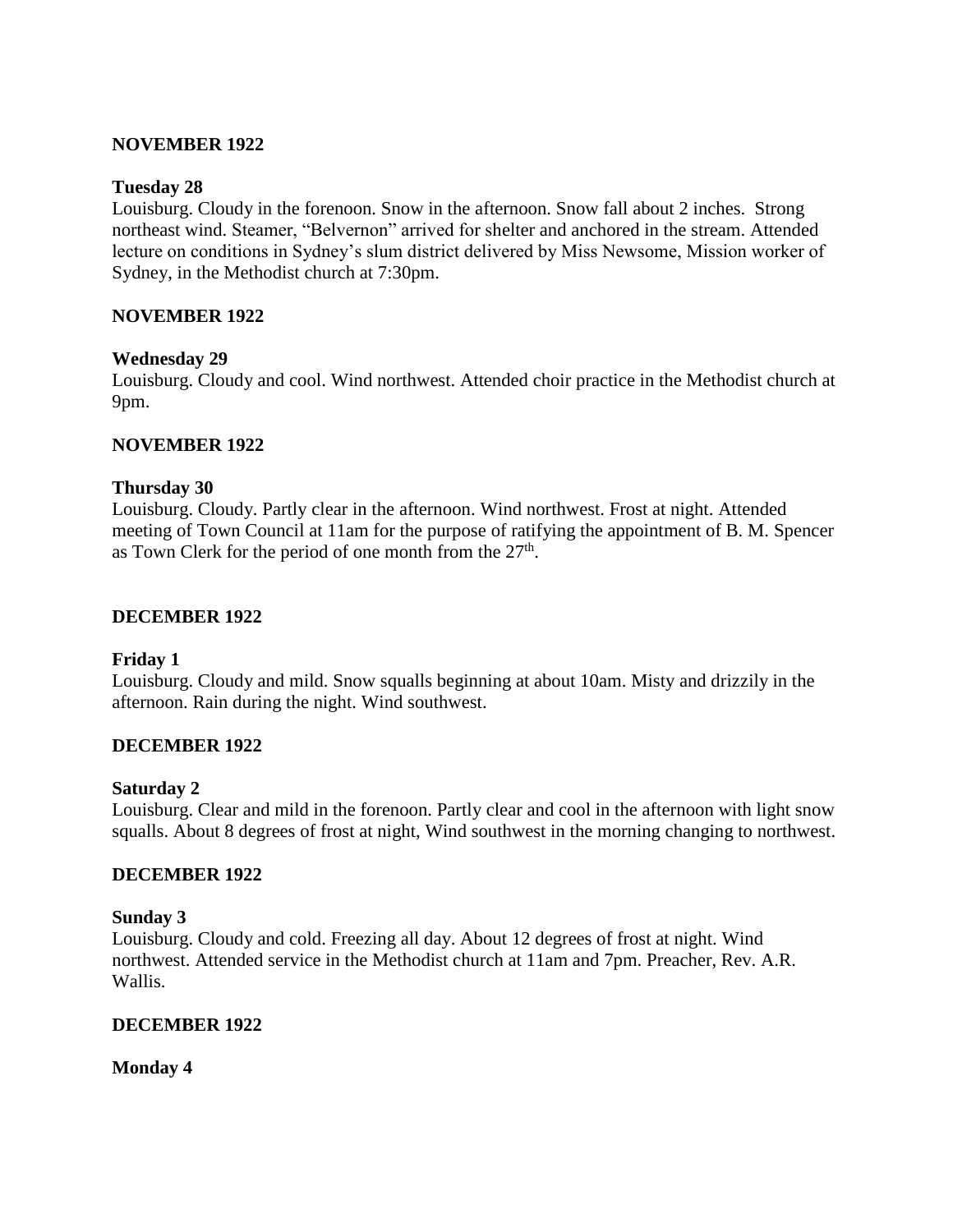Louisburg. Partly clear. Moderately cold. Snow squalls at noon and during the night. Snow fall about 1 inch. Light northeast wind.

### **DECEMBER 1922**

### **Tuesday 5**

Louisburg. Clear and calm. Moderately cold. Light air of wind from the northeast. Attended meeting of school board at 7:30pm. Attended band practice at 9pm.

## **DECEMBER 1922**

### **Wednesday 6**

Louisburg. Partly cloudy. Moderately cold. Telephone service which was totally put out of commission by the storm of November 21<sup>st</sup> partly restored today. About fifteen phones around town in working order and communication established with Sydney. Attended choir practice in the Methodist church at 9pm.

### **DECEMBER 1922**

### **Thursday 7**

Louisburg. Partly clear. Very chilly and raw. Light snow squalls. Fresh northwest wind. Min. temperature about 15 above zero. Attended meeting of Town council at 7:30pm.

### **DECEMBER 1922**

### **Friday 8**

Louisburg. Clear and cold. Milder in the afternoon and evening. Wind northwest. Min. temperature about 12 above zero.

### **DECEMBER 1922**

### **Saturday 9**

Louisburg. Snow squalls. Variable wind. Cold at night. Snow fall about 1 inch.

### **DECEMBER 1922**

### **Sunday 10**

Louisburg. Clear and cold. Wind northwest. Min. temperature about 18 above zero. Attended service in the Methodist church at 11am and 7pm. Preacher, Rev. A. R. Wallis.

### **DECEMBER 1922**

#### **Monday 11** Louisburg. Partly clear and cold. Wind northwest. Min. temperature about 18 above zero.

# **DECEMBER 1922**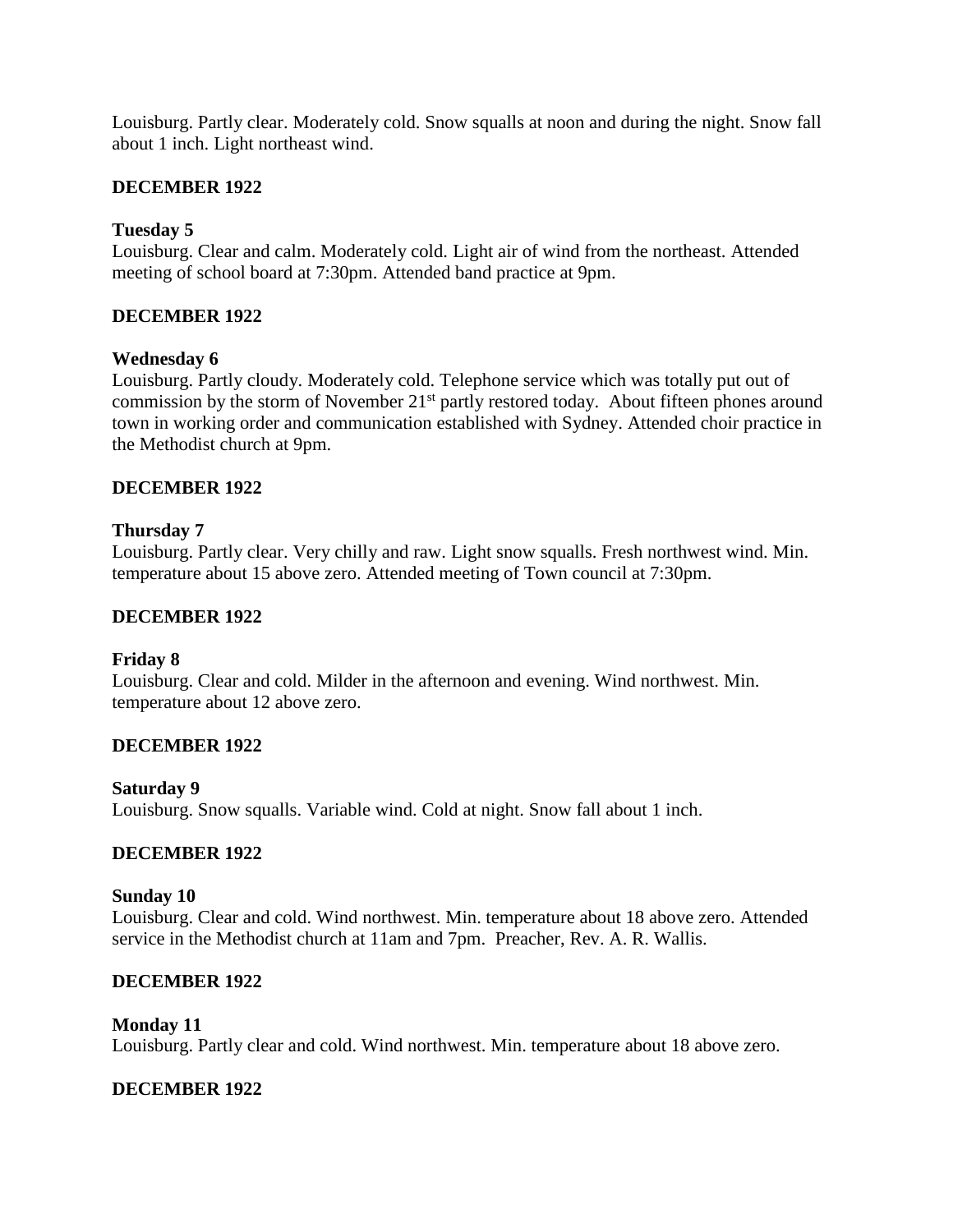### **Tuesday 12**

Louisburg. Cloudy and mild. Snow squalls. Began to rain at about 3pm. Continued wet during the night. Light southwest wind increasing to a moderate gale during he night.

### **DECEMBER 1922**

### **Wednesday 13**

Louisburg. Clear and mild in the morning. Turned colder in the forenoon with snow squalls. Very squally and disagreeable in the afternoon. Cold at night. Min. temperature about 15 above zero. Wind southwest changing to northwest and increasing to a strong breeze. Streets partly bare. Sidewalks very slippery. Attended choir practice in the Methodist church at 9pm.

### **DECEMBER 1922**

### **Thursday 14**

Louisburg. Clear and cold. Fresh west-northwest wind. Min. temperature about 8 above zero.

### **DECEMBER 1922**

### **Friday 15**

Louisburg. Cloudy and mild. Snowed moderately during the afternoon increasing at night. Snow fall about 5 inches.

### **DECEMBER 1922**

### **Saturday 16**

Louisburg. Clear and moderately cold. Wind northwest. Min. temperature p.m. about 15 above zero.

### **DECEMBER 1922**

#### **Sunday 17**

Louisburg. Cloudy and mild in the forenoon with light southwest wind. Began to snow at about 1pm and continued during the afternoon and night. Wind changing from southwest to southeast and east. Snow fall about 12 inches. Attended rehearsal in Presbyterian church at 4pm for Christmas concert. Attended service in the Methodist church at 11am and 7pm. Preacher, Rev. A. R. Wallis.

### **DECEMBER 1922**

#### **Monday 18**

Louisburg. Partly clear and mild. Light northerly winds.

### **DECEMBER 1922**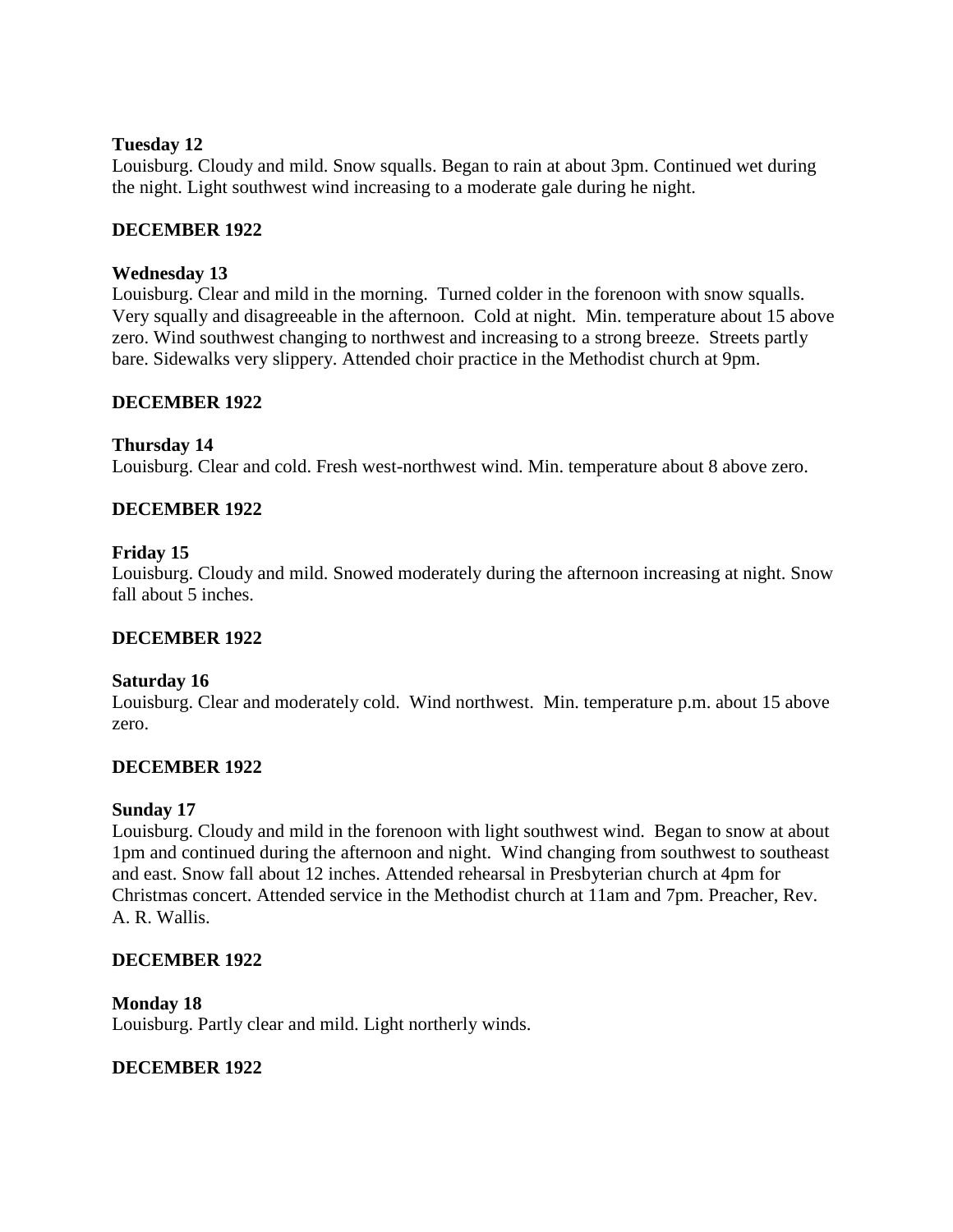### **Tuesday 19**

Louisburg. Cloudy and moderately cold. Light northwest wind.

## **DECEMBER 1922**

### **Wednesday 20**

Louisburg. Clear and cold. Light northwest wind. Min. temperature 4 above zero. Attended choir practice in the Methodist church at 9pm.

### **DECEMBER 1922**

### **Thursday 21**

Louisburg. Cloudy, blustery and very raw in the morning with strong southwest wind. Snowed moderately during the afternoon. Misty and foggy in the evening. Wind south in the afternoon. Snow fall about 3 inches. Attended meeting of the Town Council at 7:30pm

### **DECEMBER 1922**

### **Friday 22**

Louisburg. Cloudy, mild and foggy. Misty with occasional light showers. Began to snow at about 8pm. Wind southwest changing to southeast at night.

### **DECEMBER 1922**

### **Saturday 23**

Louisburg. Rained heavily in the early morning. Stopped raining at about 9am. Wind changing from southwest to northwest and turning colder. Light snow squalls at noon. Partly clear in the afternoon. Moderately cold at night. Streets very slushy.

### **DECEMBER 1922**

### **Sunday 24**

Louisburg. Cloudy and mild. Attended service in the Methodist church at 11am and 7pm. Preacher, Rev. A. R. Wallis. Attended and took part in sacred concert in Presbyterian church at 8:30pm. Sang solo entitled, "The Valley of Peace".

### **DECEMBER 1922**

### **Monday 25**

Louisburg. Cloudy, chilly and threatening in the morning. Partly clear in the afternoon. Light northeast wind. General holiday. Had store open for business 10am until noon and 2pm until 3pm. Attended "White Gift" service and entertainment in Methodist church in the evening.

### **DECEMBER 1922**

**Tuesday 26**